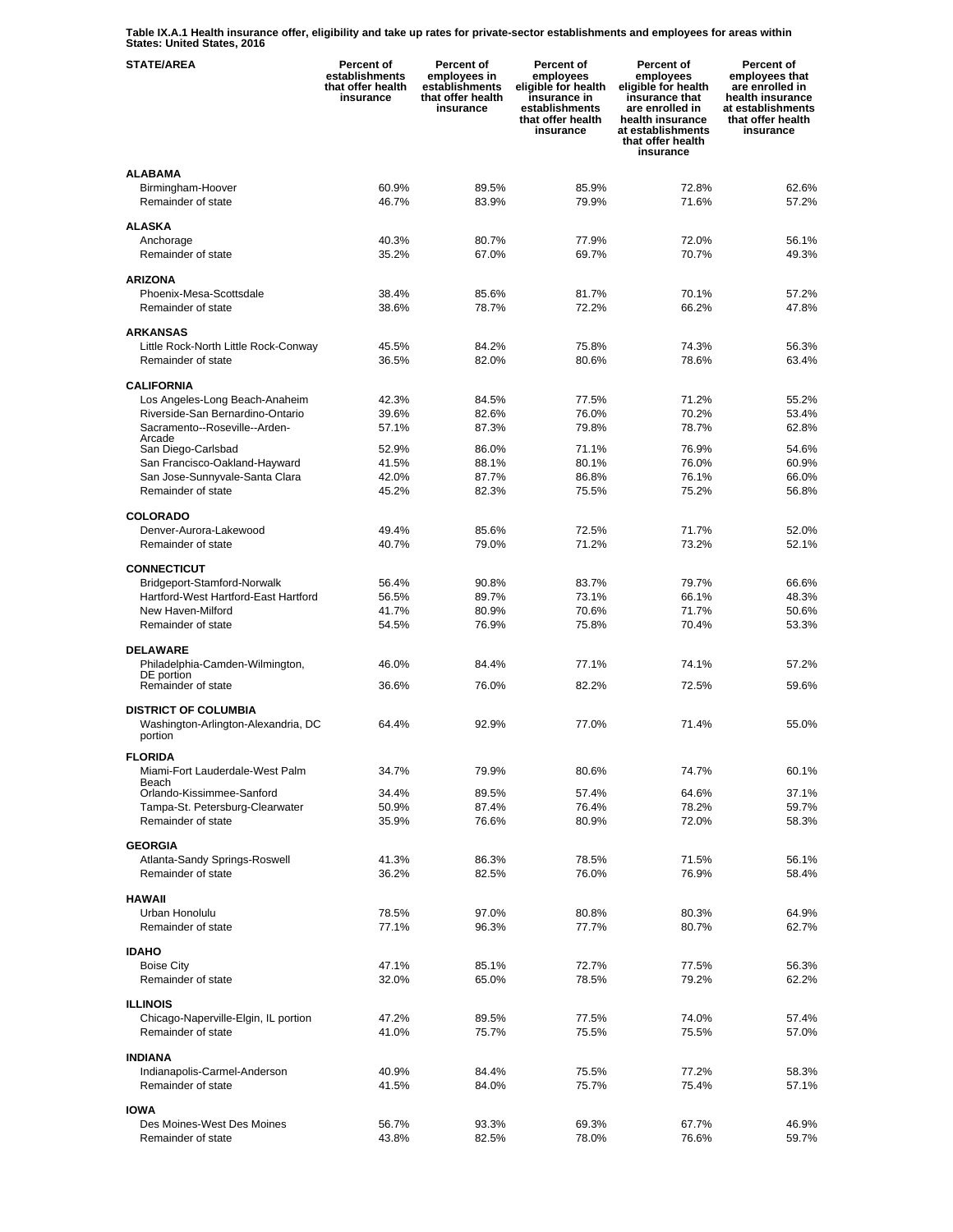**Table IX.A.1 Health insurance offer, eligibility and take up rates for private-sector establishments and employees for areas within States: United States, 2016 (cont.)** 

| <b>STATE/AREA</b>                                  | Percent of<br>establishments<br>that offer health<br>insurance | Percent of<br>employees in<br>establishments<br>that offer health<br>insurance | Percent of<br>employees<br>eligible for health<br>insurance in<br>establishments<br>that offer health<br>insurance | Percent of<br>employees<br>eligible for health<br>insurance that<br>are enrolled in<br>health insurance<br>at establishments<br>that offer health<br>insurance | Percent of<br>employees that<br>are enrolled in<br>health insurance<br>at establishments<br>that offer health<br>insurance |
|----------------------------------------------------|----------------------------------------------------------------|--------------------------------------------------------------------------------|--------------------------------------------------------------------------------------------------------------------|----------------------------------------------------------------------------------------------------------------------------------------------------------------|----------------------------------------------------------------------------------------------------------------------------|
| <b>KANSAS</b>                                      |                                                                |                                                                                |                                                                                                                    |                                                                                                                                                                |                                                                                                                            |
| Kansas City, KS portion                            | 52.9%                                                          | 86.9%                                                                          | 78.9%                                                                                                              | 72.6%                                                                                                                                                          | 57.3%                                                                                                                      |
| Wichita<br>Remainder of state                      | 54.0%<br>43.7%                                                 | 77.2%<br>81.9%                                                                 | 78.5%<br>75.9%                                                                                                     | 77.9%<br>77.5%                                                                                                                                                 | 61.1%<br>58.8%                                                                                                             |
|                                                    |                                                                |                                                                                |                                                                                                                    |                                                                                                                                                                |                                                                                                                            |
| <b>KENTUCKY</b><br>Louisville/Jefferson County, KY | 67.8%                                                          | 93.1%                                                                          | 82.7%                                                                                                              | 79.8%                                                                                                                                                          | 66.0%                                                                                                                      |
| portion                                            |                                                                |                                                                                |                                                                                                                    |                                                                                                                                                                |                                                                                                                            |
| Remainder of state                                 | 41.9%                                                          | 79.0%                                                                          | 79.4%                                                                                                              | 72.3%                                                                                                                                                          | 57.4%                                                                                                                      |
| <b>LOUISIANA</b>                                   |                                                                |                                                                                |                                                                                                                    |                                                                                                                                                                |                                                                                                                            |
| New Orleans-Metairie<br>Remainder of state         | 54.2%<br>46.5%                                                 | 80.4%<br>83.4%                                                                 | 80.3%<br>81.9%                                                                                                     | 81.2%<br>70.0%                                                                                                                                                 | 65.2%<br>57.4%                                                                                                             |
|                                                    |                                                                |                                                                                |                                                                                                                    |                                                                                                                                                                |                                                                                                                            |
| <b>MAINE</b>                                       |                                                                |                                                                                |                                                                                                                    |                                                                                                                                                                |                                                                                                                            |
| Portland-South Portland<br>Remainder of state      | 44.1%<br>42.5%                                                 | 83.6%<br>76.9%                                                                 | 73.7%<br>75.7%                                                                                                     | 72.8%<br>73.3%                                                                                                                                                 | 53.6%<br>55.4%                                                                                                             |
|                                                    |                                                                |                                                                                |                                                                                                                    |                                                                                                                                                                |                                                                                                                            |
| <b>MARYLAND</b><br>Baltimore-Columbia-Towson       | 48.3%                                                          | 84.2%                                                                          | 72.1%                                                                                                              | 68.7%                                                                                                                                                          | 49.5%                                                                                                                      |
| Washington-Arlington-Alexandria,                   | 52.7%                                                          | 86.0%                                                                          | 83.0%                                                                                                              | 69.4%                                                                                                                                                          | 57.6%                                                                                                                      |
| MD portion<br>Remainder of state                   | 46.5%                                                          | 74.3%                                                                          | 76.4%                                                                                                              | 70.1%                                                                                                                                                          | 53.5%                                                                                                                      |
|                                                    |                                                                |                                                                                |                                                                                                                    |                                                                                                                                                                |                                                                                                                            |
| <b>MASSACHUSETTS</b>                               |                                                                |                                                                                |                                                                                                                    |                                                                                                                                                                |                                                                                                                            |
| Boston-Cambridge-Newton, MA<br>portion             | 59.7%                                                          | 89.0%                                                                          | 75.1%                                                                                                              | 72.4%                                                                                                                                                          | 54.4%                                                                                                                      |
| Remainder of state                                 | 52.3%                                                          | 83.9%                                                                          | 79.1%                                                                                                              | 72.4%                                                                                                                                                          | 57.3%                                                                                                                      |
| <b>MICHIGAN</b>                                    |                                                                |                                                                                |                                                                                                                    |                                                                                                                                                                |                                                                                                                            |
| Detroit-Warren-Dearborn                            | 39.5%                                                          | 85.4%                                                                          | 75.9%                                                                                                              | 79.6%                                                                                                                                                          | 60.4%                                                                                                                      |
| Remainder of state                                 | 45.3%                                                          | 78.6%                                                                          | 75.8%                                                                                                              | 75.5%                                                                                                                                                          | 57.2%                                                                                                                      |
| <b>MINNESOTA</b>                                   |                                                                |                                                                                |                                                                                                                    |                                                                                                                                                                |                                                                                                                            |
| Minneapolis-St. Paul-Bloomington,<br>MN portion    | 43.3%                                                          | 84.5%                                                                          | 75.2%                                                                                                              | 77.0%                                                                                                                                                          | 57.9%                                                                                                                      |
| Remainder of state                                 | 40.0%                                                          | 83.7%                                                                          | 82.7%                                                                                                              | 71.7%                                                                                                                                                          | 59.3%                                                                                                                      |
| <b>MISSISSIPPI</b>                                 |                                                                |                                                                                |                                                                                                                    |                                                                                                                                                                |                                                                                                                            |
| Jackson                                            | 64.2%                                                          | 91.6%                                                                          | 85.0%                                                                                                              | 81.3%                                                                                                                                                          | 69.2%                                                                                                                      |
| Remainder of state                                 | 47.6%                                                          | 80.9%                                                                          | 79.5%                                                                                                              | 73.9%                                                                                                                                                          | 58.8%                                                                                                                      |
| <b>MISSOURI</b>                                    |                                                                |                                                                                |                                                                                                                    |                                                                                                                                                                |                                                                                                                            |
| Kansas City, MO portion                            | 55.0%                                                          | 90.0%                                                                          | 75.9%                                                                                                              | 77.9%                                                                                                                                                          | 59.2%                                                                                                                      |
| St. Louis, MO portion<br>Remainder of state        | 42.6%<br>37.6%                                                 | 85.7%<br>77.5%                                                                 | 73.2%<br>76.3%                                                                                                     | 78.4%<br>73.5%                                                                                                                                                 | 57.3%<br>56.1%                                                                                                             |
|                                                    |                                                                |                                                                                |                                                                                                                    |                                                                                                                                                                |                                                                                                                            |
| <b>MONTANA</b>                                     |                                                                | 82.7%                                                                          | 75.9%                                                                                                              |                                                                                                                                                                | 52.8%                                                                                                                      |
| <b>Billings</b><br>Remainder of state              | 38.3%<br>26.8%                                                 | 61.7%                                                                          | 71.6%                                                                                                              | 69.6%<br>77.3%                                                                                                                                                 | 55.3%                                                                                                                      |
|                                                    |                                                                |                                                                                |                                                                                                                    |                                                                                                                                                                |                                                                                                                            |
| NEBRASKA<br>Omaha-Council Bluffs, NE portion       | 40.3%                                                          | 86.1%                                                                          | 77.0%                                                                                                              | 75.3%                                                                                                                                                          | 58.0%                                                                                                                      |
| Remainder of state                                 | 33.8%                                                          | 73.3%                                                                          | 81.3%                                                                                                              | 76.9%                                                                                                                                                          | 62.6%                                                                                                                      |
| <b>NEVADA</b>                                      |                                                                |                                                                                |                                                                                                                    |                                                                                                                                                                |                                                                                                                            |
| Las Vegas-Henderson-Paradise                       | 56.8%                                                          | 88.1%                                                                          | 68.0%                                                                                                              | 71.1%                                                                                                                                                          | 48.4%                                                                                                                      |
| Remainder of state                                 | 50.6%                                                          | 84.1%                                                                          | 71.0%                                                                                                              | 73.9%                                                                                                                                                          | 52.4%                                                                                                                      |
| <b>NEW HAMPSHIRE</b>                               |                                                                |                                                                                |                                                                                                                    |                                                                                                                                                                |                                                                                                                            |
| Boston-Cambridge-Newton, NH                        | 60.3%                                                          | 88.1%                                                                          | 72.5%                                                                                                              | 72.0%                                                                                                                                                          | 52.2%                                                                                                                      |
| portion<br>Manchester-Nashua                       | 53.8%                                                          | 81.0%                                                                          | 78.9%                                                                                                              | 69.0%                                                                                                                                                          | 54.4%                                                                                                                      |
| Remainder of state                                 | 44.5%                                                          | 83.6%                                                                          | 69.9%                                                                                                              | 74.7%                                                                                                                                                          | 52.2%                                                                                                                      |
| <b>NEW JERSEY</b>                                  |                                                                |                                                                                |                                                                                                                    |                                                                                                                                                                |                                                                                                                            |
| New York-Newark-Jersey City, NJ                    | 52.8%                                                          | 87.7%                                                                          | 74.7%                                                                                                              | 70.8%                                                                                                                                                          | 52.9%                                                                                                                      |
| portion<br>Remainder of state                      | 47.1%                                                          | 81.2%                                                                          | 76.8%                                                                                                              | 71.9%                                                                                                                                                          | 55.2%                                                                                                                      |
|                                                    |                                                                |                                                                                |                                                                                                                    |                                                                                                                                                                |                                                                                                                            |
| <b>NEW MEXICO</b><br>Albuquerque                   | 45.6%                                                          | 84.3%                                                                          | 75.3%                                                                                                              | 60.2%                                                                                                                                                          | 45.3%                                                                                                                      |
| Remainder of state                                 | 40.5%                                                          | 77.8%                                                                          | 73.0%                                                                                                              | 75.2%                                                                                                                                                          | 54.9%                                                                                                                      |
| <b>NEW YORK</b>                                    |                                                                |                                                                                |                                                                                                                    |                                                                                                                                                                |                                                                                                                            |
| New York-Newark-Jersey City, NY                    | 40.7%                                                          | 84.0%                                                                          | 76.6%                                                                                                              | 68.2%                                                                                                                                                          | 52.2%                                                                                                                      |
| portion<br>Remainder of state                      | 50.6%                                                          | 87.7%                                                                          | 68.3%                                                                                                              | 69.6%                                                                                                                                                          | 47.6%                                                                                                                      |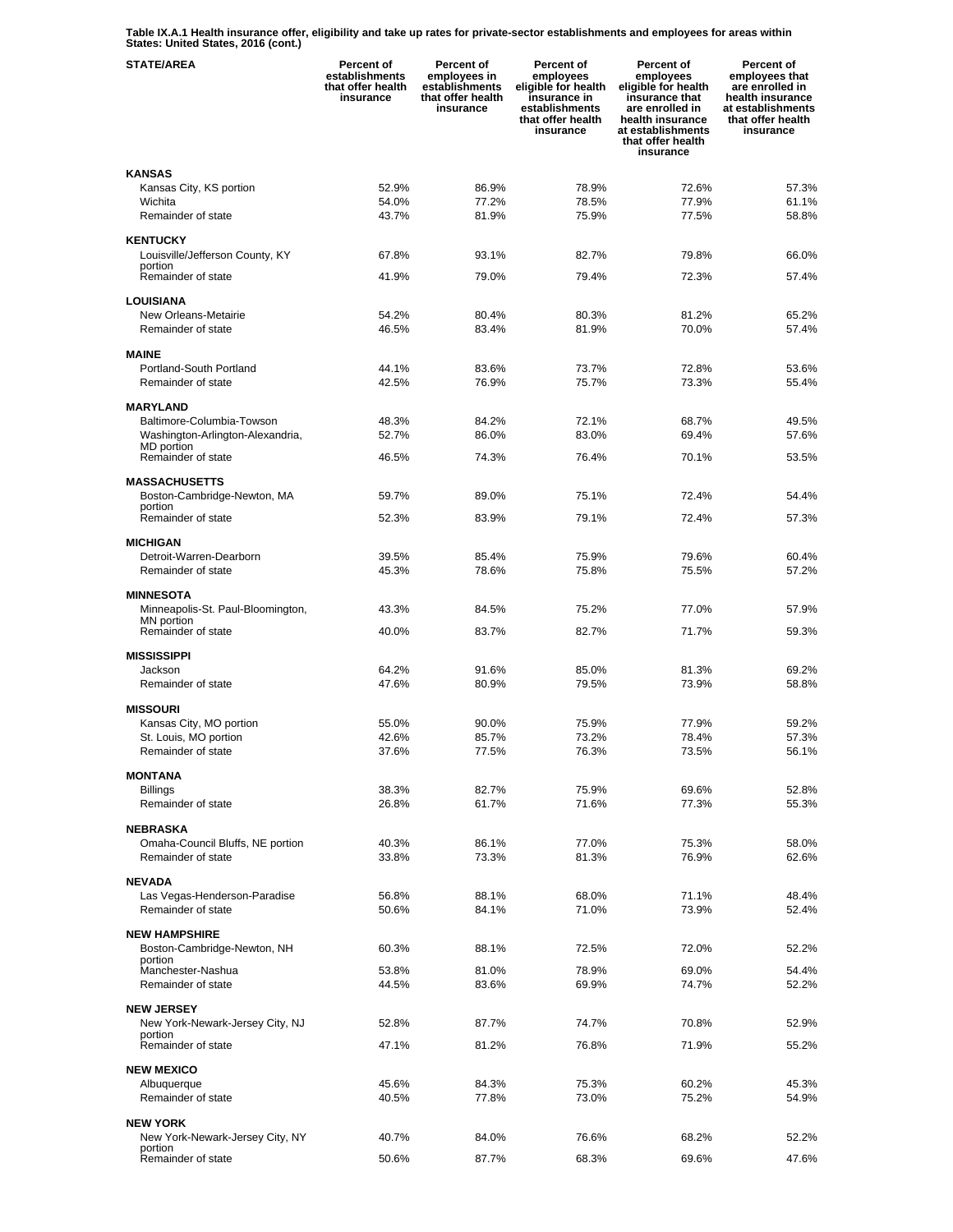**Table IX.A.1 Health insurance offer, eligibility and take up rates for private-sector establishments and employees for areas within States: United States, 2016 (cont.)** 

| <b>STATE/AREA</b>                                       | Percent of<br>establishments<br>that offer health<br>insurance | Percent of<br>employees in<br>establishments<br>that offer health<br>insurance | Percent of<br>employees<br>eligible for health<br>insurance in<br>establishments<br>that offer health<br>insurance | Percent of<br>employees<br>eligible for health<br>insurance that<br>are enrolled in<br>health insurance<br>at establishments<br>that offer health<br>insurance | Percent of<br>employees that<br>are enrolled in<br>health insurance<br>at establishments<br>that offer health<br>insurance |
|---------------------------------------------------------|----------------------------------------------------------------|--------------------------------------------------------------------------------|--------------------------------------------------------------------------------------------------------------------|----------------------------------------------------------------------------------------------------------------------------------------------------------------|----------------------------------------------------------------------------------------------------------------------------|
| <b>NORTH CAROLINA</b>                                   |                                                                |                                                                                |                                                                                                                    |                                                                                                                                                                |                                                                                                                            |
| Charlotte-Concord-Gastonia, NC                          | 46.0%                                                          | 87.4%                                                                          | 88.4%                                                                                                              | 74.5%                                                                                                                                                          | 65.8%                                                                                                                      |
| portion<br>Remainder of state                           | 38.1%                                                          | 79.5%                                                                          | 75.1%                                                                                                              | 77.2%                                                                                                                                                          | 58.0%                                                                                                                      |
|                                                         |                                                                |                                                                                |                                                                                                                    |                                                                                                                                                                |                                                                                                                            |
| <b>NORTH DAKOTA</b><br>Fargo, ND portion                | 61.1%                                                          | 85.5%                                                                          | 79.6%                                                                                                              | 78.5%                                                                                                                                                          | 62.5%                                                                                                                      |
| Remainder of state                                      | 49.2%                                                          | 81.4%                                                                          | 75.6%                                                                                                              | 78.5%                                                                                                                                                          | 59.4%                                                                                                                      |
|                                                         |                                                                |                                                                                |                                                                                                                    |                                                                                                                                                                |                                                                                                                            |
| <b>OHIO</b>                                             | 54.7%                                                          | 84.4%                                                                          | 78.9%                                                                                                              | 56.9%                                                                                                                                                          | 44.9%                                                                                                                      |
| Cincinnati, OH portion<br>Cleveland-Elyria              | 69.5%                                                          | 90.3%                                                                          | 72.4%                                                                                                              | 70.5%                                                                                                                                                          | 51.1%                                                                                                                      |
| Columbus                                                | 51.2%                                                          | 84.6%                                                                          | 69.6%                                                                                                              | 66.3%                                                                                                                                                          | 46.1%                                                                                                                      |
| Remainder of state                                      | 50.9%                                                          | 87.9%                                                                          | 74.8%                                                                                                              | 74.8%                                                                                                                                                          | 55.9%                                                                                                                      |
|                                                         |                                                                |                                                                                |                                                                                                                    |                                                                                                                                                                |                                                                                                                            |
| <b>OKLAHOMA</b><br>Oklahoma City                        | 51.8%                                                          | 86.7%                                                                          | 64.8%                                                                                                              | 73.5%                                                                                                                                                          | 47.6%                                                                                                                      |
| Tulsa                                                   | 55.9%                                                          | 85.6%                                                                          | 81.0%                                                                                                              | 73.1%                                                                                                                                                          | 59.2%                                                                                                                      |
| Remainder of state                                      | 49.1%                                                          | 85.1%                                                                          | 76.5%                                                                                                              | 73.4%                                                                                                                                                          | 56.2%                                                                                                                      |
|                                                         |                                                                |                                                                                |                                                                                                                    |                                                                                                                                                                |                                                                                                                            |
| <b>OREGON</b><br>Portland-Vancouver-Hillsboro, OR       | 51.9%                                                          | 85.7%                                                                          | 79.2%                                                                                                              | 79.8%                                                                                                                                                          | 63.3%                                                                                                                      |
| portion                                                 |                                                                |                                                                                |                                                                                                                    |                                                                                                                                                                |                                                                                                                            |
| Remainder of state                                      | 39.7%                                                          | 71.1%                                                                          | 71.9%                                                                                                              | 78.2%                                                                                                                                                          | 56.2%                                                                                                                      |
| <b>PENNSYLVANIA</b>                                     |                                                                |                                                                                |                                                                                                                    |                                                                                                                                                                |                                                                                                                            |
| Philadelphia-Camden-Wilmington,                         | 50.7%                                                          | 88.6%                                                                          | 76.7%                                                                                                              | 75.2%                                                                                                                                                          | 57.6%                                                                                                                      |
| PA portion<br>Pittsburgh                                | 51.3%                                                          | 88.4%                                                                          | 76.8%                                                                                                              | 79.6%                                                                                                                                                          | 61.1%                                                                                                                      |
| Remainder of state                                      | 46.4%                                                          | 81.2%                                                                          | 75.0%                                                                                                              | 74.8%                                                                                                                                                          | 56.1%                                                                                                                      |
|                                                         |                                                                |                                                                                |                                                                                                                    |                                                                                                                                                                |                                                                                                                            |
| <b>RHODE ISLAND</b>                                     | 52.8%                                                          | 86.9%                                                                          | 68.8%                                                                                                              | 69.3%                                                                                                                                                          | 47.7%                                                                                                                      |
| Providence-Warwick, RI portion                          |                                                                |                                                                                |                                                                                                                    |                                                                                                                                                                |                                                                                                                            |
| <b>SOUTH CAROLINA</b>                                   |                                                                |                                                                                |                                                                                                                    |                                                                                                                                                                |                                                                                                                            |
| Columbia                                                | 44.3%                                                          | 84.9%                                                                          | 83.5%                                                                                                              | 70.7%                                                                                                                                                          | 59.0%                                                                                                                      |
| Remainder of state                                      | 41.1%                                                          | 80.6%                                                                          | 77.2%                                                                                                              | 74.5%                                                                                                                                                          | 57.5%                                                                                                                      |
| <b>SOUTH DAKOTA</b>                                     |                                                                |                                                                                |                                                                                                                    |                                                                                                                                                                |                                                                                                                            |
| Sioux Falls                                             | 56.6%                                                          | 90.2%                                                                          | 74.7%                                                                                                              | 72.6%                                                                                                                                                          | 54.2%                                                                                                                      |
| Remainder of state                                      | 34.2%                                                          | 75.9%                                                                          | 79.4%                                                                                                              | 72.5%                                                                                                                                                          | 57.6%                                                                                                                      |
| <b>TENNESSEE</b>                                        |                                                                |                                                                                |                                                                                                                    |                                                                                                                                                                |                                                                                                                            |
| Memphis, TN portion                                     | 64.3%                                                          | 93.1%                                                                          | 68.8%                                                                                                              | 71.7%                                                                                                                                                          | 49.3%                                                                                                                      |
| Nashville-Davidson--Murfreesboro--                      | 46.0%                                                          | 86.9%                                                                          | 83.7%                                                                                                              | 73.4%                                                                                                                                                          | 61.5%                                                                                                                      |
| Franklin<br>Remainder of state                          | 41.7%                                                          | 83.1%                                                                          | 72.7%                                                                                                              | 71.0%                                                                                                                                                          | 51.7%                                                                                                                      |
|                                                         |                                                                |                                                                                |                                                                                                                    |                                                                                                                                                                |                                                                                                                            |
| <b>TEXAS</b><br>Dallas-Fort Worth-Arlington             | 53.0%                                                          | 87.2%                                                                          | 77.7%                                                                                                              | 68.1%                                                                                                                                                          | 52.9%                                                                                                                      |
| Houston-The Woodlands-Sugar Land                        | 44.9%                                                          | 85.8%                                                                          | 78.2%                                                                                                              | 77.3%                                                                                                                                                          | 60.5%                                                                                                                      |
| San Antonio-New Braunfels                               | 57.4%                                                          | 86.4%                                                                          | 68.6%                                                                                                              | 74.5%                                                                                                                                                          | 51.1%                                                                                                                      |
| Remainder of state                                      | 43.8%                                                          | 82.0%                                                                          | 79.8%                                                                                                              | 74.7%                                                                                                                                                          | 59.6%                                                                                                                      |
| <b>UTAH</b>                                             |                                                                |                                                                                |                                                                                                                    |                                                                                                                                                                |                                                                                                                            |
| Ogden-Clearfield                                        | 33.3%                                                          | 73.9%                                                                          | 80.8%                                                                                                              | 76.0%                                                                                                                                                          | 61.5%                                                                                                                      |
| Provo-Orem                                              | 54.5%                                                          | 90.8%                                                                          | 79.6%                                                                                                              | 81.7%                                                                                                                                                          | 65.1%                                                                                                                      |
| Salt Lake City                                          | 48.3%                                                          | 89.4%                                                                          | 76.0%                                                                                                              | 71.2%                                                                                                                                                          | 54.1%                                                                                                                      |
| Remainder of state                                      | 33.8%                                                          | 61.8%                                                                          | 66.9%                                                                                                              | 76.2%                                                                                                                                                          | 51.0%                                                                                                                      |
| <b>VERMONT</b>                                          |                                                                |                                                                                |                                                                                                                    |                                                                                                                                                                |                                                                                                                            |
| Burlington-South Burlington                             | 48.7%                                                          | 82.3%                                                                          | 82.9%                                                                                                              | 72.0%                                                                                                                                                          | 59.7%                                                                                                                      |
| Remainder of state                                      | 38.7%                                                          | 76.4%                                                                          | 70.9%                                                                                                              | 69.2%                                                                                                                                                          | 49.1%                                                                                                                      |
| <b>VIRGINIA</b>                                         |                                                                |                                                                                |                                                                                                                    |                                                                                                                                                                |                                                                                                                            |
| Virginia Beach-Norfolk-Newport                          | 40.2%                                                          | 85.0%                                                                          | 82.6%                                                                                                              | 71.8%                                                                                                                                                          | 59.3%                                                                                                                      |
| News, VA portion<br>Washington-Arlington-Alexandria, VA | 55.6%                                                          | 88.0%                                                                          | 78.5%                                                                                                              | 66.9%                                                                                                                                                          | 52.6%                                                                                                                      |
| portion                                                 |                                                                |                                                                                |                                                                                                                    |                                                                                                                                                                |                                                                                                                            |
| Remainder of state                                      | 48.5%                                                          | 87.1%                                                                          | 71.3%                                                                                                              | 70.5%                                                                                                                                                          | 50.3%                                                                                                                      |
| <b>WASHINGTON</b>                                       |                                                                |                                                                                |                                                                                                                    |                                                                                                                                                                |                                                                                                                            |
| Seattle-Tacoma-Bellevue                                 | 48.5%                                                          | 85.8%                                                                          | 80.4%                                                                                                              | 79.2%                                                                                                                                                          | 63.7%                                                                                                                      |
| Remainder of state                                      | 38.1%                                                          | 76.3%                                                                          | 73.1%                                                                                                              | 73.7%                                                                                                                                                          | 53.9%                                                                                                                      |
| <b>WEST VIRGINIA</b>                                    |                                                                |                                                                                |                                                                                                                    |                                                                                                                                                                |                                                                                                                            |
| Charleston                                              | 49.4%                                                          | 78.0%                                                                          | 73.7%                                                                                                              | 70.4%                                                                                                                                                          | 51.9%                                                                                                                      |
| Remainder of state                                      | 43.3%                                                          | 81.4%                                                                          | 75.9%                                                                                                              | 69.0%                                                                                                                                                          | 52.4%                                                                                                                      |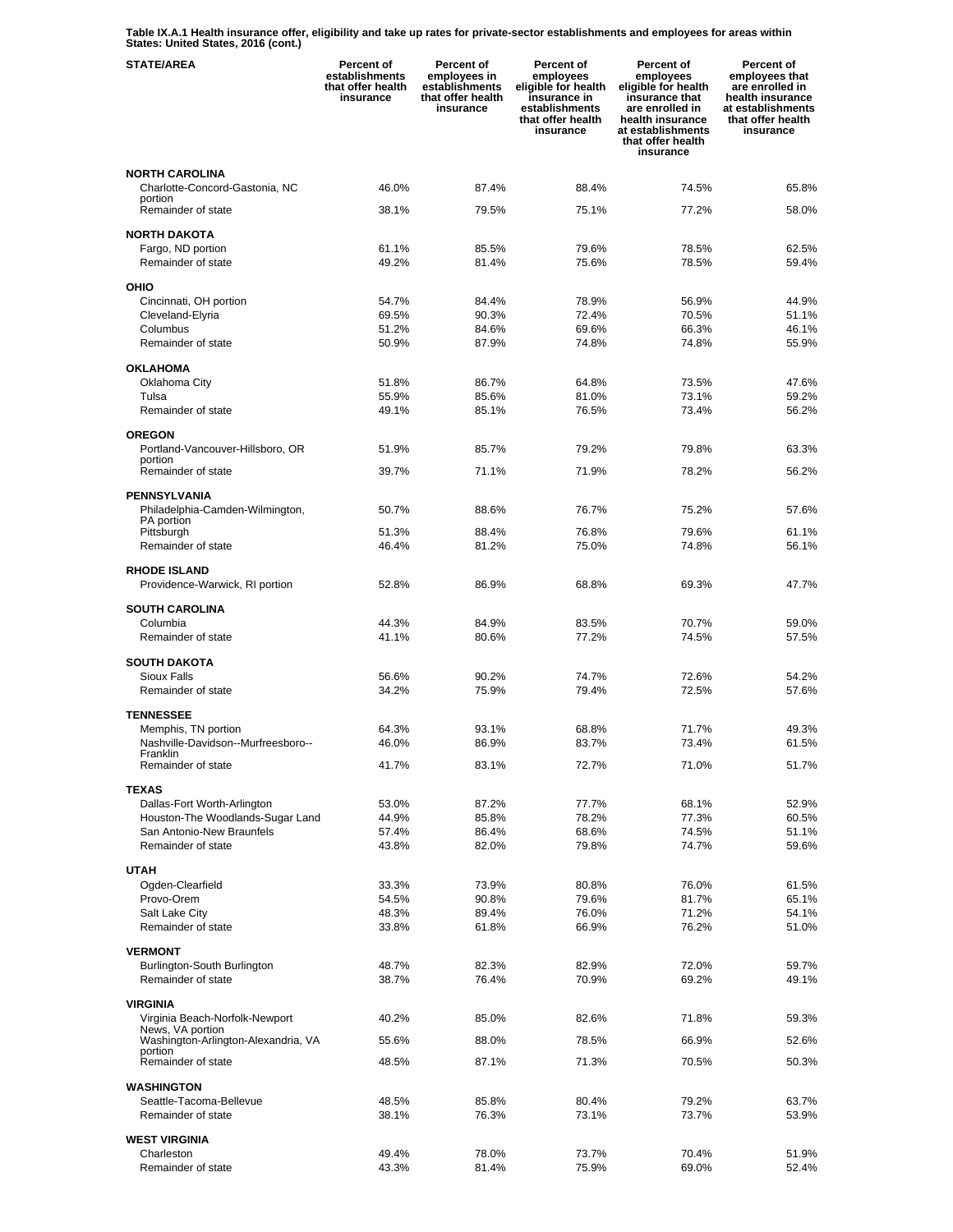**Table IX.A.1 Health insurance offer, eligibility and take up rates for private-sector establishments and employees for areas within States: United States, 2016 (cont.)** 

| <b>STATE/AREA</b>             | Percent of<br>establishments<br>that offer health<br>insurance | Percent of<br>employees in<br>establishments<br>that offer health<br>insurance | Percent of<br>employees<br>eligible for health<br>insurance in<br>establishments<br>that offer health<br>insurance | Percent of<br>employees<br>eligible for health<br>insurance that<br>are enrolled in<br>health insurance<br>at establishments<br>that offer health<br>insurance | Percent of<br>employees that<br>are enrolled in<br>health insurance<br>at establishments<br>that offer health<br>insurance |
|-------------------------------|----------------------------------------------------------------|--------------------------------------------------------------------------------|--------------------------------------------------------------------------------------------------------------------|----------------------------------------------------------------------------------------------------------------------------------------------------------------|----------------------------------------------------------------------------------------------------------------------------|
| <b>WISCONSIN</b>              |                                                                |                                                                                |                                                                                                                    |                                                                                                                                                                |                                                                                                                            |
| Milwaukee-Waukesha-West Allis | 59.7%                                                          | 88.4%                                                                          | 74.1%                                                                                                              | 74.1%                                                                                                                                                          | 55.0%                                                                                                                      |
| Remainder of state            | 41.2%                                                          | 83.6%                                                                          | 73.7%                                                                                                              | 70.8%                                                                                                                                                          | 52.2%                                                                                                                      |
| <b>WYOMING</b>                |                                                                |                                                                                |                                                                                                                    |                                                                                                                                                                |                                                                                                                            |
| Cheyenne                      | 54.0%                                                          | 80.7%                                                                          | 72.8%                                                                                                              | 66.5%                                                                                                                                                          | 48.4%                                                                                                                      |
| Remainder of state            | 35.4%                                                          | 70.8%                                                                          | 73.7%                                                                                                              | 77.7%                                                                                                                                                          | 57.2%                                                                                                                      |

Source: Agency for Healthcare Research and Quality, Center for Financing, Access and Cost Trends. 2016 Medical Expenditure Panel Survey-Insurance Component.

Note: Definition of each area can be found in the Technical Notes and Survey Documentation.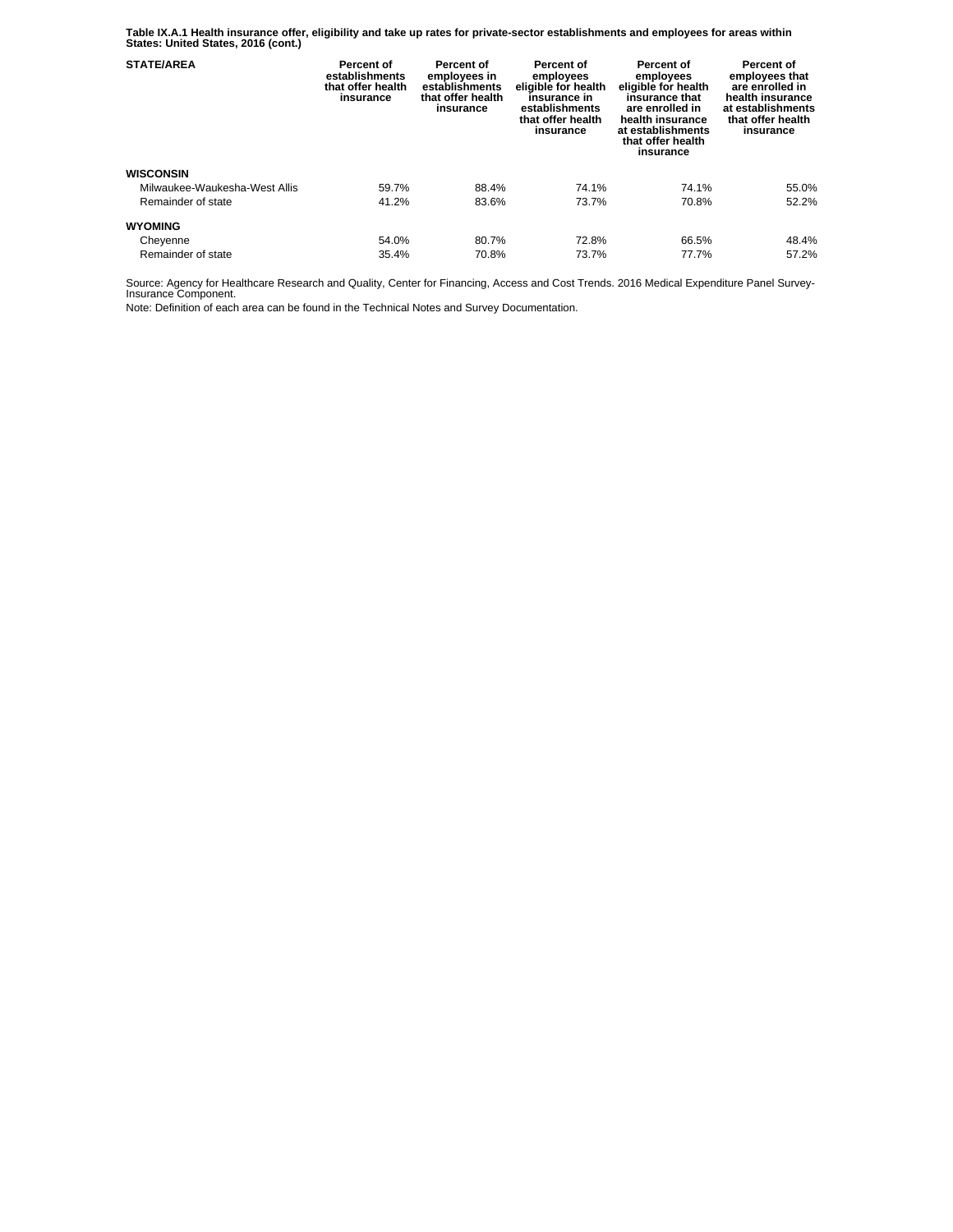**Table IX.A.1 Standard errors for health insurance offer, eligibility, take up rates for private-sector establishments and employees for areas within States: United States, 2016** 

| <b>STATE/AREA</b>                                                 | Percent of<br>establishments<br>that offer health<br>insurance | Percent of<br>employees in<br>establishments<br>that offer health<br>insurance | Percent of<br>employees<br>eligible for health<br>insurance in<br>establishments<br>that offer health<br>insurance | Percent of<br>employees<br>eligible for health<br>insurance that<br>are enrolled in<br>health insurance<br>at establishments<br>that offer health<br>insurance | Percent of<br>employees that<br>are enrolled in<br>health insurance<br>at establishments<br>that offer health<br>insurance |
|-------------------------------------------------------------------|----------------------------------------------------------------|--------------------------------------------------------------------------------|--------------------------------------------------------------------------------------------------------------------|----------------------------------------------------------------------------------------------------------------------------------------------------------------|----------------------------------------------------------------------------------------------------------------------------|
| <b>ALABAMA</b>                                                    |                                                                |                                                                                |                                                                                                                    |                                                                                                                                                                |                                                                                                                            |
| Birmingham-Hoover                                                 | 5.79%                                                          | 2.12%                                                                          | 2.87%                                                                                                              | 3.18%                                                                                                                                                          | 3.67%                                                                                                                      |
| Remainder of state                                                | 3.02%                                                          | 1.61%                                                                          | 2.17%                                                                                                              | 2.04%                                                                                                                                                          | 2.43%                                                                                                                      |
| <b>ALASKA</b>                                                     |                                                                |                                                                                |                                                                                                                    |                                                                                                                                                                |                                                                                                                            |
| Anchorage                                                         | 3.32%                                                          | 2.24%                                                                          | 2.77%                                                                                                              | 2.75%                                                                                                                                                          | 3.05%                                                                                                                      |
| Remainder of state                                                | 3.59%                                                          | 3.85%                                                                          | 5.33%                                                                                                              | 4.98%                                                                                                                                                          | 4.73%                                                                                                                      |
| <b>ARIZONA</b>                                                    |                                                                |                                                                                |                                                                                                                    |                                                                                                                                                                |                                                                                                                            |
| Phoenix-Mesa-Scottsdale                                           | 2.58%                                                          | 1.58%                                                                          | 2.05%                                                                                                              | 3.01%                                                                                                                                                          | 3.02%                                                                                                                      |
| Remainder of state                                                | 4.66%                                                          | 3.23%                                                                          | 4.53%                                                                                                              | 4.82%                                                                                                                                                          | 4.85%                                                                                                                      |
|                                                                   |                                                                |                                                                                |                                                                                                                    |                                                                                                                                                                |                                                                                                                            |
| <b>ARKANSAS</b>                                                   |                                                                |                                                                                |                                                                                                                    |                                                                                                                                                                |                                                                                                                            |
| Little Rock-North Little Rock-Conway<br>Remainder of state        | 5.25%<br>2.73%                                                 | 3.09%<br>1.85%                                                                 | 6.11%<br>2.07%                                                                                                     | 3.42%<br>2.00%                                                                                                                                                 | 5.13%<br>2.48%                                                                                                             |
|                                                                   |                                                                |                                                                                |                                                                                                                    |                                                                                                                                                                |                                                                                                                            |
| <b>CALIFORNIA</b>                                                 |                                                                |                                                                                |                                                                                                                    |                                                                                                                                                                |                                                                                                                            |
| Los Angeles-Long Beach-Anaheim                                    | 2.59%                                                          | 1.41%                                                                          | 2.21%                                                                                                              | 2.09%                                                                                                                                                          | 2.38%                                                                                                                      |
| Riverside-San Bernardino-Ontario<br>Sacramento--Roseville--Arden- | 5.91%<br>7.20%                                                 | 3.26%<br>3.15%                                                                 | 4.01%<br>4.24%                                                                                                     | 3.97%<br>3.71%                                                                                                                                                 | 4.34%<br>5.40%                                                                                                             |
| Arcade                                                            |                                                                |                                                                                |                                                                                                                    |                                                                                                                                                                |                                                                                                                            |
| San Diego-Carlsbad                                                | 5.95%                                                          | 2.82%                                                                          | 4.13%                                                                                                              | 2.85%                                                                                                                                                          | 3.55%                                                                                                                      |
| San Francisco-Oakland-Hayward<br>San Jose-Sunnyvale-Santa Clara   | 4.63%<br>7.75%                                                 | 1.96%<br>3.06%                                                                 | 3.11%<br>3.15%                                                                                                     | 2.43%<br>3.78%                                                                                                                                                 | 3.32%<br>4.41%                                                                                                             |
| Remainder of state                                                | 3.66%                                                          | 2.11%                                                                          | 3.78%                                                                                                              | 2.42%                                                                                                                                                          | 3.43%                                                                                                                      |
|                                                                   |                                                                |                                                                                |                                                                                                                    |                                                                                                                                                                |                                                                                                                            |
| <b>COLORADO</b>                                                   |                                                                |                                                                                |                                                                                                                    |                                                                                                                                                                |                                                                                                                            |
| Denver-Aurora-Lakewood<br>Remainder of state                      | 4.44%<br>4.27%                                                 | 2.04%<br>2.69%                                                                 | 3.58%<br>3.98%                                                                                                     | 2.73%<br>2.69%                                                                                                                                                 | 3.42%<br>3.54%                                                                                                             |
|                                                                   |                                                                |                                                                                |                                                                                                                    |                                                                                                                                                                |                                                                                                                            |
| <b>CONNECTICUT</b>                                                |                                                                |                                                                                |                                                                                                                    |                                                                                                                                                                |                                                                                                                            |
| Bridgeport-Stamford-Norwalk                                       | 5.71%                                                          | 2.50%                                                                          | 4.11%                                                                                                              | 5.24%                                                                                                                                                          | 6.53%                                                                                                                      |
| Hartford-West Hartford-East Hartford<br>New Haven-Milford         | 5.33%<br>6.02%                                                 | 2.04%<br>3.91%                                                                 | 3.55%<br>4.49%                                                                                                     | 2.50%<br>4.00%                                                                                                                                                 | 3.00%<br>5.35%                                                                                                             |
| Remainder of state                                                | 8.01%                                                          | 5.97%                                                                          | 3.83%                                                                                                              | 2.76%                                                                                                                                                          | 3.38%                                                                                                                      |
|                                                                   |                                                                |                                                                                |                                                                                                                    |                                                                                                                                                                |                                                                                                                            |
| <b>DELAWARE</b>                                                   |                                                                |                                                                                |                                                                                                                    |                                                                                                                                                                |                                                                                                                            |
| Philadelphia-Camden-Wilmington,<br>DE portion                     | 3.71%                                                          | 2.32%                                                                          | 3.44%                                                                                                              | 2.30%                                                                                                                                                          | 3.45%                                                                                                                      |
| Remainder of state                                                | 4.44%                                                          | 3.72%                                                                          | 3.39%                                                                                                              | 3.75%                                                                                                                                                          | 3.94%                                                                                                                      |
| <b>DISTRICT OF COLUMBIA</b>                                       |                                                                |                                                                                |                                                                                                                    |                                                                                                                                                                |                                                                                                                            |
| Washington-Arlington-Alexandria, DC                               | 2.90%                                                          | 0.88%                                                                          | 2.30%                                                                                                              | 2.25%                                                                                                                                                          | 2.34%                                                                                                                      |
| portion                                                           |                                                                |                                                                                |                                                                                                                    |                                                                                                                                                                |                                                                                                                            |
| <b>FLORIDA</b>                                                    |                                                                |                                                                                |                                                                                                                    |                                                                                                                                                                |                                                                                                                            |
| Miami-Fort Lauderdale-West Palm                                   | 4.43%                                                          | 2.88%                                                                          | 2.80%                                                                                                              | 3.25%                                                                                                                                                          | 3.44%                                                                                                                      |
| Beach<br>Orlando-Kissimmee-Sanford                                | 6.95%                                                          | 2.52%                                                                          | 4.99%                                                                                                              | 6.14%                                                                                                                                                          | 5.20%                                                                                                                      |
| Tampa-St. Petersburg-Clearwater                                   | 8.54%                                                          | 3.82%                                                                          | 7.05%                                                                                                              | 3.82%                                                                                                                                                          | 5.82%                                                                                                                      |
| Remainder of state                                                | 3.13%                                                          | 2.56%                                                                          | 2.13%                                                                                                              | 2.34%                                                                                                                                                          | 2.66%                                                                                                                      |
| <b>GEORGIA</b>                                                    |                                                                |                                                                                |                                                                                                                    |                                                                                                                                                                |                                                                                                                            |
| Atlanta-Sandy Springs-Roswell                                     | 3.27%                                                          | 1.57%                                                                          | 2.57%                                                                                                              | 3.04%                                                                                                                                                          | 2.88%                                                                                                                      |
| Remainder of state                                                | 4.03%                                                          | 2.54%                                                                          | 3.83%                                                                                                              | 2.45%                                                                                                                                                          | 3.59%                                                                                                                      |
| <b>HAWAII</b>                                                     |                                                                |                                                                                |                                                                                                                    |                                                                                                                                                                |                                                                                                                            |
| Urban Honolulu                                                    | 3.48%                                                          | $0.68\%$                                                                       | 1.87%                                                                                                              | 2.16%                                                                                                                                                          | 2.34%                                                                                                                      |
| Remainder of state                                                | 5.96%                                                          | 1.22%                                                                          | 3.13%                                                                                                              | 2.93%                                                                                                                                                          | 3.75%                                                                                                                      |
|                                                                   |                                                                |                                                                                |                                                                                                                    |                                                                                                                                                                |                                                                                                                            |
| <b>IDAHO</b><br><b>Boise City</b>                                 | 4.38%                                                          | 2.14%                                                                          | 4.45%                                                                                                              | 1.95%                                                                                                                                                          | 3.74%                                                                                                                      |
| Remainder of state                                                | 3.00%                                                          | 3.57%                                                                          | 3.16%                                                                                                              | 3.10%                                                                                                                                                          | 3.82%                                                                                                                      |
|                                                                   |                                                                |                                                                                |                                                                                                                    |                                                                                                                                                                |                                                                                                                            |
| <b>ILLINOIS</b>                                                   |                                                                |                                                                                |                                                                                                                    |                                                                                                                                                                |                                                                                                                            |
| Chicago-Naperville-Elgin, IL portion<br>Remainder of state        | 3.83%<br>4.61%                                                 | 1.21%<br>3.69%                                                                 | 2.69%<br>3.20%                                                                                                     | 2.31%<br>2.05%                                                                                                                                                 | 2.75%<br>3.02%                                                                                                             |
|                                                                   |                                                                |                                                                                |                                                                                                                    |                                                                                                                                                                |                                                                                                                            |
| <b>INDIANA</b>                                                    |                                                                |                                                                                |                                                                                                                    |                                                                                                                                                                |                                                                                                                            |
| Indianapolis-Carmel-Anderson                                      | 5.20%                                                          | 2.81%                                                                          | 4.16%                                                                                                              | 2.07%                                                                                                                                                          | 3.75%                                                                                                                      |
| Remainder of state                                                | 2.88%                                                          | 1.72%                                                                          | 2.84%                                                                                                              | 2.22%                                                                                                                                                          | 3.04%                                                                                                                      |
| <b>IOWA</b>                                                       |                                                                |                                                                                |                                                                                                                    |                                                                                                                                                                |                                                                                                                            |
| Des Moines-West Des Moines                                        | 7.21%                                                          | 1.79%                                                                          | 5.52%                                                                                                              | 3.09%                                                                                                                                                          | 4.43%                                                                                                                      |
| Remainder of state                                                | 2.83%                                                          | 1.56%                                                                          | 1.87%                                                                                                              | 1.93%                                                                                                                                                          | 2.09%                                                                                                                      |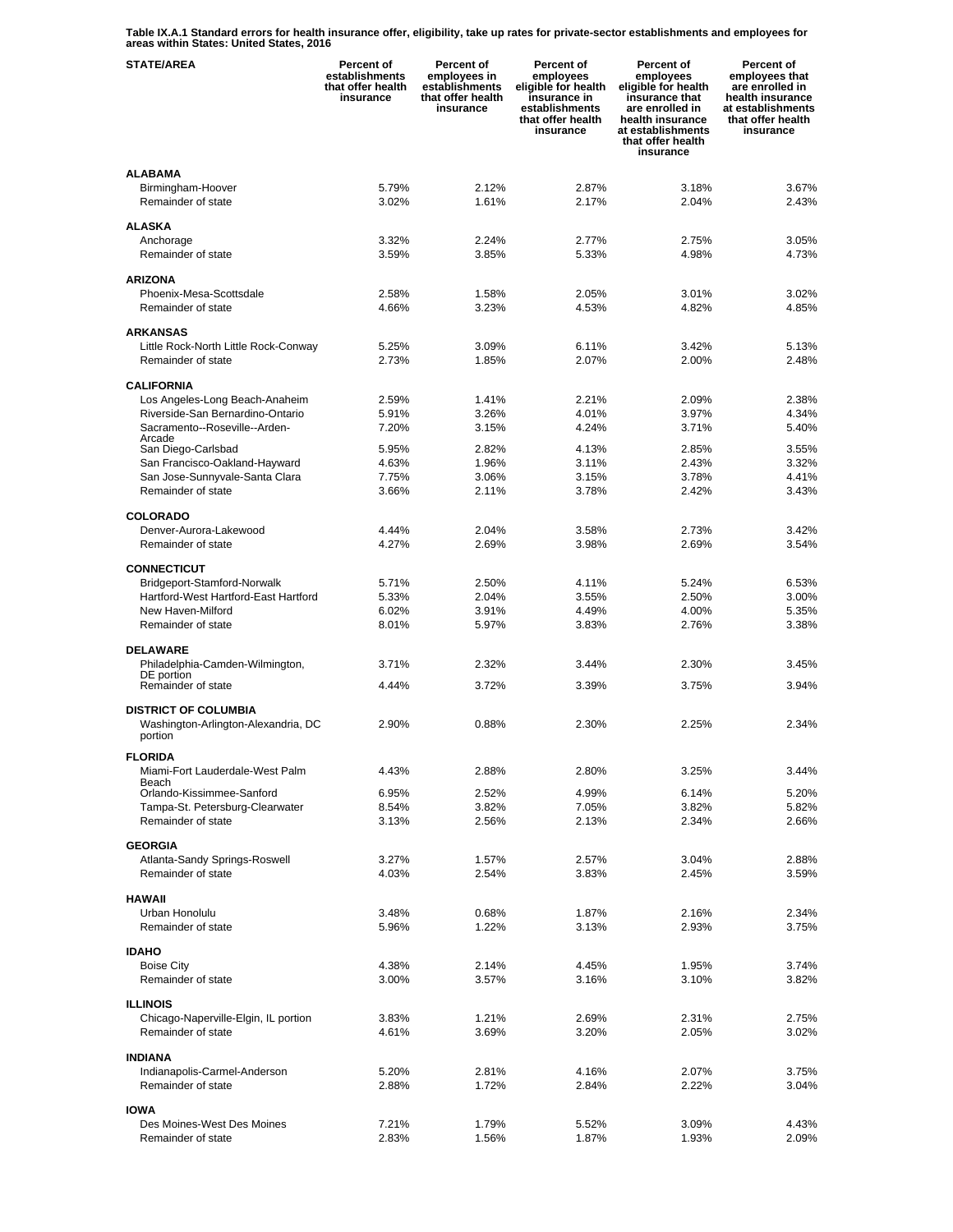**Table IX.A.1 Standard errors for health insurance offer, eligibility, take up rates for private-sector establishments and employees for areas within States: United States, 2016 (cont.)** 

| <b>STATE/AREA</b>                                  | <b>Percent of</b><br>establishments<br>that offer health<br>insurance | Percent of<br>employees in<br>establishments<br>that offer health<br>insurance | <b>Percent of</b><br>employees<br>eligible for health<br>insurance in<br>establishments<br>that offer health<br>insurance | <b>Percent of</b><br>employees<br>eligible for health<br>insurance that<br>are enrolled in<br>health insurance<br>at establishments<br>that offer health<br>insurance | <b>Percent of</b><br>employees that<br>are enrolled in<br>health insurance<br>at establishments<br>that offer health<br>insurance |
|----------------------------------------------------|-----------------------------------------------------------------------|--------------------------------------------------------------------------------|---------------------------------------------------------------------------------------------------------------------------|-----------------------------------------------------------------------------------------------------------------------------------------------------------------------|-----------------------------------------------------------------------------------------------------------------------------------|
| <b>KANSAS</b>                                      |                                                                       |                                                                                |                                                                                                                           |                                                                                                                                                                       |                                                                                                                                   |
| Kansas City, KS portion                            | 5.31%                                                                 | 2.31%                                                                          | 3.93%                                                                                                                     | 5.19%                                                                                                                                                                 | 4.57%                                                                                                                             |
| Wichita<br>Remainder of state                      | 6.92%<br>4.04%                                                        | 4.70%<br>2.48%                                                                 | 4.67%<br>4.25%                                                                                                            | 3.10%<br>2.74%                                                                                                                                                        | 5.19%<br>4.35%                                                                                                                    |
|                                                    |                                                                       |                                                                                |                                                                                                                           |                                                                                                                                                                       |                                                                                                                                   |
| <b>KENTUCKY</b>                                    |                                                                       |                                                                                |                                                                                                                           |                                                                                                                                                                       | 5.15%                                                                                                                             |
| Louisville/Jefferson County, KY<br>portion         | 6.48%                                                                 | 2.94%                                                                          | 5.23%                                                                                                                     | 2.58%                                                                                                                                                                 |                                                                                                                                   |
| Remainder of state                                 | 2.65%                                                                 | 2.13%                                                                          | 2.08%                                                                                                                     | 1.74%                                                                                                                                                                 | 2.25%                                                                                                                             |
| LOUISIANA                                          |                                                                       |                                                                                |                                                                                                                           |                                                                                                                                                                       |                                                                                                                                   |
| New Orleans-Metairie                               | 7.04%                                                                 | 5.54%                                                                          | 4.50%                                                                                                                     | 2.60%                                                                                                                                                                 | 4.67%                                                                                                                             |
| Remainder of state                                 | 3.19%                                                                 | 1.68%                                                                          | 2.44%                                                                                                                     | 2.21%                                                                                                                                                                 | 2.67%                                                                                                                             |
| <b>MAINE</b>                                       |                                                                       |                                                                                |                                                                                                                           |                                                                                                                                                                       |                                                                                                                                   |
| Portland-South Portland                            | 4.01%                                                                 | 2.33%                                                                          | 3.47%                                                                                                                     | 2.69%                                                                                                                                                                 | 2.88%                                                                                                                             |
| Remainder of state                                 | 3.43%                                                                 | 2.49%                                                                          | 2.97%                                                                                                                     | 1.88%                                                                                                                                                                 | 2.72%                                                                                                                             |
| <b>MARYLAND</b>                                    |                                                                       |                                                                                |                                                                                                                           |                                                                                                                                                                       |                                                                                                                                   |
| Baltimore-Columbia-Towson                          | 4.54%                                                                 | 2.25%                                                                          | 3.66%                                                                                                                     | 2.33%                                                                                                                                                                 | 3.30%                                                                                                                             |
| Washington-Arlington-Alexandria,<br>MD portion     | 5.31%                                                                 | 2.70%                                                                          | 3.59%                                                                                                                     | 3.27%                                                                                                                                                                 | 3.90%                                                                                                                             |
| Remainder of state                                 | 8.59%                                                                 | 6.74%                                                                          | 5.50%                                                                                                                     | 2.96%                                                                                                                                                                 | 4.48%                                                                                                                             |
| <b>MASSACHUSETTS</b>                               |                                                                       |                                                                                |                                                                                                                           |                                                                                                                                                                       |                                                                                                                                   |
| Boston-Cambridge-Newton, MA                        | 4.33%                                                                 | 1.29%                                                                          | 2.28%                                                                                                                     | 1.85%                                                                                                                                                                 | 2.53%                                                                                                                             |
| portion                                            |                                                                       |                                                                                |                                                                                                                           |                                                                                                                                                                       |                                                                                                                                   |
| Remainder of state                                 | 5.34%                                                                 | 2.90%                                                                          | 2.73%                                                                                                                     | 3.20%                                                                                                                                                                 | 3.31%                                                                                                                             |
| <b>MICHIGAN</b>                                    |                                                                       |                                                                                |                                                                                                                           |                                                                                                                                                                       |                                                                                                                                   |
| Detroit-Warren-Dearborn                            | 3.52%                                                                 | 2.29%                                                                          | 3.84%                                                                                                                     | 2.23%                                                                                                                                                                 | 3.65%                                                                                                                             |
| Remainder of state                                 | 3.51%                                                                 | 2.49%                                                                          | 3.35%                                                                                                                     | 2.40%                                                                                                                                                                 | 3.27%                                                                                                                             |
| <b>MINNESOTA</b>                                   |                                                                       |                                                                                |                                                                                                                           |                                                                                                                                                                       |                                                                                                                                   |
| Minneapolis-St. Paul-Bloomington,<br>MN portion    | 3.31%                                                                 | 2.10%                                                                          | 2.84%                                                                                                                     | 1.80%                                                                                                                                                                 | 2.82%                                                                                                                             |
| Remainder of state                                 | 4.28%                                                                 | 2.29%                                                                          | 2.45%                                                                                                                     | 2.69%                                                                                                                                                                 | 2.92%                                                                                                                             |
| <b>MISSISSIPPI</b>                                 |                                                                       |                                                                                |                                                                                                                           |                                                                                                                                                                       |                                                                                                                                   |
| Jackson                                            | 7.61%                                                                 | 2.54%                                                                          | 3.47%                                                                                                                     | 2.65%                                                                                                                                                                 | 3.83%                                                                                                                             |
| Remainder of state                                 | 3.26%                                                                 | 2.47%                                                                          | 2.42%                                                                                                                     | 2.93%                                                                                                                                                                 | 2.86%                                                                                                                             |
| <b>MISSOURI</b>                                    |                                                                       |                                                                                |                                                                                                                           |                                                                                                                                                                       |                                                                                                                                   |
| Kansas City, MO portion                            | 8.05%                                                                 | 2.56%                                                                          | 3.45%                                                                                                                     | 2.49%                                                                                                                                                                 | 3.38%                                                                                                                             |
| St. Louis, MO portion                              | 5.09%                                                                 | 2.41%                                                                          | 3.39%                                                                                                                     | 2.27%                                                                                                                                                                 | 3.24%                                                                                                                             |
| Remainder of state                                 | 3.98%                                                                 | 2.88%                                                                          | 3.37%                                                                                                                     | 2.60%                                                                                                                                                                 | 3.53%                                                                                                                             |
| <b>MONTANA</b>                                     |                                                                       |                                                                                |                                                                                                                           |                                                                                                                                                                       |                                                                                                                                   |
| <b>Billings</b>                                    | 7.03%                                                                 | 4.38%                                                                          | 4.99%                                                                                                                     | 4.06%                                                                                                                                                                 | 5.85%                                                                                                                             |
| Remainder of state                                 | 2.33%                                                                 | 2.73%                                                                          | 3.32%                                                                                                                     | 3.32%                                                                                                                                                                 | 2.95%                                                                                                                             |
| NEBRASKA                                           |                                                                       |                                                                                |                                                                                                                           |                                                                                                                                                                       |                                                                                                                                   |
| Omaha-Council Bluffs, NE portion                   | 4.17%                                                                 | 2.08%                                                                          | 3.49%                                                                                                                     | 2.64%                                                                                                                                                                 | 3.41%                                                                                                                             |
| Remainder of state                                 | 2.92%                                                                 | 3.00%                                                                          | 3.00%                                                                                                                     | 2.34%                                                                                                                                                                 | 3.03%                                                                                                                             |
| <b>NEVADA</b>                                      |                                                                       |                                                                                |                                                                                                                           |                                                                                                                                                                       |                                                                                                                                   |
| Las Vegas-Henderson-Paradise                       | 3.94%                                                                 | 1.50%                                                                          | 2.23%                                                                                                                     | 1.69%                                                                                                                                                                 | 2.23%                                                                                                                             |
| Remainder of state                                 | 6.06%                                                                 | 3.07%                                                                          | 4.71%                                                                                                                     | 3.14%                                                                                                                                                                 | 4.47%                                                                                                                             |
| <b>NEW HAMPSHIRE</b>                               |                                                                       |                                                                                |                                                                                                                           |                                                                                                                                                                       |                                                                                                                                   |
| Boston-Cambridge-Newton, NH<br>portion             | 5.30%                                                                 | 2.49%                                                                          | 3.32%                                                                                                                     | 2.38%                                                                                                                                                                 | 3.08%                                                                                                                             |
| Manchester-Nashua                                  | 6.63%                                                                 | 5.33%                                                                          | 4.10%                                                                                                                     | 2.74%                                                                                                                                                                 | 3.39%                                                                                                                             |
| Remainder of state                                 | 4.25%                                                                 | 2.69%                                                                          | 3.84%                                                                                                                     | 2.29%                                                                                                                                                                 | 3.70%                                                                                                                             |
| <b>NEW JERSEY</b>                                  |                                                                       |                                                                                |                                                                                                                           |                                                                                                                                                                       |                                                                                                                                   |
| New York-Newark-Jersey City, NJ                    | 3.14%                                                                 | 1.23%                                                                          | 2.01%                                                                                                                     | 1.75%                                                                                                                                                                 | 2.10%                                                                                                                             |
| portion<br>Remainder of state                      | 5.41%                                                                 | 2.87%                                                                          | 3.47%                                                                                                                     | 2.84%                                                                                                                                                                 | 3.37%                                                                                                                             |
|                                                    |                                                                       |                                                                                |                                                                                                                           |                                                                                                                                                                       |                                                                                                                                   |
| <b>NEW MEXICO</b><br>Albuquerque                   | 4.36%                                                                 | 2.50%                                                                          | 3.87%                                                                                                                     | 3.88%                                                                                                                                                                 | 3.63%                                                                                                                             |
| Remainder of state                                 | 3.33%                                                                 | 2.34%                                                                          | 3.48%                                                                                                                     | 2.42%                                                                                                                                                                 | 3.30%                                                                                                                             |
|                                                    |                                                                       |                                                                                |                                                                                                                           |                                                                                                                                                                       |                                                                                                                                   |
| <b>NEW YORK</b><br>New York-Newark-Jersey City, NY | 2.81%                                                                 | 1.41%                                                                          | 2.02%                                                                                                                     | 2.08%                                                                                                                                                                 | 2.19%                                                                                                                             |
| portion                                            |                                                                       |                                                                                |                                                                                                                           |                                                                                                                                                                       |                                                                                                                                   |
| Remainder of state                                 | 4.12%                                                                 | 1.80%                                                                          | 2.92%                                                                                                                     | 1.94%                                                                                                                                                                 | 2.45%                                                                                                                             |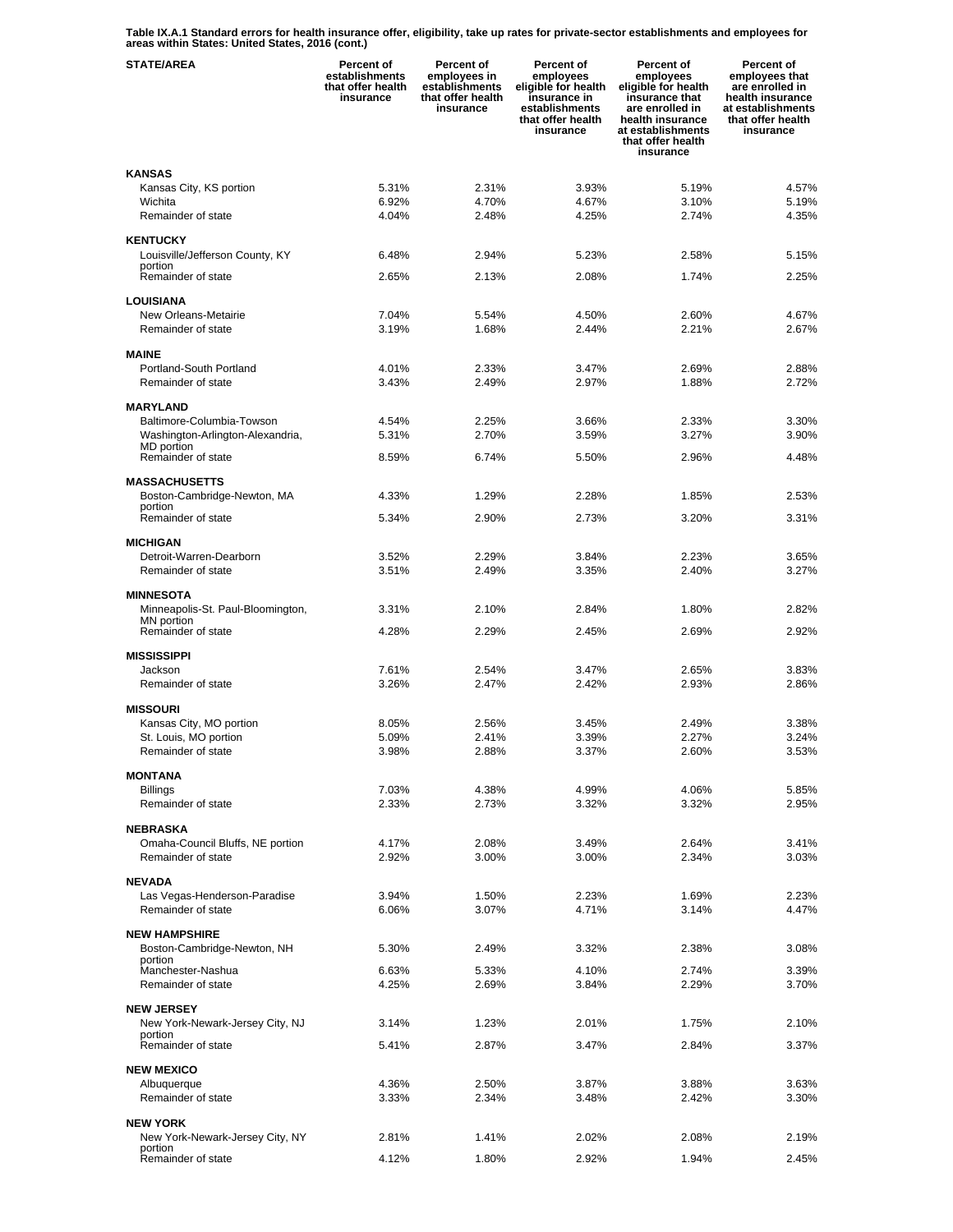**Table IX.A.1 Standard errors for health insurance offer, eligibility, take up rates for private-sector establishments and employees for areas within States: United States, 2016 (cont.)** 

| <b>STATE/AREA</b>                                             | <b>Percent of</b><br>establishments<br>that offer health<br>insurance | Percent of<br>employees in<br>establishments<br>that offer health<br>insurance | <b>Percent of</b><br>employees<br>eligible for health<br>insurance in<br>establishments<br>that offer health<br>insurance | Percent of<br>employees<br>eligible for health<br>insurance that<br>are enrolled in<br>health insurance<br>at establishments<br>that offer health<br>insurance | Percent of<br>employees that<br>are enrolled in<br>health insurance<br>at establishments<br>that offer health<br>insurance |
|---------------------------------------------------------------|-----------------------------------------------------------------------|--------------------------------------------------------------------------------|---------------------------------------------------------------------------------------------------------------------------|----------------------------------------------------------------------------------------------------------------------------------------------------------------|----------------------------------------------------------------------------------------------------------------------------|
| <b>NORTH CAROLINA</b>                                         |                                                                       |                                                                                |                                                                                                                           |                                                                                                                                                                |                                                                                                                            |
| Charlotte-Concord-Gastonia, NC<br>portion                     | 5.13%                                                                 | 2.38%                                                                          | 2.43%                                                                                                                     | 2.83%                                                                                                                                                          | 2.82%                                                                                                                      |
| Remainder of state                                            | 2.27%                                                                 | 1.80%                                                                          | 2.29%                                                                                                                     | 1.95%                                                                                                                                                          | 2.29%                                                                                                                      |
| <b>NORTH DAKOTA</b>                                           |                                                                       |                                                                                |                                                                                                                           |                                                                                                                                                                |                                                                                                                            |
| Fargo, ND portion<br>Remainder of state                       | 6.55%<br>3.62%                                                        | 3.43%<br>1.92%                                                                 | 2.82%<br>2.82%                                                                                                            | 1.92%<br>1.62%                                                                                                                                                 | 2.80%<br>2.61%                                                                                                             |
| OHIO                                                          |                                                                       |                                                                                |                                                                                                                           |                                                                                                                                                                |                                                                                                                            |
| Cincinnati, OH portion                                        | 6.91%                                                                 | 7.18%                                                                          | 5.67%                                                                                                                     | 13.52%                                                                                                                                                         | 9.35%                                                                                                                      |
| Cleveland-Elyria                                              | 6.29%                                                                 | 2.47%                                                                          | 4.34%                                                                                                                     | 3.56%                                                                                                                                                          | 4.48%                                                                                                                      |
| Columbus                                                      | 6.31%                                                                 | 3.49%                                                                          | 5.67%                                                                                                                     | 4.28%                                                                                                                                                          | 5.27%                                                                                                                      |
| Remainder of state                                            | 3.76%                                                                 | 1.48%                                                                          | 2.57%                                                                                                                     | 2.24%                                                                                                                                                          | 2.91%                                                                                                                      |
| <b>OKLAHOMA</b>                                               | 5.36%                                                                 | 2.88%                                                                          | 10.14%                                                                                                                    | 3.23%                                                                                                                                                          | 7.83%                                                                                                                      |
| Oklahoma City<br>Tulsa                                        | 5.85%                                                                 | 2.82%                                                                          | 3.88%                                                                                                                     | 3.37%                                                                                                                                                          | 3.44%                                                                                                                      |
| Remainder of state                                            | 4.78%                                                                 | 2.28%                                                                          | 3.23%                                                                                                                     | 2.95%                                                                                                                                                          | 3.56%                                                                                                                      |
| <b>OREGON</b>                                                 |                                                                       |                                                                                |                                                                                                                           |                                                                                                                                                                |                                                                                                                            |
| Portland-Vancouver-Hillsboro, OR                              | 4.16%                                                                 | 2.04%                                                                          | 2.55%                                                                                                                     | 1.89%                                                                                                                                                          | 2.74%                                                                                                                      |
| portion<br>Remainder of state                                 | 4.04%                                                                 | 3.12%                                                                          | 4.14%                                                                                                                     | 2.75%                                                                                                                                                          | 3.93%                                                                                                                      |
| <b>PENNSYLVANIA</b>                                           |                                                                       |                                                                                |                                                                                                                           |                                                                                                                                                                |                                                                                                                            |
| Philadelphia-Camden-Wilmington,                               | 4.40%                                                                 | 2.07%                                                                          | 2.51%                                                                                                                     | 1.90%                                                                                                                                                          | 2.56%                                                                                                                      |
| PA portion<br>Pittsburgh                                      | 5.47%                                                                 | 2.39%                                                                          | 3.65%                                                                                                                     | 2.52%                                                                                                                                                          | 3.83%                                                                                                                      |
| Remainder of state                                            | 3.29%                                                                 | 2.33%                                                                          | 2.75%                                                                                                                     | 1.53%                                                                                                                                                          | 2.61%                                                                                                                      |
| <b>RHODE ISLAND</b><br>Providence-Warwick, RI portion         | 3.40%                                                                 | 1.44%                                                                          | 2.30%                                                                                                                     | 1.94%                                                                                                                                                          | 2.35%                                                                                                                      |
|                                                               |                                                                       |                                                                                |                                                                                                                           |                                                                                                                                                                |                                                                                                                            |
| <b>SOUTH CAROLINA</b><br>Columbia                             | 6.70%                                                                 | 3.22%                                                                          | 3.57%                                                                                                                     | 5.42%                                                                                                                                                          | 6.17%                                                                                                                      |
| Remainder of state                                            | 2.54%                                                                 | 1.53%                                                                          | 2.48%                                                                                                                     | 2.61%                                                                                                                                                          | 2.63%                                                                                                                      |
| <b>SOUTH DAKOTA</b>                                           |                                                                       |                                                                                |                                                                                                                           |                                                                                                                                                                |                                                                                                                            |
| Sioux Falls                                                   | 5.85%                                                                 | 1.95%                                                                          | 3.28%                                                                                                                     | 2.17%                                                                                                                                                          | 3.18%                                                                                                                      |
| Remainder of state                                            | 2.95%                                                                 | 2.32%                                                                          | 2.24%                                                                                                                     | 1.98%                                                                                                                                                          | 2.55%                                                                                                                      |
| <b>TENNESSEE</b>                                              |                                                                       |                                                                                |                                                                                                                           |                                                                                                                                                                |                                                                                                                            |
| Memphis, TN portion                                           | 6.93%                                                                 | 2.02%                                                                          | 7.10%                                                                                                                     | 3.80%                                                                                                                                                          | 6.18%                                                                                                                      |
| Nashville-Davidson--Murfreesboro--<br>Franklin                | 5.07%                                                                 | 2.46%                                                                          | 3.22%                                                                                                                     | 4.04%                                                                                                                                                          | 3.49%                                                                                                                      |
| Remainder of state                                            | 3.03%                                                                 | 2.00%                                                                          | 3.67%                                                                                                                     | 3.14%                                                                                                                                                          | 3.22%                                                                                                                      |
| <b>TEXAS</b>                                                  |                                                                       |                                                                                |                                                                                                                           |                                                                                                                                                                |                                                                                                                            |
| Dallas-Fort Worth-Arlington                                   | 3.88%                                                                 | 1.77%                                                                          | 2.72%                                                                                                                     | 2.70%                                                                                                                                                          | 3.15%                                                                                                                      |
| Houston-The Woodlands-Sugar Land<br>San Antonio-New Braunfels | 4.16%<br>7.30%                                                        | 1.96%<br>3.65%                                                                 | 2.92%<br>6.01%                                                                                                            | 2.73%<br>3.86%                                                                                                                                                 | 3.55%<br>5.72%                                                                                                             |
| Remainder of state                                            | 2.87%                                                                 | 1.66%                                                                          | 2.30%                                                                                                                     | 1.76%                                                                                                                                                          | 2.34%                                                                                                                      |
| <b>UTAH</b>                                                   |                                                                       |                                                                                |                                                                                                                           |                                                                                                                                                                |                                                                                                                            |
| Ogden-Clearfield                                              | 6.37%                                                                 | 5.02%                                                                          | 4.78%                                                                                                                     | 4.16%                                                                                                                                                          | 5.74%                                                                                                                      |
| Provo-Orem                                                    | 8.96%                                                                 | 2.86%                                                                          | 5.13%                                                                                                                     | 3.31%                                                                                                                                                          | 6.07%                                                                                                                      |
| Salt Lake City                                                | 4.74%                                                                 | 1.65%                                                                          | 2.78%                                                                                                                     | 3.08%                                                                                                                                                          | 2.96%                                                                                                                      |
| Remainder of state                                            | 6.01%                                                                 | 6.98%                                                                          | 7.50%                                                                                                                     | 7.06%                                                                                                                                                          | 8.23%                                                                                                                      |
| <b>VERMONT</b><br>Burlington-South Burlington                 | 4.86%                                                                 | 2.88%                                                                          | 3.08%                                                                                                                     | 2.36%                                                                                                                                                          | 2.94%                                                                                                                      |
| Remainder of state                                            | 3.12%                                                                 | 2.44%                                                                          | 4.04%                                                                                                                     | 2.36%                                                                                                                                                          | 3.92%                                                                                                                      |
|                                                               |                                                                       |                                                                                |                                                                                                                           |                                                                                                                                                                |                                                                                                                            |
| <b>VIRGINIA</b><br>Virginia Beach-Norfolk-Newport             | 5.76%                                                                 | 3.46%                                                                          | 3.65%                                                                                                                     | 5.10%                                                                                                                                                          | 5.30%                                                                                                                      |
| News, VA portion<br>Washington-Arlington-Alexandria, VA       | 5.14%                                                                 | 2.21%                                                                          | 3.13%                                                                                                                     | 3.74%                                                                                                                                                          | 4.02%                                                                                                                      |
| portion<br>Remainder of state                                 | 4.62%                                                                 | 1.98%                                                                          | 3.54%                                                                                                                     | 2.35%                                                                                                                                                          | 3.12%                                                                                                                      |
|                                                               |                                                                       |                                                                                |                                                                                                                           |                                                                                                                                                                |                                                                                                                            |
| WASHINGTON<br>Seattle-Tacoma-Bellevue                         | 3.77%                                                                 | 1.85%                                                                          | 2.61%                                                                                                                     | 2.37%                                                                                                                                                          | 3.03%                                                                                                                      |
| Remainder of state                                            | 4.01%                                                                 | 2.90%                                                                          | 3.77%                                                                                                                     | 3.45%                                                                                                                                                          | 3.79%                                                                                                                      |
| <b>WEST VIRGINIA</b>                                          |                                                                       |                                                                                |                                                                                                                           |                                                                                                                                                                |                                                                                                                            |
| Charleston                                                    | 8.71%                                                                 | 5.38%                                                                          | 7.61%                                                                                                                     | 5.18%                                                                                                                                                          | 6.57%                                                                                                                      |
| Remainder of state                                            | 2.34%                                                                 | 2.04%                                                                          | 2.61%                                                                                                                     | 2.44%                                                                                                                                                          | 2.81%                                                                                                                      |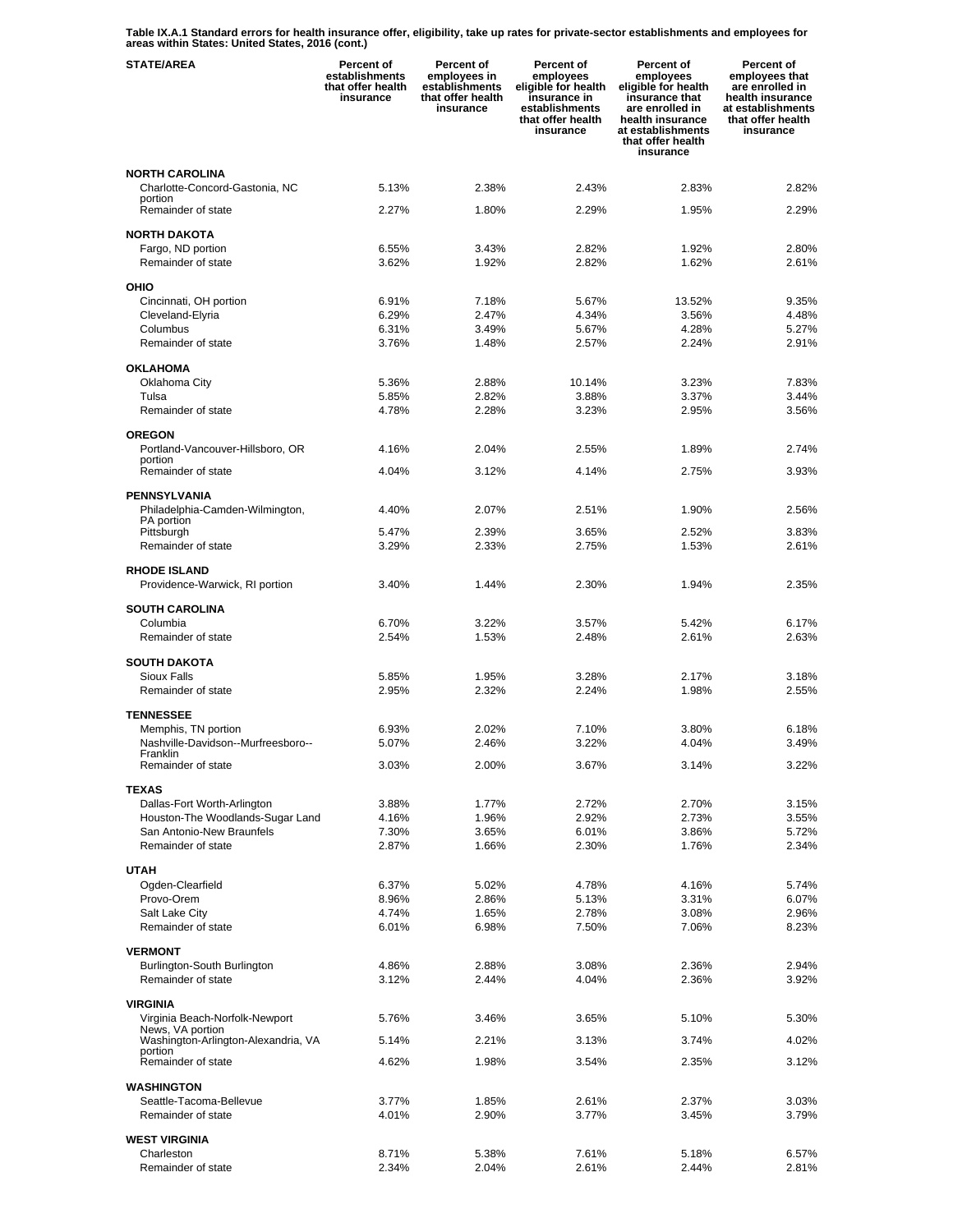**Table IX.A.1 Standard errors for health insurance offer, eligibility, take up rates for private-sector establishments and employees for areas within States: United States, 2016 (cont.)** 

| <b>STATE/AREA</b>             | Percent of<br>establishments<br>that offer health<br>insurance | Percent of<br>employees in<br>establishments<br>that offer health<br>insurance | Percent of<br>employees<br>eligible for health<br>insurance in<br>establishments<br>that offer health<br>insurance | Percent of<br>employees<br>eligible for health<br>insurance that<br>are enrolled in<br>health insurance<br>at establishments<br>that offer health<br>insurance | Percent of<br>employees that<br>are enrolled in<br>health insurance<br>at establishments<br>that offer health<br>insurance |
|-------------------------------|----------------------------------------------------------------|--------------------------------------------------------------------------------|--------------------------------------------------------------------------------------------------------------------|----------------------------------------------------------------------------------------------------------------------------------------------------------------|----------------------------------------------------------------------------------------------------------------------------|
| <b>WISCONSIN</b>              |                                                                |                                                                                |                                                                                                                    |                                                                                                                                                                |                                                                                                                            |
| Milwaukee-Waukesha-West Allis | 6.06%                                                          | 2.40%                                                                          | 4.09%                                                                                                              | 2.68%                                                                                                                                                          | 4.08%                                                                                                                      |
| Remainder of state            | 2.86%                                                          | 1.79%                                                                          | 3.27%                                                                                                              | 2.18%                                                                                                                                                          | 3.35%                                                                                                                      |
| <b>WYOMING</b>                |                                                                |                                                                                |                                                                                                                    |                                                                                                                                                                |                                                                                                                            |
| Cheyenne                      | 8.26%                                                          | 4.73%                                                                          | 5.47%                                                                                                              | 5.31%                                                                                                                                                          | 5.50%                                                                                                                      |
| Remainder of state            | 2.57%                                                          | 2.11%                                                                          | 3.11%                                                                                                              | 1.88%                                                                                                                                                          | 3.05%                                                                                                                      |

Source: Agency for Healthcare Research and Quality, Center for Financing, Access and Cost Trends. 2016 Medical Expenditure Panel Survey-Insurance Component.

Note: Definition of each area can be found in the Technical Notes and Survey Documentation.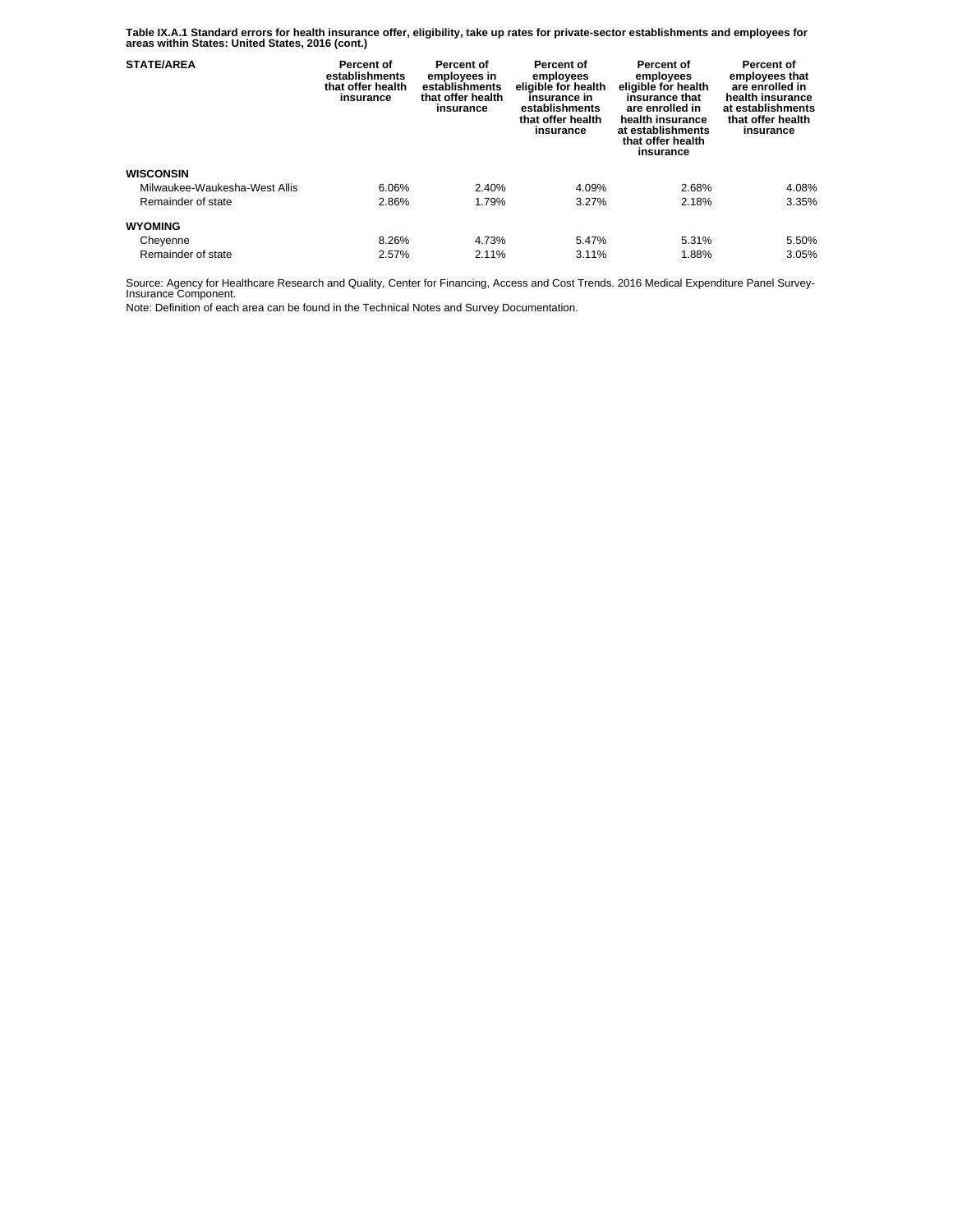**Table IX.A.2 Average total premiums and employee contributions (in dollars) for private-sector establishments for areas within States: United States, 2016** 

| <b>STATE/AREA</b>                                                             | Single<br>premium | Single<br>contribution | Employee-<br>plus-one<br>premium | Employee-<br>plus-one<br>contribution | Family<br>premium | Family<br>contribution |
|-------------------------------------------------------------------------------|-------------------|------------------------|----------------------------------|---------------------------------------|-------------------|------------------------|
| <b>ALABAMA</b>                                                                |                   |                        |                                  |                                       |                   |                        |
| Birmingham-Hoover<br>Remainder of state                                       | 5,614<br>5,499    | 1,617<br>1,459         | 9,513<br>10,804                  | 2,503<br>3,433                        | 17,396<br>15,430  | 4,557<br>4,753         |
| <b>ALASKA</b>                                                                 |                   |                        |                                  |                                       |                   |                        |
| Anchorage                                                                     | 7,658             | 1,265                  | 14,353                           | 2,744                                 | 22,051            | 5,016                  |
| Remainder of state                                                            | 8,360             | 1,432                  | 16,443                           | 3,169                                 | 23,337            | 4,509                  |
| <b>ARIZONA</b>                                                                |                   |                        |                                  |                                       |                   |                        |
| Phoenix-Mesa-Scottsdale                                                       | 6,017             | 1,238                  | 11,818                           | 2,988                                 | 17,422            | 5,044                  |
| Remainder of state                                                            | 6,138             | 1,430                  | 11,765                           | 3,285                                 | 17,671            | 6,085                  |
| <b>ARKANSAS</b>                                                               |                   |                        |                                  |                                       |                   |                        |
| Little Rock-North Little Rock-Conway                                          | 5,413             | 1,416                  | 10,587                           | 3,324                                 | 15,605            | 4,915                  |
| Remainder of state                                                            | 5,317             | 1,175                  | 9,721                            | 3,201                                 | 14,600            | 4,918                  |
| <b>CALIFORNIA</b>                                                             |                   |                        |                                  |                                       |                   |                        |
| Los Angeles-Long Beach-Anaheim                                                | 5,871             | 1,120                  | 12,058                           | 3,136                                 | 17,074            | 4,900                  |
| Riverside-San Bernardino-Ontario                                              | 5,653             | 1,131                  | 12,169                           | 4,132                                 | 17,056            | 5,240                  |
| Sacramento--Roseville--Arden-                                                 | 5,731             | 1,319                  | 11,047                           | 3,131                                 | 17,805            | 4,516                  |
| Arcade<br>San Diego-Carlsbad                                                  | 5,641             | 1,398                  | 12,199                           | 3,367                                 | 15,665            | 5,118                  |
| San Francisco-Oakland-Hayward                                                 | 6,845             | 1,376                  | 11,911                           | 3,622                                 | 18,977            | 5,095                  |
| San Jose-Sunnyvale-Santa Clara                                                | 7,422             | 1,079                  | 14,192                           | 3,052                                 | 18,396            | 4,716                  |
| Remainder of state                                                            | 5,876             | 904                    | 11,744                           | 2,639                                 | 17,566            | 4,247                  |
| <b>COLORADO</b>                                                               |                   |                        |                                  |                                       |                   |                        |
| Denver-Aurora-Lakewood                                                        | 6,068             | 1,415                  | 12,388                           | 3,857                                 | 17,453            | 5,050                  |
| Remainder of state                                                            | 5,827             | 1,341                  | 12,585                           | 3,308                                 | 17,468            | 4,481                  |
| <b>CONNECTICUT</b>                                                            |                   |                        |                                  |                                       |                   |                        |
| Bridgeport-Stamford-Norwalk                                                   | 6,228             | 1,380                  | 12,214                           | 2,455                                 | 18,582            | 5,603                  |
| Hartford-West Hartford-East Hartford                                          | 6,486             | 1,674                  | 13,090                           | 4,431                                 | 17,940            | 5,093                  |
| New Haven-Milford                                                             | 6,711             | 1,479                  | 13,634                           | 3,040                                 | 19,030            | 4,473                  |
| Remainder of state                                                            | 7,510             | 1,463                  | 15,055                           | 4,668                                 | 20,143            | 5,823                  |
| <b>DELAWARE</b>                                                               |                   |                        |                                  |                                       |                   |                        |
| Philadelphia-Camden-Wilmington,                                               | 6,434             | 1,371                  | 12,318                           | 3,447                                 | 19,428            | 5,399                  |
| DE portion<br>Remainder of state                                              | 6,661             | 1,462                  | 11,860                           | 3,813                                 | 16,824            | 5,381                  |
|                                                                               |                   |                        |                                  |                                       |                   |                        |
| <b>DISTRICT OF COLUMBIA</b><br>Washington-Arlington-Alexandria, DC<br>portion | 6,504             | 1,493                  | 12,948                           | 3,400                                 | 18,864            | 5,476                  |
| <b>FLORIDA</b>                                                                |                   |                        |                                  |                                       |                   |                        |
| Miami-Fort Lauderdale-West Palm                                               | 6,738             | 1,512                  | 12,017                           | 3,960                                 | 17,885            | 6,555                  |
| Beach<br>Orlando-Kissimmee-Sanford                                            | 6,140             | 1,864                  | 12,485                           | 4,878                                 | 17.030            | 8,273                  |
| Tampa-St. Petersburg-Clearwater                                               | 6,057             | 1,835                  | 11,751                           | 4,197                                 | 18,106            | 6,761                  |
| Remainder of state                                                            | 5,995             | 1,414                  | 11,711                           | 4,116                                 | 18,233            | 5,350                  |
| <b>GEORGIA</b>                                                                |                   |                        |                                  |                                       |                   |                        |
| Atlanta-Sandy Springs-Roswell                                                 | 6,029             | 1,428                  | 11,214                           | 3,346                                 | 18,095            | 5,784                  |
| Remainder of state                                                            | 6,100             | 1,377                  | 12,575                           | 3,491                                 | 18,544            | 4,987                  |
| <b>HAWAII</b>                                                                 |                   |                        |                                  |                                       |                   |                        |
| Urban Honolulu                                                                | 6,012             | 672                    | 11,651                           | 3,264                                 | 16,906            | 4,503                  |
| Remainder of state                                                            | 5,422             | 796                    | 11,039                           | 3,155                                 | 14,706            | 3,901                  |
| <b>IDAHO</b>                                                                  |                   |                        |                                  |                                       |                   |                        |
| <b>Boise City</b>                                                             | 5,478             | 815                    | 11,205                           | 2,964                                 | 16,049            | 4,814                  |
| Remainder of state                                                            | 5,755             | 951                    | 12,583                           | 3,520                                 | 19,187            | 5,587                  |
|                                                                               |                   |                        |                                  |                                       |                   |                        |
| <b>ILLINOIS</b><br>Chicago-Naperville-Elgin, IL portion                       | 6,278             | 1,522                  | 12,645                           | 3,751                                 | 18,757            | 5,265                  |
| Remainder of state                                                            | 6,243             | 1,397                  | 12,592                           | 3,595                                 | 17,558            | 4,389                  |
|                                                                               |                   |                        |                                  |                                       |                   |                        |
| <b>INDIANA</b><br>Indianapolis-Carmel-Anderson                                |                   | 1,221                  |                                  |                                       |                   | 4,959                  |
| Remainder of state                                                            | 6,254<br>6,067    | 1,324                  | 12,683<br>12,298                 | 2,948<br>2,538                        | 18,007<br>17,991  | 3,852                  |
|                                                                               |                   |                        |                                  |                                       |                   |                        |
| <b>IOWA</b>                                                                   |                   |                        |                                  |                                       |                   |                        |
| Des Moines-West Des Moines<br>Remainder of state                              | 5,769<br>5,935    | 1,211<br>1,275         | 10,664<br>11,449                 | 2,970<br>2,692                        | 16,459<br>16,021  | 4,211<br>4,335         |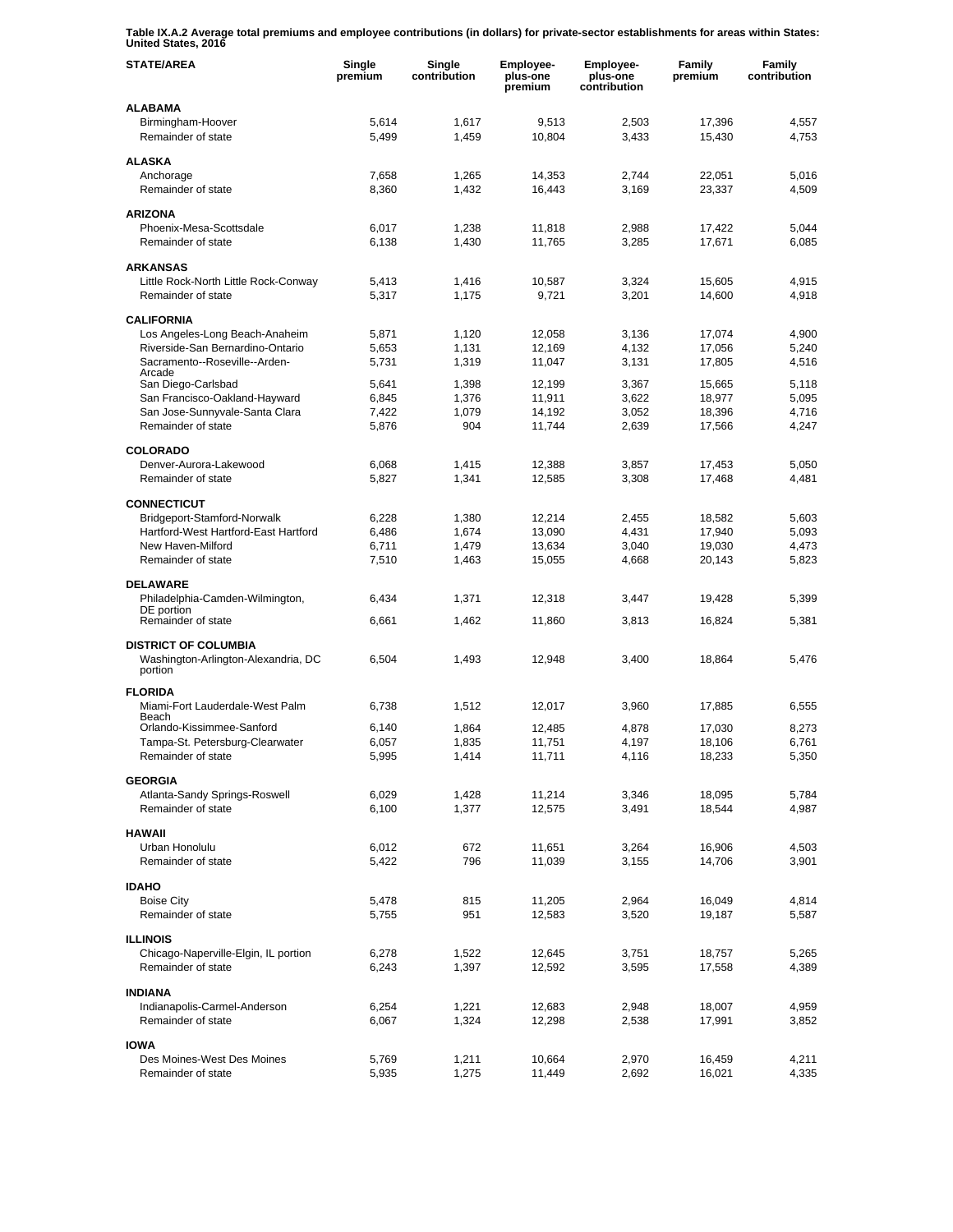**Table IX.A.2 Average total premiums and employee contributions (in dollars) for private-sector establishments for areas within States: United States, 2016 (cont.)** 

| <b>STATE/AREA</b>                                | Single<br>premium | Single<br>contribution | <b>Employee-</b><br>plus-one<br>premium | <b>Employee-</b><br>plus-one<br>contribution | Family<br>premium | Family<br>contribution |
|--------------------------------------------------|-------------------|------------------------|-----------------------------------------|----------------------------------------------|-------------------|------------------------|
| <b>KANSAS</b>                                    |                   |                        |                                         |                                              |                   |                        |
| Kansas City, KS portion                          | 6,071             | 1,447                  | 11,633                                  | 3,145                                        | 17,205            | 4,729                  |
| Wichita                                          | 5,160             | 1,132                  | 10,665                                  | 3,267                                        | 15,556            | 5,656                  |
| Remainder of state                               | 5,935             | 1,213                  | 11,788                                  | 3,216                                        | 16,966            | 4,231                  |
| <b>KENTUCKY</b>                                  |                   |                        |                                         |                                              |                   |                        |
| Louisville/Jefferson County, KY                  | 5,797             | 1,493                  | 12,601                                  | 3,217                                        | 17,088            | 5,060                  |
| portion<br>Remainder of state                    | 5,734             | 1,166                  | 11,201                                  | 2,673                                        | 16.401            | 4,520                  |
|                                                  |                   |                        |                                         |                                              |                   |                        |
| <b>LOUISIANA</b>                                 |                   |                        |                                         |                                              |                   |                        |
| New Orleans-Metairie                             | 5,981             | 1,098                  | 11,637                                  | 3,756                                        | 18,393            | 5,939                  |
| Remainder of state                               | 5,640             | 1,353                  | 11,577                                  | 3,737                                        | 16,829            | 5,760                  |
| <b>MAINE</b>                                     |                   |                        |                                         |                                              |                   |                        |
| Portland-South Portland                          | 6,173             | 1,480                  | 11,861                                  | 3,221                                        | 18,078            | 4,734                  |
| Remainder of state                               | 6,243             | 1,259                  | 12,543                                  | 3,711                                        | 17,890            | 4,662                  |
| <b>MARYLAND</b>                                  |                   |                        |                                         |                                              |                   |                        |
| Baltimore-Columbia-Towson                        | 6,828             | 1,715                  | 13,272                                  | 3,892                                        | 19,114            | 5,625                  |
| Washington-Arlington-Alexandria,                 | 5,674             | 1,357                  | 11,268                                  | 3,459                                        | 18,210            | 5,388                  |
| <b>MD</b> portion<br>Remainder of state          | 5,843             | 1,279                  | 11,582                                  | 3,394                                        | 16,444            | 5,077                  |
|                                                  |                   |                        |                                         |                                              |                   |                        |
| <b>MASSACHUSETTS</b>                             |                   |                        |                                         |                                              |                   |                        |
| Boston-Cambridge-Newton, MA                      | 6,712             | 1,625                  | 13,796                                  | 4,001                                        | 19,997            | 5,624                  |
| portion<br>Remainder of state                    | 6,360             | 1,799                  | 13,008                                  | 3,178                                        | 16.712            | 3,823                  |
|                                                  |                   |                        |                                         |                                              |                   |                        |
| <b>MICHIGAN</b>                                  |                   |                        |                                         |                                              |                   |                        |
| Detroit-Warren-Dearborn<br>Remainder of state    | 6,227<br>5,494    | 1,310<br>1,140         | 12,779<br>11,533                        | 2,699<br>2,638                               | 18,153<br>15,992  | 3,724<br>3,132         |
|                                                  |                   |                        |                                         |                                              |                   |                        |
| <b>MINNESOTA</b>                                 |                   |                        |                                         |                                              |                   |                        |
| Minneapolis-St. Paul-Bloomington,<br>MN portion  | 5,700             | 1,395                  | 11,382                                  | 2,974                                        | 17,712            | 5,114                  |
| Remainder of state                               | 6,544             | 1,356                  | 12,160                                  | 2,808                                        | 17,293            | 4,331                  |
|                                                  |                   |                        |                                         |                                              |                   |                        |
| <b>MISSISSIPPI</b><br>Jackson                    | 5,661             | 1,398                  | 10,942                                  | 3,622                                        | 15,940            | 4,956                  |
| Remainder of state                               | 5,635             | 1,401                  | 10,836                                  | 3,459                                        | 15,686            | 5,611                  |
|                                                  |                   |                        |                                         |                                              |                   |                        |
| <b>MISSOURI</b>                                  |                   |                        |                                         |                                              |                   |                        |
| Kansas City, MO portion<br>St. Louis, MO portion | 6,234<br>5,986    | 1,307<br>1,445         | 11,100<br>11,038                        | 4,068<br>3,486                               | 17,370<br>16,465  | 5,693<br>5,745         |
| Remainder of state                               | 5,464             | 1,078                  | 11,011                                  | 4,193                                        | 16,168            | 6,687                  |
|                                                  |                   |                        |                                         |                                              |                   |                        |
| <b>MONTANA</b>                                   |                   |                        |                                         |                                              |                   |                        |
| <b>Billings</b>                                  | 6,238             | 1,570                  | 12,228                                  | 3,938                                        | 18,848            | 5,731                  |
| Remainder of state                               | 6,503             | 1,307                  | 11,798                                  | 3,513                                        | 17,331            | 5,489                  |
| <b>NEBRASKA</b>                                  |                   |                        |                                         |                                              |                   |                        |
| Omaha-Council Bluffs, NE portion                 | 5,857             | 1,519                  | 11,359                                  | 3,610                                        | 16,122            | 4,645                  |
| Remainder of state                               | 6,289             | 1,401                  | 12,090                                  | 3,420                                        | 17,095            | 4,965                  |
| <b>NEVADA</b>                                    |                   |                        |                                         |                                              |                   |                        |
| Las Vegas-Henderson-Paradise                     | 5,344             | 1,217                  | 10,004                                  | 2,935                                        | 15,643            | 4,930                  |
| Remainder of state                               | 5,950             | 1,293                  | 11,228                                  | 3,302                                        | 17,585            | 5,561                  |
| <b>NEW HAMPSHIRE</b>                             |                   |                        |                                         |                                              |                   |                        |
| Boston-Cambridge-Newton, NH                      | 6,255             | 1,921                  | 13,322                                  | 4,188                                        | 18,509            | 5,424                  |
| portion                                          |                   |                        |                                         |                                              |                   |                        |
| Manchester-Nashua                                | 6,643             | 1,809                  | 14,467                                  | 3,524                                        | 19,329            | 5,602                  |
| Remainder of state                               | 7,018             | 1,332                  | 14,577                                  | 3,341                                        | 19,334            | 4,562                  |
| <b>NEW JERSEY</b>                                |                   |                        |                                         |                                              |                   |                        |
| New York-Newark-Jersey City, NJ                  | 6,315             | 1,727                  | 12,237                                  | 3,539                                        | 17,956            | 5,590                  |
| portion<br>Remainder of state                    | 6,968             | 1,796                  | 13,327                                  | 4,123                                        | 19,042            | 6,332                  |
|                                                  |                   |                        |                                         |                                              |                   |                        |
| <b>NEW MEXICO</b>                                |                   |                        |                                         |                                              |                   |                        |
| Albuquerque<br>Remainder of state                | 5,884<br>6,496    | 1,271<br>1,319         | 11,977<br>10,766                        | 3,580<br>3,359                               | 16,980<br>16,936  | 5,509<br>5,427         |
|                                                  |                   |                        |                                         |                                              |                   |                        |
| <b>NEW YORK</b>                                  |                   |                        |                                         |                                              |                   |                        |
| New York-Newark-Jersey City, NY<br>portion       | 6,854             | 1,366                  | 13,161                                  | 3,253                                        | 20,185            | 4,683                  |
| Remainder of state                               | 6,222             | 1,343                  | 12,417                                  | 3,546                                        | 18,164            | 4,674                  |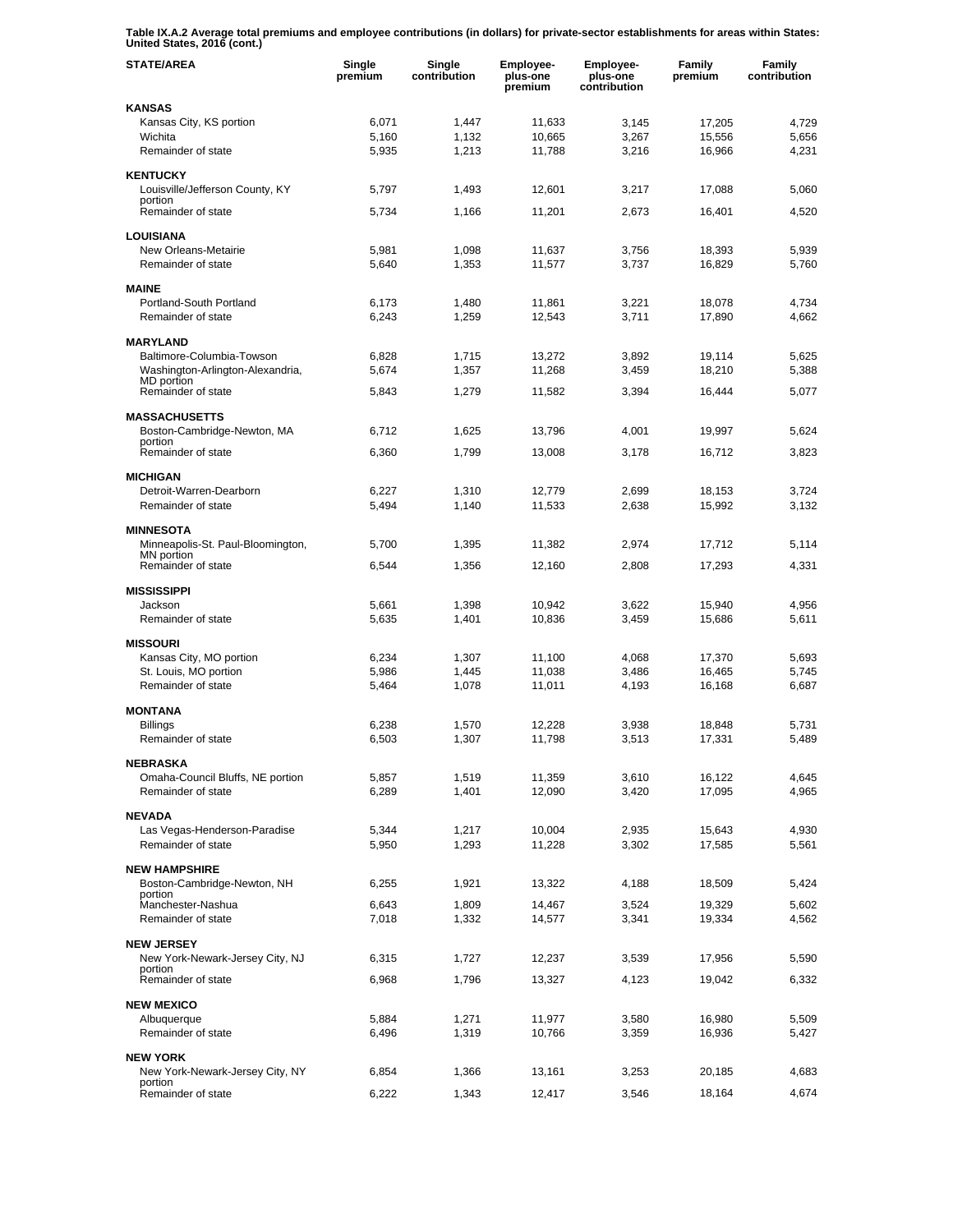**Table IX.A.2 Average total premiums and employee contributions (in dollars) for private-sector establishments for areas within States: United States, 2016 (cont.)** 

| <b>STATE/AREA</b>                                             | Single<br>premium | Single<br>contribution | Employee-<br>plus-one<br>premium | Employee-<br>plus-one<br>contribution | Family<br>premium | Family<br>contribution |
|---------------------------------------------------------------|-------------------|------------------------|----------------------------------|---------------------------------------|-------------------|------------------------|
| <b>NORTH CAROLINA</b><br>Charlotte-Concord-Gastonia, NC       | 5,557             | 1,106                  | 10,965                           | 3,642                                 | 17,604            | 5,504                  |
| portion<br>Remainder of state                                 | 5,781             | 1,222                  | 11,249                           | 3,485                                 | 16,737            | 4,561                  |
| <b>NORTH DAKOTA</b>                                           |                   |                        |                                  |                                       |                   |                        |
| Fargo, ND portion<br>Remainder of state                       | 5,755<br>6,367    | 1,253<br>1,102         | 11,345<br>11,410                 | 3,648<br>3,024                        | 16,438<br>16,976  | 5,340<br>4,158         |
| OHIO                                                          |                   |                        |                                  |                                       |                   |                        |
| Cincinnati, OH portion                                        | 6,374             | 1,298                  | 12,473                           | 3,197                                 | 18,489            | 4.903                  |
| Cleveland-Elyria                                              | 6,422             | 1,388                  | 12,759                           | 3,035                                 | 17,750            | 3,934                  |
| Columbus<br>Remainder of state                                | 5,483<br>6,461    | 1,452<br>1,329         | 12,202<br>12,928                 | 3,034<br>3,085                        | 16,261<br>17,463  | 5,151<br>3,498         |
| <b>OKLAHOMA</b>                                               |                   |                        |                                  |                                       |                   |                        |
| Oklahoma City                                                 | 6,016             | 1,086                  | 11,582                           | 3,480                                 | 17,130            | 5,353                  |
| Tulsa                                                         | 5,685             | 1,330                  | 11,206                           | 3,395                                 | 15,560            | 4,836                  |
| Remainder of state                                            | 5,649             | 1,185                  | 11,908                           | 3,186                                 | 17,049            | 4,987                  |
| <b>OREGON</b>                                                 |                   |                        |                                  |                                       |                   |                        |
| Portland-Vancouver-Hillsboro, OR<br>portion                   | 5,812             | 970                    | 12,529                           | 2,993                                 | 17,341            | 3,791                  |
| Remainder of state                                            | 6,237             | 1,124                  | 11,912                           | 3,311                                 | 16,617            | 5,176                  |
| <b>PENNSYLVANIA</b><br>Philadelphia-Camden-Wilmington,        | 6,389             | 1,228                  | 13,395                           | 3,254                                 | 19,116            | 5,015                  |
| PA portion<br>Pittsburgh                                      |                   | 1,439                  | 12,071                           | 3,312                                 |                   | 4,649                  |
| Remainder of state                                            | 5,898<br>6,197    | 1,382                  | 12,660                           | 3,103                                 | 16,732<br>17,536  | 4,189                  |
| <b>RHODE ISLAND</b>                                           |                   |                        |                                  |                                       |                   |                        |
| Providence-Warwick, RI portion                                | 6,665             | 1,614                  | 13,387                           | 3,563                                 | 18,010            | 5,035                  |
| <b>SOUTH CAROLINA</b>                                         |                   |                        |                                  |                                       |                   |                        |
| Columbia<br>Remainder of state                                | 5,749<br>5,808    | 1,269<br>1,383         | 11,210<br>11,340                 | 3,283<br>3,131                        | 16,576<br>17,884  | 5,159<br>4,978         |
|                                                               |                   |                        |                                  |                                       |                   |                        |
| <b>SOUTH DAKOTA</b><br><b>Sioux Falls</b>                     | 5,957             | 1,239                  | 12,947                           | 3,925                                 | 17,670            | 5,704                  |
| Remainder of state                                            | 5,837             | 1,177                  | 11,523                           | 3,596                                 | 16,640            | 5,111                  |
| <b>TENNESSEE</b>                                              |                   |                        |                                  |                                       |                   |                        |
| Memphis, TN portion                                           | 5,449             | 1,208                  | 11,296                           | 3,213                                 | 16,057            | 4,721                  |
| Nashville-Davidson--Murfreesboro--<br>Franklin                | 5,679             | 1,330                  | 12,176                           | 3,339                                 | 17,140            | 5,080                  |
| Remainder of state                                            | 5,464             | 1,151                  | 11,062                           | 3,251                                 | 16,695            | 4,241                  |
| <b>TEXAS</b>                                                  |                   |                        |                                  |                                       |                   |                        |
| Dallas-Fort Worth-Arlington                                   | 6,179             | 1,390                  | 12,057                           | 4,128                                 | 17,816            | 5,795                  |
| Houston-The Woodlands-Sugar Land<br>San Antonio-New Braunfels | 5,768<br>5,650    | 1,147                  | 12,029<br>11,318                 | 3,398<br>4,447                        | 17,361<br>17,170  | 4,668<br>6,988         |
| Remainder of state                                            | 5,771             | 1,537<br>1,042         | 12,190                           | 3,804                                 | 17,488            | 6,126                  |
| <b>UTAH</b>                                                   |                   |                        |                                  |                                       |                   |                        |
| Ogden-Clearfield                                              | 5,368             | 1,287                  | 9,762                            | 2,931                                 | 15,344            | 4,548                  |
| Provo-Orem                                                    | 5,773             | 1,338                  | 11,751                           | 2,608                                 | 17,232            | 4,281                  |
| Salt Lake City                                                | 6,308             | 1,130                  | 11,045                           | 2,571                                 | 16,964            | 3,741                  |
| Remainder of state                                            | 6,503             | 961                    | 12,473                           | 2,674                                 | 19,907            | 3,220                  |
| <b>VERMONT</b>                                                |                   |                        |                                  |                                       |                   |                        |
| Burlington-South Burlington                                   | 6,428             | 1,417                  | 12,486                           | 3,440                                 | 17,321            | 4,640                  |
| Remainder of state                                            | 6,269             | 1,379                  | 13,110                           | 3,363                                 | 18,129            | 4,829                  |
| <b>VIRGINIA</b><br>Virginia Beach-Norfolk-Newport             | 6,831             | 1,769                  | 13,054                           | 3,263                                 | 19,619            | 6,428                  |
| News, VA portion<br>Washington-Arlington-Alexandria, VA       | 6,117             | 1,370                  | 11,689                           | 3,711                                 | 18,323            | 6,454                  |
| portion<br>Remainder of state                                 | 5,749             | 1,409                  | 11,057                           | 3,436                                 | 16,402            | 4,746                  |
|                                                               |                   |                        |                                  |                                       |                   |                        |
| <b>WASHINGTON</b><br>Seattle-Tacoma-Bellevue                  | 6,516             | 937                    | 12,084                           | 2,802                                 | 18,136            | 5,320                  |
| Remainder of state                                            | 6,249             | 1,088                  | 13,644                           | 4,392                                 | 18,590            | 4,512                  |
| <b>WEST VIRGINIA</b>                                          |                   |                        |                                  |                                       |                   |                        |
| Charleston                                                    | 7,064             | 1,382                  | 13,141                           | 3,143                                 | 17,492            | 5,415                  |
| Remainder of state                                            | 6,242             | 1,184                  | 11,921                           | 2,855                                 | 17,238            | 3,972                  |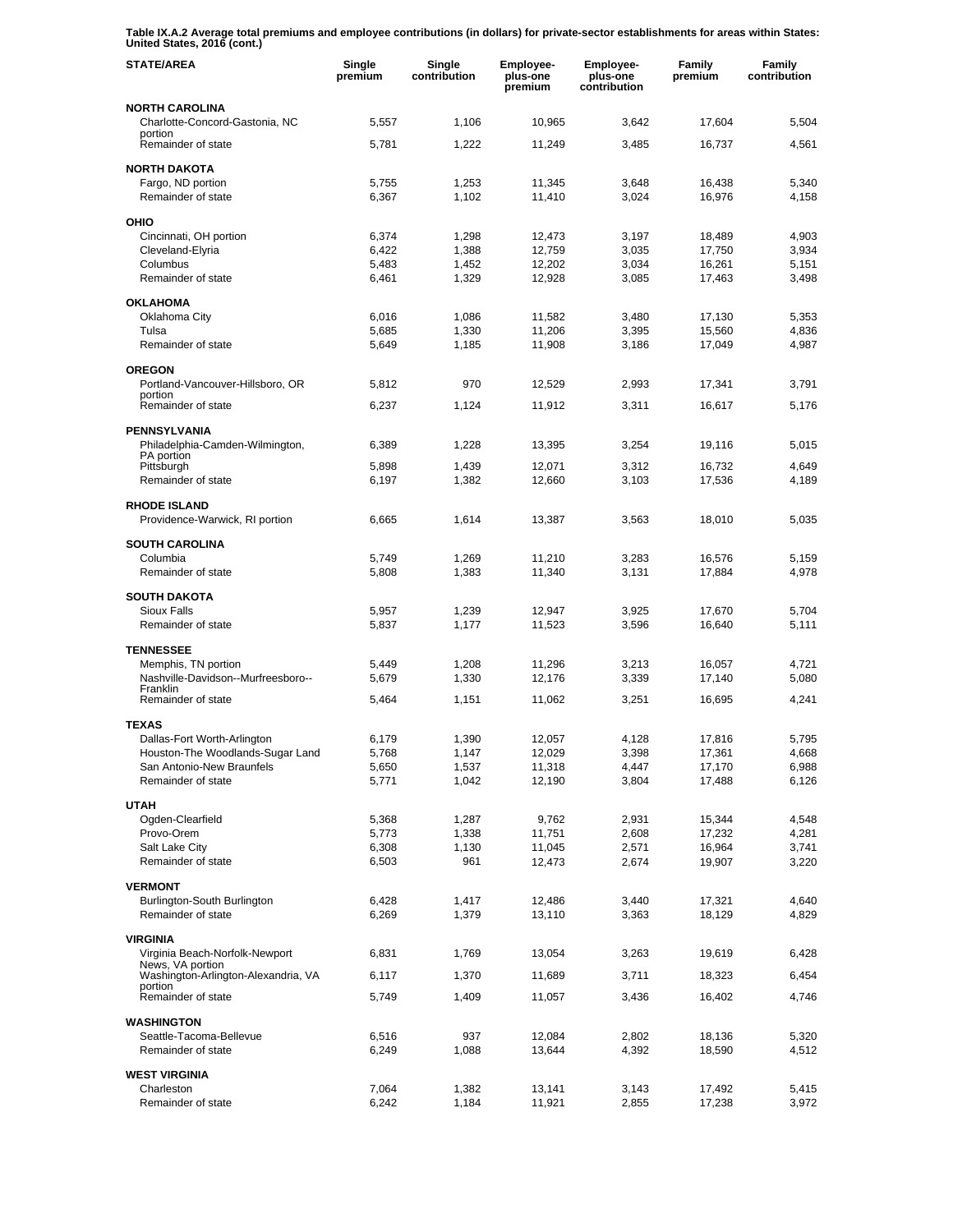**Table IX.A.2 Average total premiums and employee contributions (in dollars) for private-sector establishments for areas within States: United States, 2016 (cont.)** 

| <b>STATE/AREA</b>             | Single<br>premium | Single<br>contribution | Employee-<br>plus-one<br>premium | Employee-<br>plus-one<br>contribution | Family<br>premium | Family<br>contribution |
|-------------------------------|-------------------|------------------------|----------------------------------|---------------------------------------|-------------------|------------------------|
| <b>WISCONSIN</b>              |                   |                        |                                  |                                       |                   |                        |
| Milwaukee-Waukesha-West Allis | 6.606             | 1.320                  | 13.596                           | 3.173                                 | 17.465            | 3.615                  |
| Remainder of state            | 6.293             | 1.436                  | 12.920                           | 3.050                                 | 17.482            | 3.897                  |
| <b>WYOMING</b>                |                   |                        |                                  |                                       |                   |                        |
| Cheyenne                      | 6.748             | 1.558                  | 13.193                           | 4.488                                 | 20.123            | 8.259                  |
| Remainder of state            | 6.467             | 1.132                  | 12.842                           | 3.723                                 | 19.561            | 4.575                  |

Source: Agency for Healthcare Research and Quality, Center for Financing, Access and Cost Trends. 2016 Medical Expenditure Panel Survey-Insurance Component.

Note: Definition of each area can be found in the Technical Notes and Survey Documentation.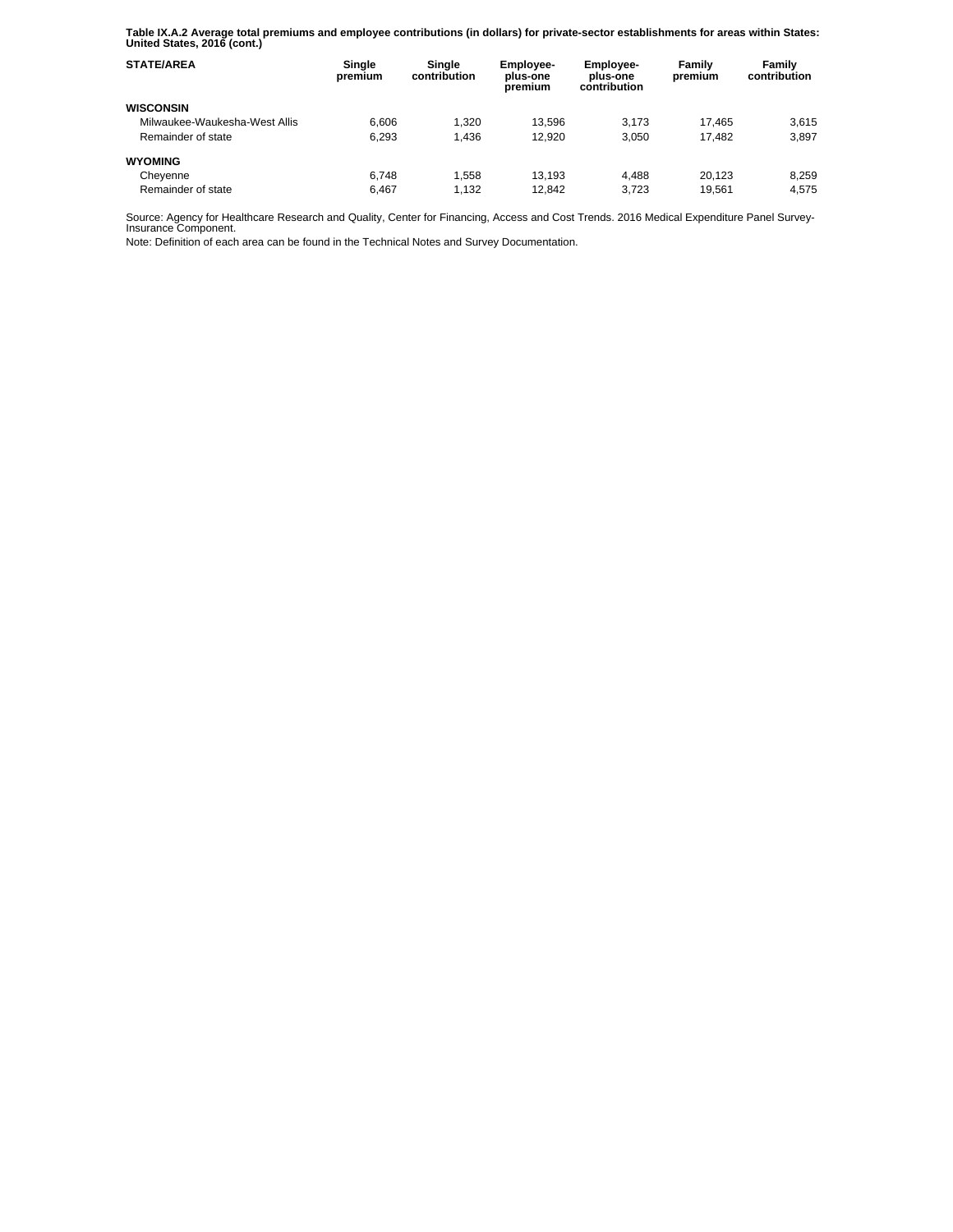**Table IX.A.2 Standard errors for average total premiums and employee contributions (in dollars) for private-sector establishments for areas within States: United States, 2016** 

| <b>STATE/AREA</b>                                                             | Single<br>premium | Single<br>contribution | Employee-<br>plus-one<br>premium | Employee-<br>plus-one<br>contribution | Family<br>premium | Family<br>contribution |
|-------------------------------------------------------------------------------|-------------------|------------------------|----------------------------------|---------------------------------------|-------------------|------------------------|
| <b>ALABAMA</b>                                                                |                   |                        |                                  |                                       |                   |                        |
| Birmingham-Hoover<br>Remainder of state                                       | 241<br>166        | 219<br>84              | 774<br>424                       | 235<br>384                            | 650<br>552        | 366<br>369             |
| <b>ALASKA</b>                                                                 |                   |                        |                                  |                                       |                   |                        |
| Anchorage                                                                     | 232               | 122                    | 761                              | 311                                   | 883               | 522                    |
| Remainder of state                                                            | 467               | 165                    | 906                              | 366                                   | 1,065             | 695                    |
| <b>ARIZONA</b>                                                                |                   |                        |                                  |                                       |                   |                        |
| Phoenix-Mesa-Scottsdale                                                       | 186               | 88                     | 638                              | 186                                   | 452               | 323                    |
| Remainder of state                                                            | 264               | 137                    | 541                              | 269                                   | 1,135             | 696                    |
| <b>ARKANSAS</b>                                                               |                   |                        |                                  |                                       |                   |                        |
| Little Rock-North Little Rock-Conway                                          | 294               | 119                    | 878                              | 465                                   | 575               | 657                    |
| Remainder of state                                                            | 154               | 81                     | 494                              | 301                                   | 802               | 387                    |
| <b>CALIFORNIA</b>                                                             |                   |                        |                                  |                                       |                   |                        |
| Los Angeles-Long Beach-Anaheim                                                | 123               | 72                     | 273                              | 286                                   | 496               | 532                    |
| Riverside-San Bernardino-Ontario<br>Sacramento--Roseville--Arden-             | 219<br>411        | 97<br>141              | 563<br>699                       | 512<br>397                            | 706<br>1,086      | 575<br>574             |
| Arcade                                                                        |                   |                        |                                  |                                       |                   |                        |
| San Diego-Carlsbad<br>San Francisco-Oakland-Hayward                           | 206<br>208        | 97<br>154              | 624<br>631                       | 253<br>444                            | 1,124<br>759      | 527<br>501             |
| San Jose-Sunnyvale-Santa Clara                                                | 368               | 145                    | 687                              | 353                                   | 1,233             | 456                    |
| Remainder of state                                                            | 204               | 83                     | 474                              | 199                                   | 581               | 315                    |
| <b>COLORADO</b>                                                               |                   |                        |                                  |                                       |                   |                        |
| Denver-Aurora-Lakewood                                                        | 197               | 108                    | 347                              | 248                                   | 379               | 291                    |
| Remainder of state                                                            | 234               | 104                    | 541                              | 320                                   | 638               | 398                    |
| <b>CONNECTICUT</b>                                                            |                   |                        |                                  |                                       |                   |                        |
| Bridgeport-Stamford-Norwalk                                                   | 312               | 200                    | 667                              | 348                                   | 667               | 1,416                  |
| Hartford-West Hartford-East Hartford                                          | 191               | 120                    | 496                              | 337                                   | 727               | 683                    |
| New Haven-Milford                                                             | 254               | 127                    | 530                              | 262                                   | 932               | 408                    |
| Remainder of state                                                            | 691               | 142                    | 746                              | 736                                   | 1,347             | 821                    |
| <b>DELAWARE</b>                                                               |                   |                        |                                  |                                       |                   |                        |
| Philadelphia-Camden-Wilmington,                                               | 158               | 87                     | 383                              | 279                                   | 432               | 508                    |
| DE portion<br>Remainder of state                                              | 441               | 181                    | 789                              | 434                                   | 689               | 466                    |
|                                                                               |                   |                        |                                  |                                       |                   |                        |
| <b>DISTRICT OF COLUMBIA</b><br>Washington-Arlington-Alexandria, DC<br>portion | 117               | 81                     | 470                              | 200                                   | 358               | 253                    |
| <b>FLORIDA</b>                                                                |                   |                        |                                  |                                       |                   |                        |
| Miami-Fort Lauderdale-West Palm                                               | 368               | 164                    | 465                              | 301                                   | 754               | 647                    |
| Beach<br>Orlando-Kissimmee-Sanford                                            | 213               | 185                    | 566                              | 404                                   | 930               | 740                    |
| Tampa-St. Petersburg-Clearwater                                               | 188               | 192                    | 649                              | 463                                   | 591               | 981                    |
| Remainder of state                                                            | 179               | 103                    | 346                              | 445                                   | 456               | 480                    |
| <b>GEORGIA</b>                                                                |                   |                        |                                  |                                       |                   |                        |
| Atlanta-Sandy Springs-Roswell                                                 | 182               | 97                     | 547                              | 230                                   | 566               | 340                    |
| Remainder of state                                                            | 180               | 92                     | 517                              | 327                                   | 675               | 361                    |
| <b>HAWAII</b>                                                                 |                   |                        |                                  |                                       |                   |                        |
| Urban Honolulu                                                                | 127               | 81                     | 214                              | 244                                   | 435               | 323                    |
| Remainder of state                                                            | 147               | 111                    | 389                              | 439                                   | 582               | 386                    |
| <b>IDAHO</b>                                                                  |                   |                        |                                  |                                       |                   |                        |
| <b>Boise City</b>                                                             | 326               | 95                     | 604                              | 265                                   | 705               | 296                    |
| Remainder of state                                                            | 262               | 97                     | 516                              | 314                                   | 1,008             | 743                    |
| <b>ILLINOIS</b>                                                               |                   |                        |                                  |                                       |                   |                        |
| Chicago-Naperville-Elgin, IL portion                                          | 198               | 75                     | 419                              | 192                                   | 604               | 264                    |
| Remainder of state                                                            | 194               | 106                    | 759                              | 270                                   | 699               | 304                    |
| <b>INDIANA</b>                                                                |                   |                        |                                  |                                       |                   |                        |
| Indianapolis-Carmel-Anderson                                                  | 348               | 114                    | 775                              | 254                                   | 945               | 453                    |
| Remainder of state                                                            | 175               | 73                     | 488                              | 281                                   | 883               | 425                    |
| <b>IOWA</b>                                                                   |                   |                        |                                  |                                       |                   |                        |
| Des Moines-West Des Moines                                                    | 240               | 89                     | 526                              | 228                                   | 447               | 388                    |
| Remainder of state                                                            | 173               | 78                     | 339                              | 265                                   | 481               | 259                    |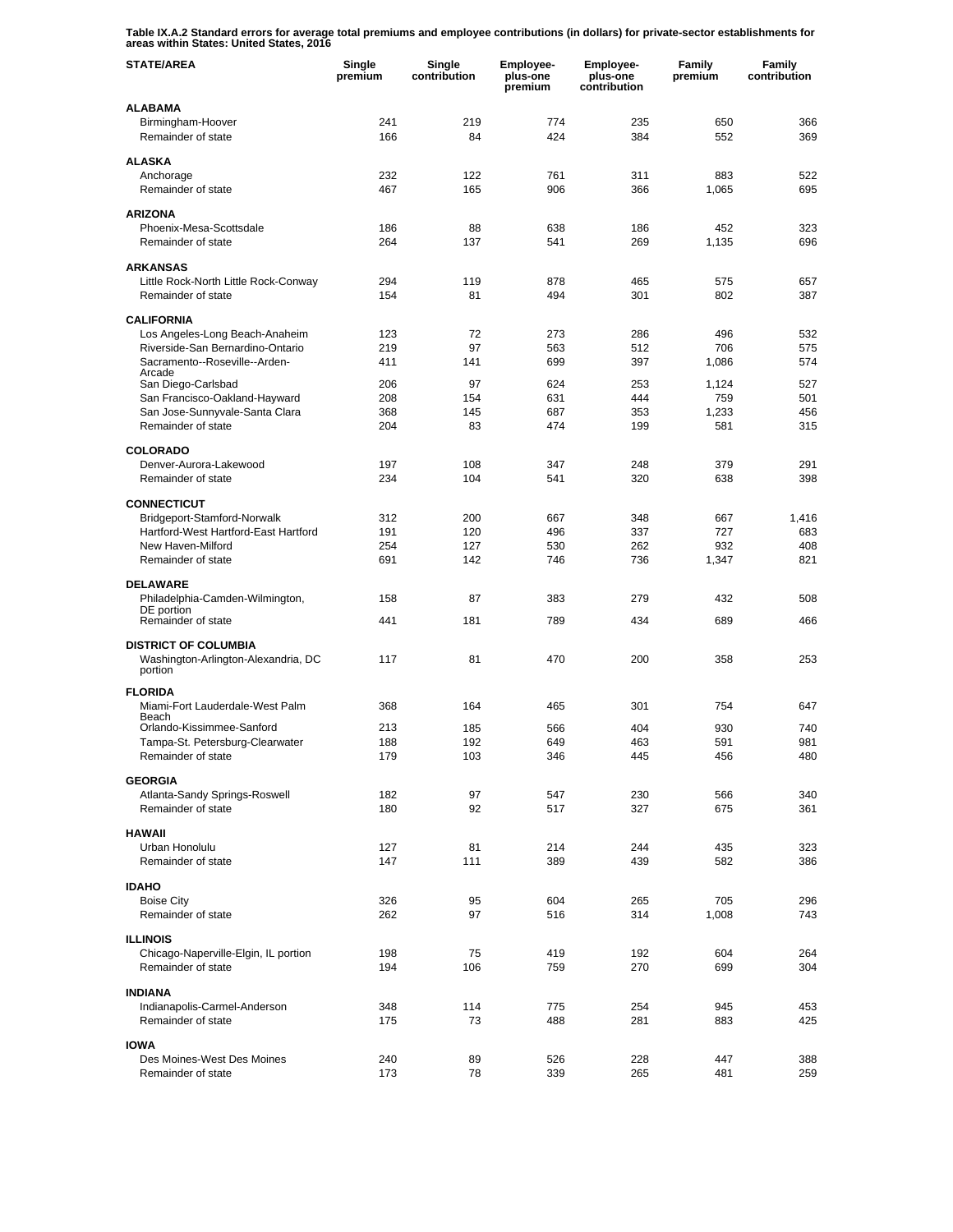**Table IX.A.2 Standard errors for average total premiums and employee contributions (in dollars) for private-sector establishments for areas within States: United States, 2016 (cont.)** 

| <b>STATE/AREA</b>                                   | Single<br>premium | Single<br>contribution | Employee-<br>plus-one<br>premium | Employee-<br>plus-one<br>contribution | Family<br>premium | Family<br>contribution |
|-----------------------------------------------------|-------------------|------------------------|----------------------------------|---------------------------------------|-------------------|------------------------|
| <b>KANSAS</b>                                       |                   |                        |                                  |                                       |                   |                        |
| Kansas City, KS portion                             | 196               | 145                    | 387                              | 254                                   | 649               | 418                    |
| Wichita<br>Remainder of state                       | 580<br>178        | 121<br>97              | 1,153<br>441                     | 411<br>214                            | 1,241<br>742      | 965<br>324             |
|                                                     |                   |                        |                                  |                                       |                   |                        |
| <b>KENTUCKY</b>                                     | 241               | 160                    | 867                              | 621                                   |                   | 914                    |
| Louisville/Jefferson County, KY<br>portion          |                   |                        |                                  |                                       | 905               |                        |
| Remainder of state                                  | 206               | 70                     | 309                              | 154                                   | 448               | 286                    |
| <b>LOUISIANA</b>                                    |                   |                        |                                  |                                       |                   |                        |
| New Orleans-Metairie                                | 143               | 108                    | 785                              | 378                                   | 663               | 491                    |
| Remainder of state                                  | 248               | 83                     | 513                              | 224                                   | 736               | 372                    |
| <b>MAINE</b>                                        |                   |                        |                                  |                                       |                   |                        |
| Portland-South Portland<br>Remainder of state       | 165<br>200        | 85<br>145              | 524<br>606                       | 244<br>489                            | 482<br>502        | 293<br>359             |
|                                                     |                   |                        |                                  |                                       |                   |                        |
| <b>MARYLAND</b><br>Baltimore-Columbia-Towson        | 405               | 148                    | 711                              | 291                                   | 879               | 355                    |
| Washington-Arlington-Alexandria,                    | 231               | 87                     | 443                              | 210                                   | 698               | 312                    |
| MD portion<br>Remainder of state                    | 457               | 146                    | 602                              | 412                                   | 1,089             | 652                    |
|                                                     |                   |                        |                                  |                                       |                   |                        |
| <b>MASSACHUSETTS</b>                                |                   |                        |                                  |                                       |                   |                        |
| Boston-Cambridge-Newton, MA<br>portion              | 144               | 82                     | 389                              | 201                                   | 547               | 293                    |
| Remainder of state                                  | 320               | 192                    | 1,197                            | 320                                   | 1,115             | 479                    |
| <b>MICHIGAN</b>                                     |                   |                        |                                  |                                       |                   |                        |
| Detroit-Warren-Dearborn                             | 233               | 84                     | 499                              | 289                                   | 614               | 285                    |
| Remainder of state                                  | 242               | 83                     | 674                              | 161                                   | 727               | 258                    |
| <b>MINNESOTA</b>                                    |                   |                        |                                  |                                       |                   |                        |
| Minneapolis-St. Paul-Bloomington,<br>MN portion     | 159               | 75                     | 338                              | 218                                   | 526               | 445                    |
| Remainder of state                                  | 212               | 78                     | 439                              | 222                                   | 683               | 289                    |
| <b>MISSISSIPPI</b>                                  |                   |                        |                                  |                                       |                   |                        |
| Jackson                                             | 298               | 182                    | 653                              | 399                                   | 1,403             | 847                    |
| Remainder of state                                  | 174               | 153                    | 486                              | 253                                   | 430               | 357                    |
| <b>MISSOURI</b>                                     |                   |                        |                                  |                                       |                   |                        |
| Kansas City, MO portion                             | 210               | 112                    | 377                              | 396                                   | 577               | 630                    |
| St. Louis, MO portion<br>Remainder of state         | 194<br>227        | 101<br>119             | 404<br>478                       | 252<br>469                            | 571<br>695        | 474<br>747             |
|                                                     |                   |                        |                                  |                                       |                   |                        |
| <b>MONTANA</b>                                      | 267               |                        |                                  | 382                                   |                   | 441                    |
| <b>Billings</b><br>Remainder of state               | 232               | 191<br>154             | 489<br>509                       | 289                                   | 1,180<br>814      | 419                    |
|                                                     |                   |                        |                                  |                                       |                   |                        |
| <b>NEBRASKA</b><br>Omaha-Council Bluffs, NE portion | 193               | 164                    | 373                              | 349                                   | 514               | 587                    |
| Remainder of state                                  | 207               | 92                     | 396                              | 244                                   | 539               | 285                    |
| <b>NEVADA</b>                                       |                   |                        |                                  |                                       |                   |                        |
| Las Vegas-Henderson-Paradise                        | 170               | 72                     | 374                              | 159                                   | 562               | 400                    |
| Remainder of state                                  | 265               | 165                    | 648                              | 405                                   | 979               | 696                    |
| <b>NEW HAMPSHIRE</b>                                |                   |                        |                                  |                                       |                   |                        |
| Boston-Cambridge-Newton, NH                         | 264               | 162                    | 703                              | 391                                   | 976               | 533                    |
| portion<br>Manchester-Nashua                        | 253               | 232                    | 645                              | 258                                   | 1,134             | 1,237                  |
| Remainder of state                                  | 285               | 89                     | 670                              | 223                                   | 760               | 320                    |
| <b>NEW JERSEY</b>                                   |                   |                        |                                  |                                       |                   |                        |
| New York-Newark-Jersey City, NJ                     | 149               | 128                    | 329                              | 212                                   | 393               | 306                    |
| portion<br>Remainder of state                       | 226               | 218                    | 530                              | 404                                   | 846               | 961                    |
|                                                     |                   |                        |                                  |                                       |                   |                        |
| <b>NEW MEXICO</b><br>Albuquerque                    | 146               | 96                     | 332                              | 338                                   | 456               | 401                    |
| Remainder of state                                  | 267               | 104                    | 929                              | 237                                   | 854               | 569                    |
|                                                     |                   |                        |                                  |                                       |                   |                        |
| <b>NEW YORK</b><br>New York-Newark-Jersey City, NY  | 135               | 81                     | 450                              | 207                                   | 532               | 245                    |
| portion<br>Remainder of state                       | 212               | 82                     | 470                              | 458                                   | 623               | 382                    |
|                                                     |                   |                        |                                  |                                       |                   |                        |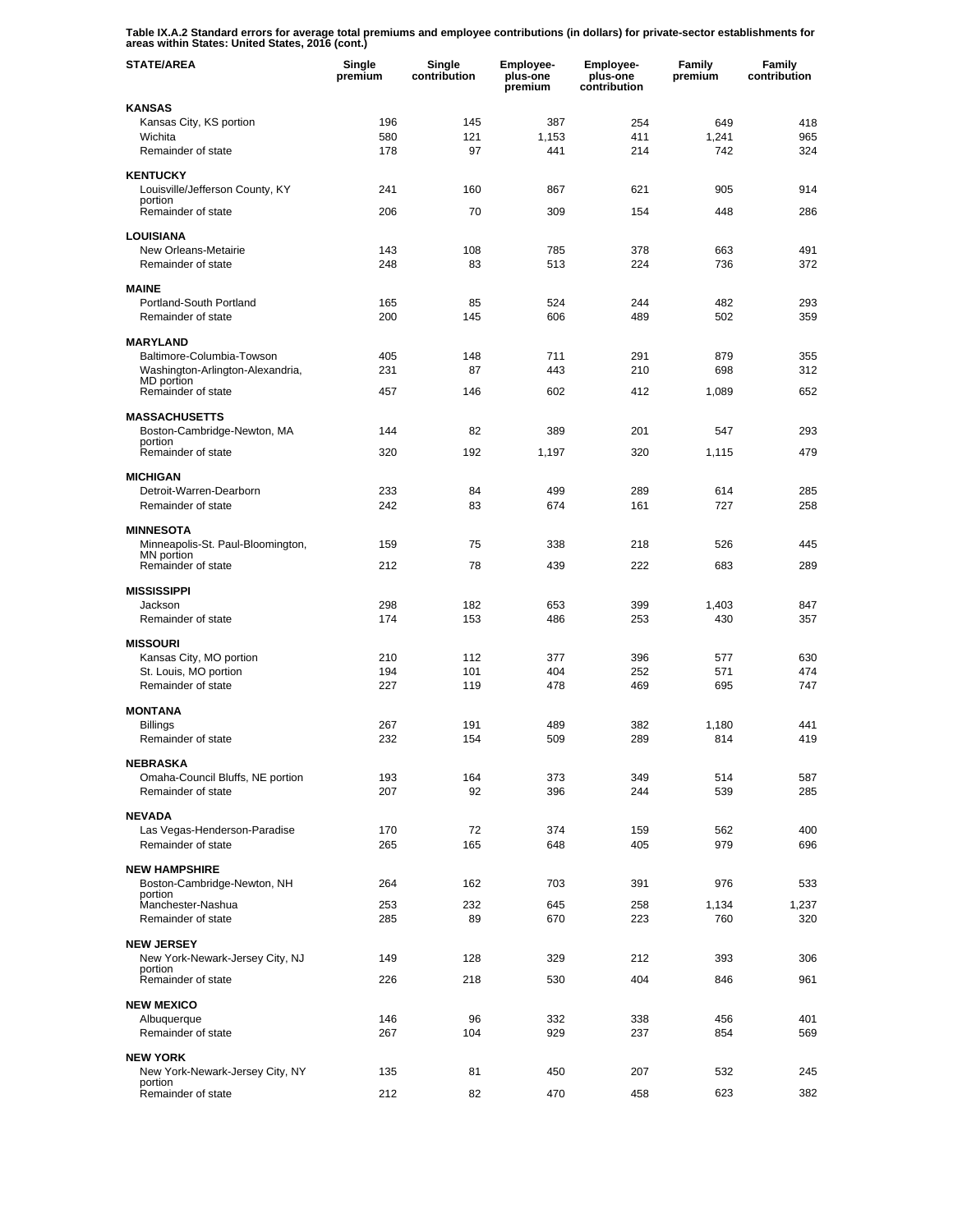**Table IX.A.2 Standard errors for average total premiums and employee contributions (in dollars) for private-sector establishments for areas within States: United States, 2016 (cont.)** 

| <b>STATE/AREA</b>                                               | Single<br>premium | Single<br>contribution | <b>Employee-</b><br>plus-one<br>premium | <b>Employee-</b><br>plus-one<br>contribution | Family<br>premium | Family<br>contribution |
|-----------------------------------------------------------------|-------------------|------------------------|-----------------------------------------|----------------------------------------------|-------------------|------------------------|
| <b>NORTH CAROLINA</b>                                           |                   |                        |                                         |                                              |                   |                        |
| Charlotte-Concord-Gastonia, NC<br>portion                       | 216               | 89                     | 554                                     | 391                                          | 565               | 577                    |
| Remainder of state                                              | 147               | 62                     | 347                                     | 229                                          | 823               | 316                    |
| <b>NORTH DAKOTA</b>                                             |                   |                        |                                         |                                              |                   |                        |
| Fargo, ND portion                                               | 182               | 114                    | 529                                     | 285                                          | 862               | 330                    |
| Remainder of state                                              | 158               | 89                     | 550                                     | 244                                          | 391               | 330                    |
| OHIO                                                            |                   |                        |                                         |                                              |                   |                        |
| Cincinnati, OH portion<br>Cleveland-Elyria                      | 305<br>232        | 83<br>117              | 645<br>596                              | 240                                          | 1,040             | 407<br>586             |
| Columbus                                                        | 143               | 109                    | 537                                     | 305<br>316                                   | 907<br>552        | 344                    |
| Remainder of state                                              | 213               | 91                     | 428                                     | 197                                          | 736               | 328                    |
| <b>OKLAHOMA</b>                                                 |                   |                        |                                         |                                              |                   |                        |
| Oklahoma City                                                   | 232               | 110                    | 518                                     | 232                                          | 946               | 376                    |
| Tulsa<br>Remainder of state                                     | 216<br>330        | 152<br>98              | 539<br>546                              | 315<br>280                                   | 1,052<br>1,002    | 590<br>601             |
|                                                                 |                   |                        |                                         |                                              |                   |                        |
| <b>OREGON</b>                                                   |                   |                        |                                         |                                              |                   |                        |
| Portland-Vancouver-Hillsboro, OR<br>portion                     | 188               | 96                     | 635                                     | 274                                          | 758               | 374                    |
| Remainder of state                                              | 236               | 132                    | 650                                     | 278                                          | 581               | 543                    |
| <b>PENNSYLVANIA</b>                                             |                   |                        |                                         |                                              |                   |                        |
| Philadelphia-Camden-Wilmington,<br>PA portion                   | 197               | 84                     | 529                                     | 221                                          | 539               | 413                    |
| Pittsburgh                                                      | 176               | 117                    | 494                                     | 333                                          | 454               | 404                    |
| Remainder of state                                              | 164               | 93                     | 415                                     | 208                                          | 550               | 247                    |
| <b>RHODE ISLAND</b><br>Providence-Warwick, RI portion           | 122               | 80                     | 384                                     | 207                                          | 379               | 289                    |
| <b>SOUTH CAROLINA</b>                                           |                   |                        |                                         |                                              |                   |                        |
| Columbia                                                        | 262               | 109                    | 684                                     | 278                                          | 564               | 441                    |
| Remainder of state                                              | 164               | 74                     | 321                                     | 195                                          | 537               | 287                    |
| <b>SOUTH DAKOTA</b>                                             |                   |                        |                                         |                                              |                   |                        |
| <b>Sioux Falls</b><br>Remainder of state                        | 278<br>148        | 94<br>81               | 529<br>402                              | 292<br>228                                   | 481<br>488        | 332<br>267             |
|                                                                 |                   |                        |                                         |                                              |                   |                        |
| <b>TENNESSEE</b>                                                |                   |                        |                                         |                                              |                   |                        |
| Memphis, TN portion<br>Nashville-Davidson--Murfreesboro--       | 302<br>248        | 170<br>218             | 739<br>771                              | 347<br>482                                   | 1,580<br>828      | 696<br>487             |
| Franklin<br>Remainder of state                                  | 184               | 97                     | 326                                     | 187                                          | 621               | 296                    |
|                                                                 |                   |                        |                                         |                                              |                   |                        |
| <b>TEXAS</b>                                                    | 240               | 99                     | 311                                     | 202                                          | 605               | 373                    |
| Dallas-Fort Worth-Arlington<br>Houston-The Woodlands-Sugar Land | 374               | 131                    | 494                                     | 320                                          | 584               | 337                    |
| San Antonio-New Braunfels                                       | 305               | 308                    | 656                                     | 494                                          | 934               | 1,317                  |
| Remainder of state                                              | 170               | 62                     | 484                                     | 183                                          | 692               | 526                    |
| <b>UTAH</b>                                                     |                   |                        |                                         |                                              |                   |                        |
| Ogden-Clearfield                                                | 212               | 148                    | 377                                     | 365                                          | 901               | 717                    |
| Provo-Orem<br>Salt Lake City                                    | 264<br>230        | 159<br>98              | 666<br>426                              | 455<br>187                                   | 1,030<br>586      | 848<br>378             |
| Remainder of state                                              | 613               | 232                    | 827                                     | 302                                          | 2,463             | 837                    |
|                                                                 |                   |                        |                                         |                                              |                   |                        |
| <b>VERMONT</b><br>Burlington-South Burlington                   | 280               | 159                    | 381                                     | 431                                          | 971               | 667                    |
| Remainder of state                                              | 275               | 97                     | 746                                     | 219                                          | 1,075             | 313                    |
| <b>VIRGINIA</b>                                                 |                   |                        |                                         |                                              |                   |                        |
| Virginia Beach-Norfolk-Newport                                  | 313               | 215                    | 388                                     | 226                                          | 905               | 557                    |
| News, VA portion<br>Washington-Arlington-Alexandria, VA         | 213               | 91                     | 359                                     | 244                                          | 533               | 670                    |
| portion<br>Remainder of state                                   | 161               | 100                    | 396                                     | 307                                          | 430               | 551                    |
|                                                                 |                   |                        |                                         |                                              |                   |                        |
| <b>WASHINGTON</b><br>Seattle-Tacoma-Bellevue                    | 218               | 122                    | 373                                     | 211                                          | 659               | 545                    |
| Remainder of state                                              | 356               | 169                    | 1,162                                   | 670                                          | 1,422             | 829                    |
| <b>WEST VIRGINIA</b>                                            |                   |                        |                                         |                                              |                   |                        |
| Charleston                                                      | 382               | 166                    | 1,036                                   | 369                                          | 2,581             | 865                    |
| Remainder of state                                              | 275               | 67                     | 448                                     | 223                                          | 827               | 243                    |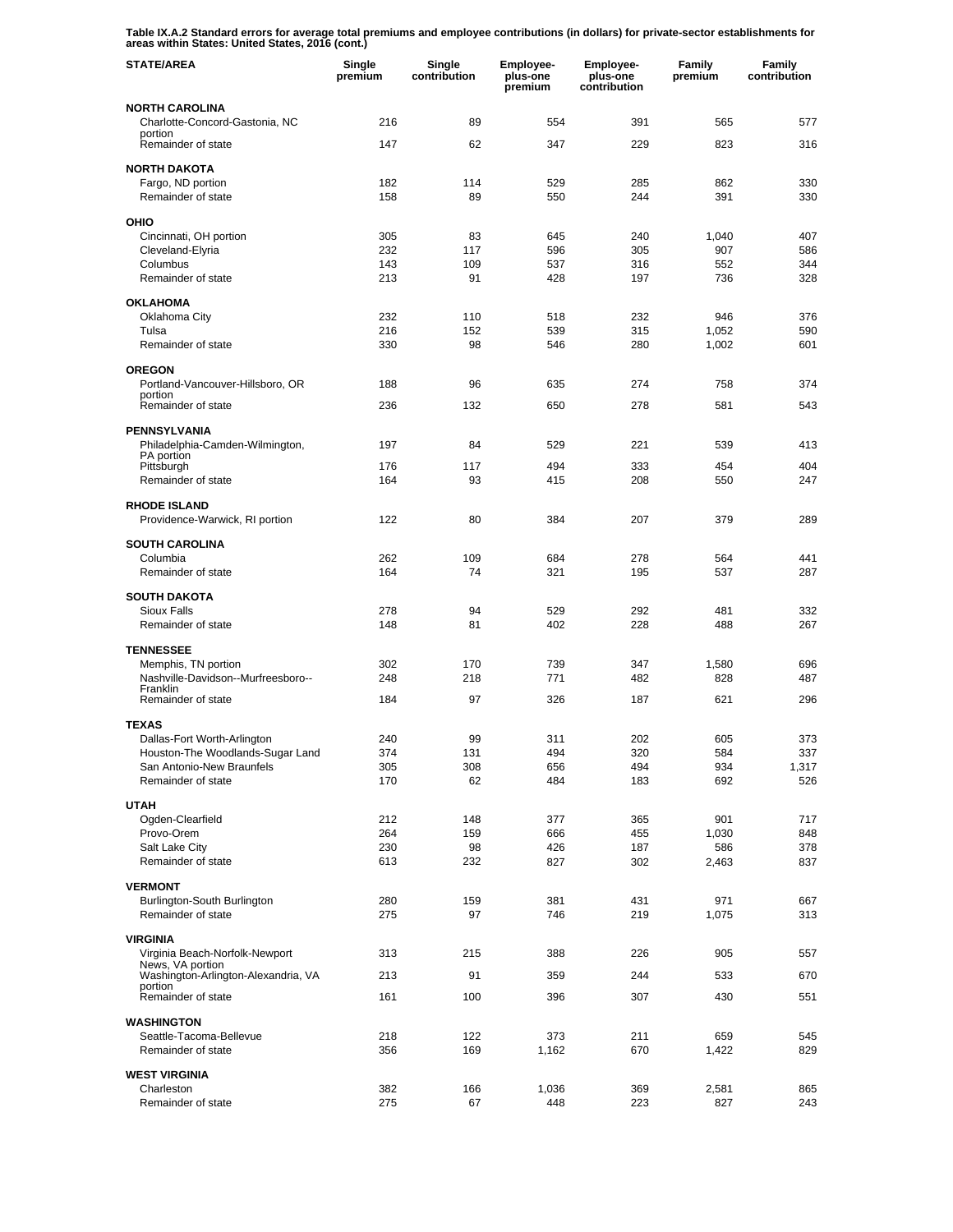**Table IX.A.2 Standard errors for average total premiums and employee contributions (in dollars) for private-sector establishments for areas within States: United States, 2016 (cont.)** 

| <b>STATE/AREA</b>             | Single<br>premium | Single<br>contribution | Employee-<br>plus-one<br>premium | <b>Employee-</b><br>plus-one<br>contribution | Family<br>premium | Family<br>contribution |
|-------------------------------|-------------------|------------------------|----------------------------------|----------------------------------------------|-------------------|------------------------|
| <b>WISCONSIN</b>              |                   |                        |                                  |                                              |                   |                        |
| Milwaukee-Waukesha-West Allis | 235               | 72                     | 578                              | 273                                          | 948               | 421                    |
| Remainder of state            | 162               | 89                     | 429                              | 253                                          | 932               | 296                    |
| <b>WYOMING</b>                |                   |                        |                                  |                                              |                   |                        |
| Cheyenne                      | 437               | 214                    | 800                              | 608                                          | 1.120             | 1,319                  |
| Remainder of state            | 254               | 86                     | 641                              | 337                                          | 681               | 416                    |

Source: Agency for Healthcare Research and Quality, Center for Financing, Access and Cost Trends. 2016 Medical Expenditure Panel Survey-Insurance Component.

Note: Definition of each area can be found in the Technical Notes and Survey Documentation.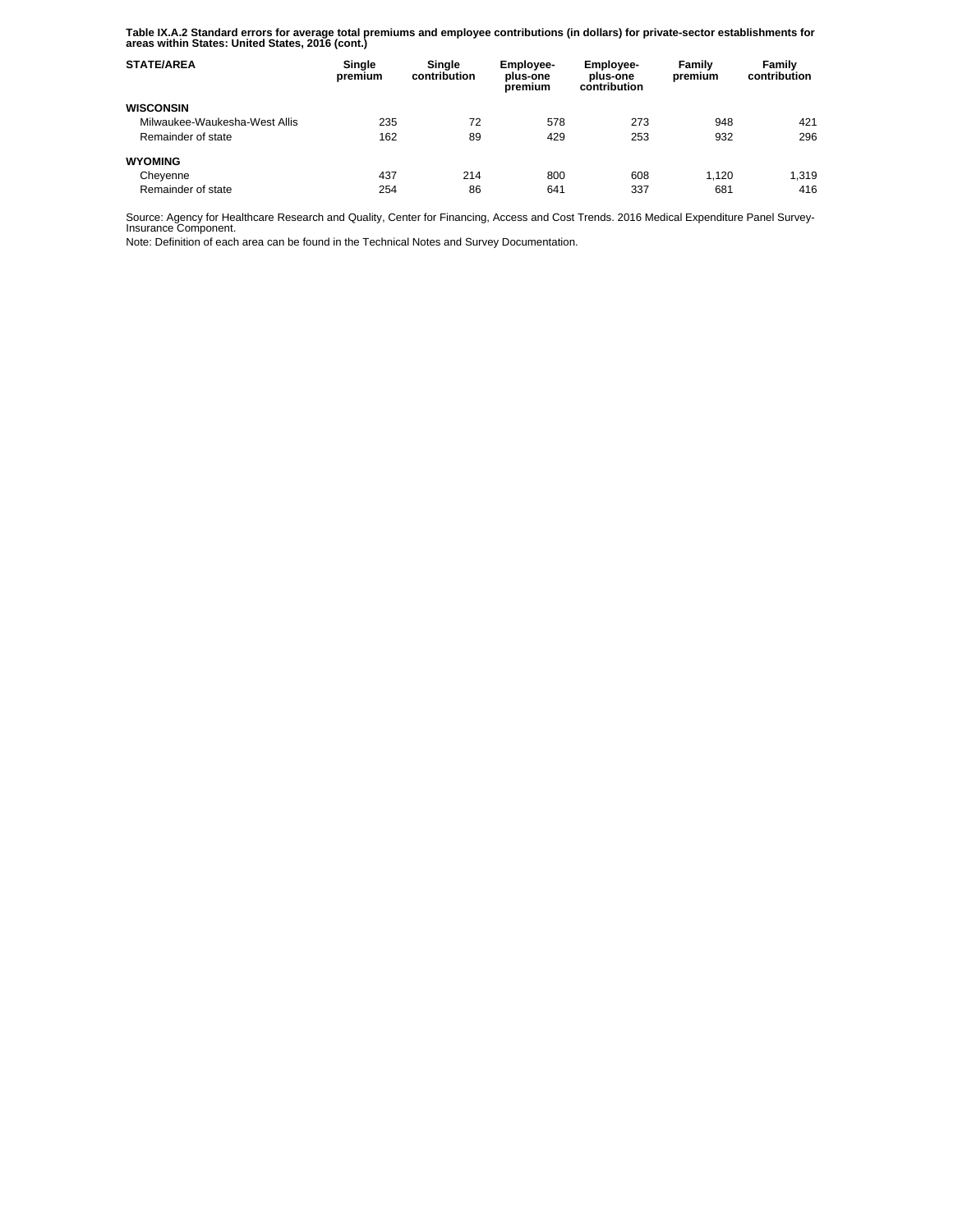**Table IX.B.1 Health insurance offer, eligibility and take up rates for private-sector establishments and employees by firm size for 20 largest metro areas: United States, 2016** 

| <b>METRO AREA</b>                                            | <b>Percent of</b><br>establishments<br>that offer health<br>insurance | Percent of<br>employees in<br>establishments<br>that offer health<br>insurance | Percent of<br>employees<br>eligible for health<br>insurance in<br>establishments<br>that offer health<br>insurance | Percent of<br>employees<br>eligible for health<br>insurance that<br>are enrolled in<br>health insurance<br>at establishments<br>that offer health<br>insurance | <b>Percent of</b><br>employees that<br>are enrolled in<br>health insurance<br>at establishments<br>that offer health<br>insurance |
|--------------------------------------------------------------|-----------------------------------------------------------------------|--------------------------------------------------------------------------------|--------------------------------------------------------------------------------------------------------------------|----------------------------------------------------------------------------------------------------------------------------------------------------------------|-----------------------------------------------------------------------------------------------------------------------------------|
| New York-Newark-Jersey City, NY-                             |                                                                       |                                                                                |                                                                                                                    |                                                                                                                                                                |                                                                                                                                   |
| <b>NJ-PA</b><br>Less than 50 employees                       | 32.1%                                                                 | 51.8%                                                                          | 83.3%                                                                                                              | 64.5%                                                                                                                                                          | 53.7%                                                                                                                             |
| 50 or more employees                                         | 98.4%                                                                 | 98.9%                                                                          | 74.3%                                                                                                              | 70.2%                                                                                                                                                          | 52.2%                                                                                                                             |
| Total                                                        | 44.7%                                                                 | 85.2%                                                                          | 75.9%                                                                                                              | 69.1%                                                                                                                                                          | 52.5%                                                                                                                             |
| Los Angeles-Long Beach-Anaheim,<br>CА                        |                                                                       |                                                                                |                                                                                                                    |                                                                                                                                                                |                                                                                                                                   |
| Less than 50 employees                                       | 30.3%                                                                 | 49.4%                                                                          | 86.1%                                                                                                              | 74.8%                                                                                                                                                          | 64.4%                                                                                                                             |
| 50 or more employees<br>Total                                | 95.8%<br>42.3%                                                        | 97.6%<br>84.5%                                                                 | 75.9%<br>77.5%                                                                                                     | 70.5%<br>71.2%                                                                                                                                                 | 53.5%<br>55.2%                                                                                                                    |
|                                                              |                                                                       |                                                                                |                                                                                                                    |                                                                                                                                                                |                                                                                                                                   |
| Chicago-Naperville-Elgin, IL-IN-WI<br>Less than 50 employees | 30.0%                                                                 | 50.2%                                                                          | 81.2%                                                                                                              | 75.7%                                                                                                                                                          | 61.5%                                                                                                                             |
| 50 or more employees                                         | 97.5%                                                                 | 99.3%                                                                          | 76.9%                                                                                                              | 73.7%                                                                                                                                                          | 56.6%                                                                                                                             |
| Total                                                        | 47.5%                                                                 | 89.0%                                                                          | 77.4%                                                                                                              | 73.9%                                                                                                                                                          | 57.2%                                                                                                                             |
| Dallas-Fort Worth-Arlington, TX                              |                                                                       |                                                                                |                                                                                                                    |                                                                                                                                                                |                                                                                                                                   |
| Less than 50 employees                                       | 28.8%                                                                 | 45.6%                                                                          | 87.9%                                                                                                              | 67.1%                                                                                                                                                          | 59.0%                                                                                                                             |
| 50 or more employees                                         | 98.0%                                                                 | 98.1%                                                                          | 76.4%                                                                                                              | 68.2%                                                                                                                                                          | 52.1%                                                                                                                             |
| Total                                                        | 53.0%                                                                 | 87.2%                                                                          | 77.7%                                                                                                              | 68.1%                                                                                                                                                          | 52.9%                                                                                                                             |
| Houston-The Woodlands-Sugar Land,                            |                                                                       |                                                                                |                                                                                                                    |                                                                                                                                                                |                                                                                                                                   |
| ТX<br>Less than 50 employees                                 | 28.0%                                                                 | 37.9%                                                                          | 87.2%                                                                                                              | 79.3%                                                                                                                                                          | 69.2%                                                                                                                             |
| 50 or more employees                                         | 99.5%                                                                 | 100.0%                                                                         | 77.2%                                                                                                              | 77.1%                                                                                                                                                          | 59.5%                                                                                                                             |
| Total                                                        | 44.9%                                                                 | 85.8%                                                                          | 78.2%                                                                                                              | 77.3%                                                                                                                                                          | 60.5%                                                                                                                             |
| Washington-Arlington-Alexandria,<br><b>DC-VA-MD-WV</b>       |                                                                       |                                                                                |                                                                                                                    |                                                                                                                                                                |                                                                                                                                   |
| Less than 50 employees<br>50 or more employees               | 40.8%<br>97.8%                                                        | 54.1%<br>98.1%                                                                 | 79.6%<br>79.8%                                                                                                     | 68.9%<br>68.6%                                                                                                                                                 | 54.8%<br>54.7%                                                                                                                    |
| Total                                                        | 56.0%                                                                 | 88.1%                                                                          | 79.8%                                                                                                              | 68.6%                                                                                                                                                          | 54.8%                                                                                                                             |
| Philadelphia-Camden-Wilmington,<br><b>PA-NJ-DE-MD</b>        |                                                                       |                                                                                |                                                                                                                    |                                                                                                                                                                |                                                                                                                                   |
| Less than 50 employees                                       | 35.2%                                                                 | 59.4%                                                                          | 78.6%                                                                                                              | 68.8%                                                                                                                                                          | 54.0%                                                                                                                             |
| 50 or more employees<br>Total                                | 97.8%<br>50.7%                                                        | 97.2%<br>87.8%                                                                 | 75.4%<br>76.0%                                                                                                     | 75.8%<br>74.5%                                                                                                                                                 | 57.2%<br>56.6%                                                                                                                    |
|                                                              |                                                                       |                                                                                |                                                                                                                    |                                                                                                                                                                |                                                                                                                                   |
| Miami-Fort Lauderdale-West Palm<br>Beach. FL                 |                                                                       |                                                                                |                                                                                                                    |                                                                                                                                                                |                                                                                                                                   |
| Less than 50 employees                                       | 22.7%                                                                 | 39.8%                                                                          | 80.4%                                                                                                              | 65.1%                                                                                                                                                          | 52.3%                                                                                                                             |
| 50 or more employees<br>Total                                | 97.7%<br>34.7%                                                        | 97.5%<br>79.9%                                                                 | 80.6%<br>80.6%                                                                                                     | 76.4%<br>74.7%                                                                                                                                                 | 61.5%<br>60.1%                                                                                                                    |
|                                                              |                                                                       |                                                                                |                                                                                                                    |                                                                                                                                                                |                                                                                                                                   |
| Atlanta-Sandy Springs-Roswell, GA<br>Less than 50 employees  | 19.5%                                                                 | 36.2%                                                                          | 89.6%                                                                                                              | 72.9%                                                                                                                                                          | 65.3%                                                                                                                             |
| 50 or more employees                                         | 100.0%                                                                | 100.0%                                                                         | 77.4%                                                                                                              | 71.4%                                                                                                                                                          | 55.2%                                                                                                                             |
| Total                                                        | 41.3%                                                                 | 86.3%                                                                          | 78.5%                                                                                                              | 71.5%                                                                                                                                                          | 56.1%                                                                                                                             |
| Boston-Cambridge-Newton, MA-NH                               |                                                                       |                                                                                |                                                                                                                    |                                                                                                                                                                |                                                                                                                                   |
| Less than 50 employees                                       | 45.0%                                                                 | 60.7%                                                                          | 80.9%                                                                                                              | 60.5%                                                                                                                                                          | 48.9%                                                                                                                             |
| 50 or more employees                                         | 99.5%                                                                 | 97.4%                                                                          | 73.8%                                                                                                              | 74.8%                                                                                                                                                          | 55.2%                                                                                                                             |
| Total                                                        | 59.8%                                                                 | 89.0%                                                                          | 74.9%                                                                                                              | 72.4%                                                                                                                                                          | 54.2%                                                                                                                             |
| San Francisco-Oakland-Hayward, CA                            |                                                                       |                                                                                |                                                                                                                    |                                                                                                                                                                |                                                                                                                                   |
| Less than 50 employees                                       | 29.8%                                                                 | 61.7%                                                                          | 86.2%                                                                                                              | 72.3%                                                                                                                                                          | 62.3%                                                                                                                             |
| 50 or more employees<br>Total                                | 97.6%<br>41.5%                                                        | 98.4%<br>88.1%                                                                 | 78.6%<br>80.1%                                                                                                     | 77.0%<br>76.0%                                                                                                                                                 | 60.5%<br>60.9%                                                                                                                    |
|                                                              |                                                                       |                                                                                |                                                                                                                    |                                                                                                                                                                |                                                                                                                                   |
| Phoenix-Mesa-Scottsdale, AZ<br>Less than 50 employees        | 16.8%                                                                 | 42.6%                                                                          | 85.0%                                                                                                              | 67.7%                                                                                                                                                          | 57.6%                                                                                                                             |
| 50 or more employees                                         | 96.9%                                                                 | 97.7%                                                                          | 81.3%                                                                                                              | 70.4%                                                                                                                                                          | 57.2%                                                                                                                             |
| Total                                                        | 38.4%                                                                 | 85.6%                                                                          | 81.7%                                                                                                              | 70.1%                                                                                                                                                          | 57.2%                                                                                                                             |
| Riverside-San Bernardino-Ontario,<br>CА                      |                                                                       |                                                                                |                                                                                                                    |                                                                                                                                                                |                                                                                                                                   |
| Less than 50 employees                                       | 22.8%                                                                 | 37.0%                                                                          | 83.9%                                                                                                              | 57.4%                                                                                                                                                          | 48.2%                                                                                                                             |
| 50 or more employees<br>Total                                | 94.8%<br>39.6%                                                        | 98.1%<br>82.6%                                                                 | 75.0%<br>76.0%                                                                                                     | 72.1%<br>70.2%                                                                                                                                                 | 54.1%<br>53.4%                                                                                                                    |
|                                                              |                                                                       |                                                                                |                                                                                                                    |                                                                                                                                                                |                                                                                                                                   |
| Detroit-Warren-Dearborn, MI                                  |                                                                       |                                                                                |                                                                                                                    |                                                                                                                                                                |                                                                                                                                   |
| Less than 50 employees<br>50 or more employees               | 20.7%<br>97.7%                                                        | 44.8%<br>96.3%                                                                 | 82.5%<br>75.1%                                                                                                     | 76.9%<br>80.0%                                                                                                                                                 | 63.4%<br>60.1%                                                                                                                    |
| Total                                                        | 39.5%                                                                 | 85.4%                                                                          | 75.9%                                                                                                              | 79.6%                                                                                                                                                          | 60.4%                                                                                                                             |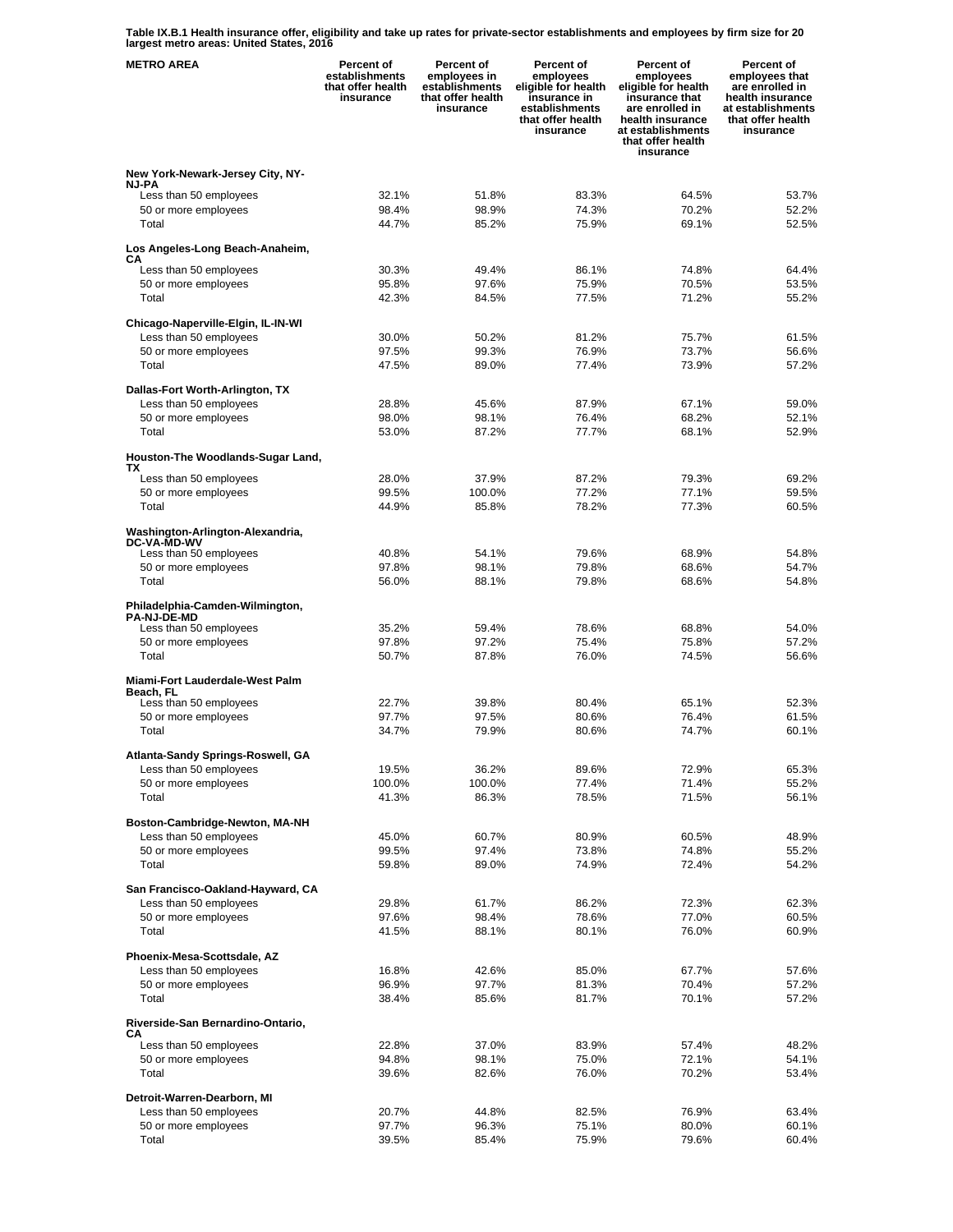**Table IX.B.1 Health insurance offer, eligibility and take up rates for private-sector establishments and employees by firm size for 20 largest metro areas: United States, 2016 (cont.)** 

| <b>METRO AREA</b>                                 | Percent of<br>establishments<br>that offer health<br>insurance | Percent of<br>employees in<br>establishments<br>that offer health<br>insurance | Percent of<br>employees<br>eligible for health<br>insurance in<br>establishments<br>that offer health<br>insurance | Percent of<br>employees<br>eligible for health<br>insurance that<br>are enrolled in<br>health insurance<br>at establishments<br>that offer health<br>insurance | Percent of<br>employees that<br>are enrolled in<br>health insurance<br>at establishments<br>that offer health<br>insurance |
|---------------------------------------------------|----------------------------------------------------------------|--------------------------------------------------------------------------------|--------------------------------------------------------------------------------------------------------------------|----------------------------------------------------------------------------------------------------------------------------------------------------------------|----------------------------------------------------------------------------------------------------------------------------|
| Seattle-Tacoma-Bellevue, WA                       |                                                                |                                                                                |                                                                                                                    |                                                                                                                                                                |                                                                                                                            |
| Less than 50 employees                            | 31.6%                                                          | 50.5%                                                                          | 76.0%                                                                                                              | 82.3%                                                                                                                                                          | 62.6%                                                                                                                      |
| 50 or more employees                              | 99.6%                                                          | 99.6%                                                                          | 81.2%                                                                                                              | 78.7%                                                                                                                                                          | 63.9%                                                                                                                      |
| Total                                             | 48.5%                                                          | 85.8%                                                                          | 80.4%                                                                                                              | 79.2%                                                                                                                                                          | 63.7%                                                                                                                      |
| Minneapolis-St. Paul-Bloomington,<br><b>MN-WI</b> |                                                                |                                                                                |                                                                                                                    |                                                                                                                                                                |                                                                                                                            |
| Less than 50 employees                            | 24.8%                                                          | 48.4%                                                                          | 70.6%                                                                                                              | 73.4%                                                                                                                                                          | 51.8%                                                                                                                      |
| 50 or more employees                              | 95.6%                                                          | 96.6%                                                                          | 76.5%                                                                                                              | 77.6%                                                                                                                                                          | 59.3%                                                                                                                      |
| Total                                             | 42.9%                                                          | 84.5%                                                                          | 75.6%                                                                                                              | 77.0%                                                                                                                                                          | 58.2%                                                                                                                      |
| San Diego-Carlsbad, CA                            |                                                                |                                                                                |                                                                                                                    |                                                                                                                                                                |                                                                                                                            |
| Less than 50 employees                            | 41.4%                                                          | 55.1%                                                                          | 80.4%                                                                                                              | 73.6%                                                                                                                                                          | 59.2%                                                                                                                      |
| 50 or more employees                              | 92.1%                                                          | 97.9%                                                                          | 69.1%                                                                                                              | 77.7%                                                                                                                                                          | 53.7%                                                                                                                      |
| Total                                             | 52.9%                                                          | 86.0%                                                                          | 71.1%                                                                                                              | 76.9%                                                                                                                                                          | 54.6%                                                                                                                      |
| Tampa-St. Petersburg-Clearwater, FL               |                                                                |                                                                                |                                                                                                                    |                                                                                                                                                                |                                                                                                                            |
| Less than 50 employees                            | 33.4% *                                                        | 34.4%                                                                          | 95.2%                                                                                                              | 75.5%                                                                                                                                                          | 71.9%                                                                                                                      |
| 50 or more employees                              | 100.0%                                                         | 100.0%                                                                         | 74.9%                                                                                                              | 78.5%                                                                                                                                                          | 58.8%                                                                                                                      |
| Total                                             | 50.9%                                                          | 87.4%                                                                          | 76.4%                                                                                                              | 78.2%                                                                                                                                                          | 59.7%                                                                                                                      |
| Denver-Aurora-Lakewood, CO                        |                                                                |                                                                                |                                                                                                                    |                                                                                                                                                                |                                                                                                                            |
| Less than 50 employees                            | 30.8%                                                          | 48.7%                                                                          | 71.6%                                                                                                              | 77.0%                                                                                                                                                          | 55.2%                                                                                                                      |
| 50 or more employees                              | 98.9%                                                          | 98.7%                                                                          | 72.6%                                                                                                              | 70.8%                                                                                                                                                          | 51.4%                                                                                                                      |
| Total                                             | 49.4%                                                          | 85.6%                                                                          | 72.5%                                                                                                              | 71.7%                                                                                                                                                          | 52.0%                                                                                                                      |
| St. Louis, MO-IL                                  |                                                                |                                                                                |                                                                                                                    |                                                                                                                                                                |                                                                                                                            |
| Less than 50 employees                            | 25.9%                                                          | 45.8%                                                                          | 60.0%                                                                                                              | 77.8%                                                                                                                                                          | 46.7%                                                                                                                      |
| 50 or more employees                              | 97.9%                                                          | 99.0%                                                                          | 75.7%                                                                                                              | 77.2%                                                                                                                                                          | 58.5%                                                                                                                      |
| Total                                             | 42.2%                                                          | 83.7%                                                                          | 73.2%                                                                                                              | 77.3%                                                                                                                                                          | 56.6%                                                                                                                      |

Source: Agency for Healthcare Research and Quality, Center for Financing, Access and Cost Trends. 2016 Medical Expenditure Panel Survey-Insurance Component.

Note: Definition of each area can be found in the Technical Notes and Survey Documentation.

\* Figure does not meet standard of reliability or precision.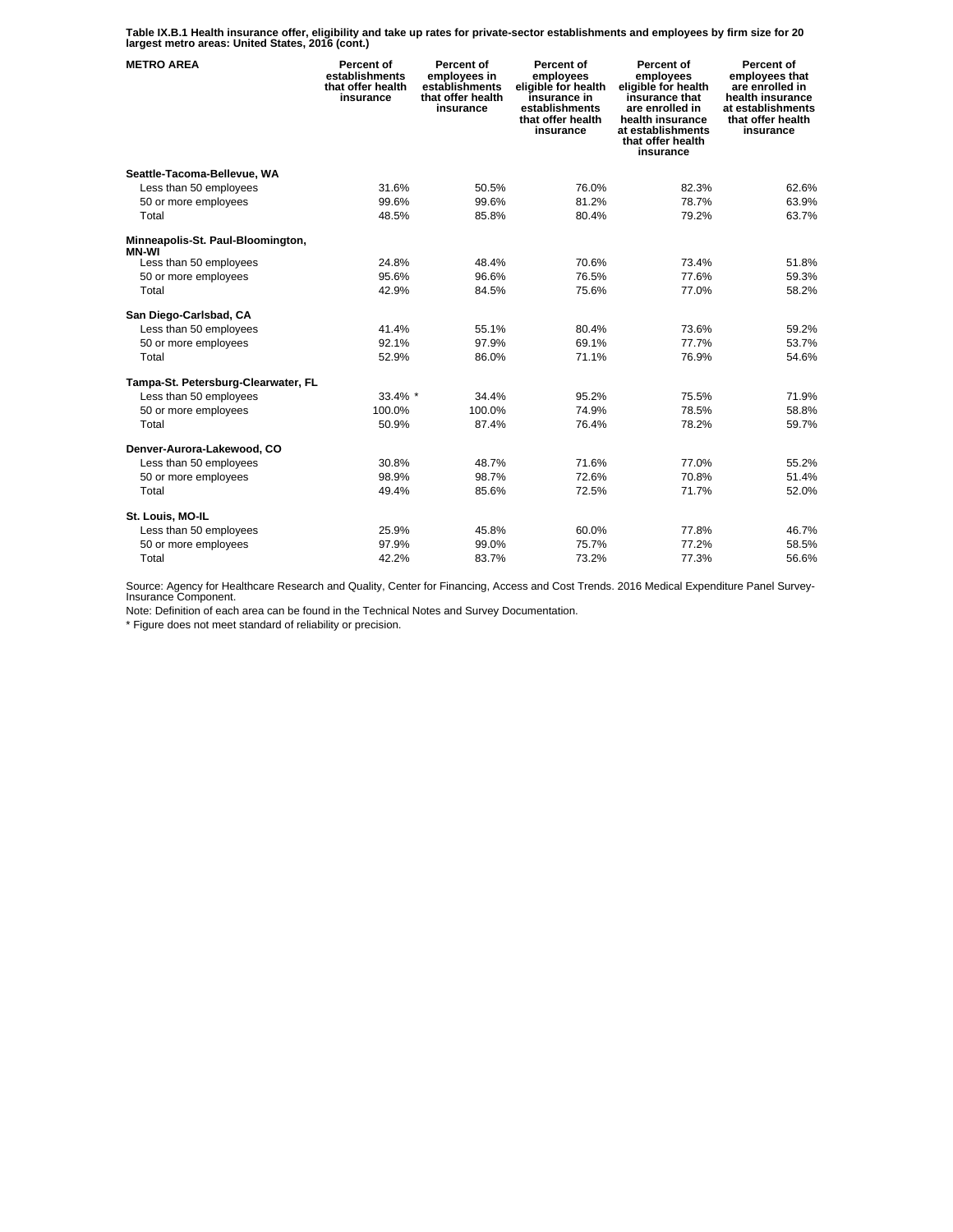**Table IX.B.1 Standard errors for health insurance offer, eligibility, take up rates for private-sector establishments and employees by firm size for 20 largest metro areas: United States, 2016** 

| <b>METRO AREA</b>                                           | Percent of<br>establishments<br>that offer health<br>insurance | Percent of<br>employees in<br>establishments<br>that offer health<br>insurance | Percent of<br>employees<br>eligible for health<br>insurance in<br>establishments<br>that offer health<br>insurance | Percent of<br>employees<br>eligible for health<br>insurance that<br>are enrolled in<br>health insurance<br>at establishments<br>that offer health<br>insurance | Percent of<br>employees that<br>are enrolled in<br>health insurance<br>at establishments<br>that offer health<br>insurance |
|-------------------------------------------------------------|----------------------------------------------------------------|--------------------------------------------------------------------------------|--------------------------------------------------------------------------------------------------------------------|----------------------------------------------------------------------------------------------------------------------------------------------------------------|----------------------------------------------------------------------------------------------------------------------------|
| New York-Newark-Jersey City, NY-                            |                                                                |                                                                                |                                                                                                                    |                                                                                                                                                                |                                                                                                                            |
| <b>NJ-PA</b>                                                |                                                                |                                                                                |                                                                                                                    |                                                                                                                                                                |                                                                                                                            |
| Less than 50 employees<br>50 or more employees              | 2.52%<br>0.55%                                                 | 2.77%<br>0.40%                                                                 | 1.95%<br>1.74%                                                                                                     | 2.61%<br>1.71%                                                                                                                                                 | 2.34%<br>1.86%                                                                                                             |
| Total                                                       | 2.14%                                                          | 1.00%                                                                          | 1.48%                                                                                                              | 1.47%                                                                                                                                                          | 1.59%                                                                                                                      |
| Los Angeles-Long Beach-Anaheim,<br>CА                       |                                                                |                                                                                |                                                                                                                    |                                                                                                                                                                |                                                                                                                            |
| Less than 50 employees                                      | 2.94%                                                          | 3.27%                                                                          | 1.99%                                                                                                              | 2.40%                                                                                                                                                          | 2.61%                                                                                                                      |
| 50 or more employees                                        | 1.44%                                                          | 1.07%                                                                          | 2.57%                                                                                                              | 2.48%                                                                                                                                                          | 2.74%                                                                                                                      |
| Total                                                       | 2.58%                                                          | 1.41%                                                                          | 2.21%                                                                                                              | 2.09%                                                                                                                                                          | 2.38%                                                                                                                      |
| Chicago-Naperville-Elgin, IL-IN-WI                          |                                                                |                                                                                |                                                                                                                    |                                                                                                                                                                |                                                                                                                            |
| Less than 50 employees                                      | 4.77%                                                          | 4.73%                                                                          | 3.29%                                                                                                              | 3.99%                                                                                                                                                          | 3.35%                                                                                                                      |
| 50 or more employees                                        | 1.32%                                                          | 0.43%                                                                          | 2.86%                                                                                                              | 2.41%                                                                                                                                                          | 2.88%                                                                                                                      |
| Total                                                       | 3.61%                                                          | 1.16%                                                                          | 2.55%                                                                                                              | 2.17%                                                                                                                                                          | 2.57%                                                                                                                      |
| Dallas-Fort Worth-Arlington, TX                             |                                                                |                                                                                |                                                                                                                    |                                                                                                                                                                |                                                                                                                            |
| Less than 50 employees                                      | 4.84%<br>0.90%                                                 | 5.95%<br>0.86%                                                                 | 3.97%<br>2.98%                                                                                                     | 6.25%<br>2.95%                                                                                                                                                 | 6.26%<br>3.45%                                                                                                             |
| 50 or more employees<br>Total                               | 3.83%                                                          | 1.76%                                                                          | 2.72%                                                                                                              | 2.70%                                                                                                                                                          | 3.15%                                                                                                                      |
|                                                             |                                                                |                                                                                |                                                                                                                    |                                                                                                                                                                |                                                                                                                            |
| Houston-The Woodlands-Sugar Land,<br>ТX                     |                                                                |                                                                                |                                                                                                                    |                                                                                                                                                                |                                                                                                                            |
| Less than 50 employees                                      | 4.78%                                                          | 5.32%                                                                          | 3.88%                                                                                                              | 5.23%                                                                                                                                                          | 5.58%                                                                                                                      |
| 50 or more employees                                        | 0.37%                                                          | 0.04%                                                                          | 3.23%                                                                                                              | 3.01%                                                                                                                                                          | 3.92%                                                                                                                      |
| Total                                                       | 4.14%                                                          | 1.94%                                                                          | 2.92%                                                                                                              | 2.73%                                                                                                                                                          | 3.55%                                                                                                                      |
| Washington-Arlington-Alexandria,<br>DC-VA-MD-WV             |                                                                |                                                                                |                                                                                                                    |                                                                                                                                                                |                                                                                                                            |
| Less than 50 employees                                      | 3.99%                                                          | 4.20%                                                                          | 3.95%                                                                                                              | 2.96%                                                                                                                                                          | 3.80%                                                                                                                      |
| 50 or more employees<br>Total                               | 0.75%<br>3.13%                                                 | 0.79%<br>1.38%                                                                 | 2.21%<br>1.98%                                                                                                     | 2.39%<br>2.10%                                                                                                                                                 | 2.66%<br>2.35%                                                                                                             |
|                                                             |                                                                |                                                                                |                                                                                                                    |                                                                                                                                                                |                                                                                                                            |
| Philadelphia-Camden-Wilmington,<br><b>PA-NJ-DE-MD</b>       |                                                                |                                                                                |                                                                                                                    |                                                                                                                                                                |                                                                                                                            |
| Less than 50 employees                                      | 3.96%                                                          | 4.18%                                                                          | 3.70%                                                                                                              | 2.82%                                                                                                                                                          | 3.26%                                                                                                                      |
| 50 or more employees                                        | 0.93%                                                          | 1.26%                                                                          | 2.43%                                                                                                              | 1.81%                                                                                                                                                          | 2.43%                                                                                                                      |
| Total                                                       | 3.39%                                                          | 1.59%                                                                          | 2.10%                                                                                                              | 1.59%                                                                                                                                                          | 2.10%                                                                                                                      |
| Miami-Fort Lauderdale-West Palm<br>Beach, FL                |                                                                |                                                                                |                                                                                                                    |                                                                                                                                                                |                                                                                                                            |
| Less than 50 employees                                      | 4.86%                                                          | 5.74%                                                                          | 4.65%                                                                                                              | 5.90%                                                                                                                                                          | 4.86%                                                                                                                      |
| 50 or more employees                                        | 1.34%                                                          | 1.53%                                                                          | 3.20%                                                                                                              | 3.62%                                                                                                                                                          | 3.92%                                                                                                                      |
| Total                                                       | 4.42%                                                          | 2.88%                                                                          | 2.80%                                                                                                              | 3.25%                                                                                                                                                          | 3.44%                                                                                                                      |
| Atlanta-Sandy Springs-Roswell, GA                           |                                                                |                                                                                |                                                                                                                    |                                                                                                                                                                |                                                                                                                            |
| Less than 50 employees                                      | 3.69%                                                          | 4.96%                                                                          | 3.36%                                                                                                              | 4.30%                                                                                                                                                          | 4.36%                                                                                                                      |
| 50 or more employees<br>Total                               | 0.00%<br>3.12%                                                 | 0.00%<br>1.51%                                                                 | 2.81%<br>2.57%                                                                                                     | 3.35%<br>3.04%                                                                                                                                                 | 3.13%<br>2.88%                                                                                                             |
|                                                             |                                                                |                                                                                |                                                                                                                    |                                                                                                                                                                |                                                                                                                            |
| Boston-Cambridge-Newton, MA-NH                              |                                                                |                                                                                |                                                                                                                    |                                                                                                                                                                |                                                                                                                            |
| Less than 50 employees<br>50 or more employees              | 5.25%<br>0.37%                                                 | 4.34%<br>0.35%                                                                 | 2.96%<br>2.46%                                                                                                     | 3.47%<br>1.86%                                                                                                                                                 | 3.75%<br>2.69%                                                                                                             |
| Total                                                       | 3.92%                                                          | 1.21%                                                                          | 2.12%                                                                                                              | 1.73%                                                                                                                                                          | 2.35%                                                                                                                      |
|                                                             |                                                                |                                                                                |                                                                                                                    |                                                                                                                                                                |                                                                                                                            |
| San Francisco-Oakland-Hayward, CA<br>Less than 50 employees | 5.02%                                                          | 5.28%                                                                          | 3.97%                                                                                                              | 3.40%                                                                                                                                                          | 3.60%                                                                                                                      |
| 50 or more employees                                        | 1.74%                                                          | 1.14%                                                                          | 3.73%                                                                                                              | 2.92%                                                                                                                                                          | 4.04%                                                                                                                      |
| Total                                                       | 4.62%                                                          | 1.96%                                                                          | 3.11%                                                                                                              | 2.43%                                                                                                                                                          | 3.32%                                                                                                                      |
| Phoenix-Mesa-Scottsdale, AZ                                 |                                                                |                                                                                |                                                                                                                    |                                                                                                                                                                |                                                                                                                            |
| Less than 50 employees                                      | 2.85%                                                          | 4.71%                                                                          | 3.89%                                                                                                              | 5.07%                                                                                                                                                          | 4.82%                                                                                                                      |
| 50 or more employees                                        | 1.38%                                                          | 1.05%                                                                          | 2.26%                                                                                                              | 3.33%                                                                                                                                                          | 3.34%                                                                                                                      |
| Total                                                       | 2.52%                                                          | 1.58%                                                                          | 2.05%                                                                                                              | 3.01%                                                                                                                                                          | 3.02%                                                                                                                      |
| Riverside-San Bernardino-Ontario,<br>CА                     |                                                                |                                                                                |                                                                                                                    |                                                                                                                                                                |                                                                                                                            |
| Less than 50 employees                                      | 6.41%                                                          | 7.77%                                                                          | 7.26%                                                                                                              | 9.97%                                                                                                                                                          | 9.12%                                                                                                                      |
| 50 or more employees                                        | 2.81%                                                          | 1.13%                                                                          | 4.44%                                                                                                              | 4.14%                                                                                                                                                          | 4.71%                                                                                                                      |
| Total                                                       | 5.91%                                                          | 3.26%                                                                          | 4.01%                                                                                                              | 3.97%                                                                                                                                                          | 4.34%                                                                                                                      |
| Detroit-Warren-Dearborn, MI                                 |                                                                |                                                                                |                                                                                                                    |                                                                                                                                                                |                                                                                                                            |
| Less than 50 employees                                      | 3.62%                                                          | 5.58%                                                                          | 3.32%                                                                                                              | 4.39%                                                                                                                                                          | 5.00%                                                                                                                      |
| 50 or more employees<br>Total                               | 1.14%<br>3.31%                                                 | 2.12%<br>2.27%                                                                 | 4.27%<br>3.84%                                                                                                     | 2.46%<br>2.23%                                                                                                                                                 | 4.05%<br>3.66%                                                                                                             |
|                                                             |                                                                |                                                                                |                                                                                                                    |                                                                                                                                                                |                                                                                                                            |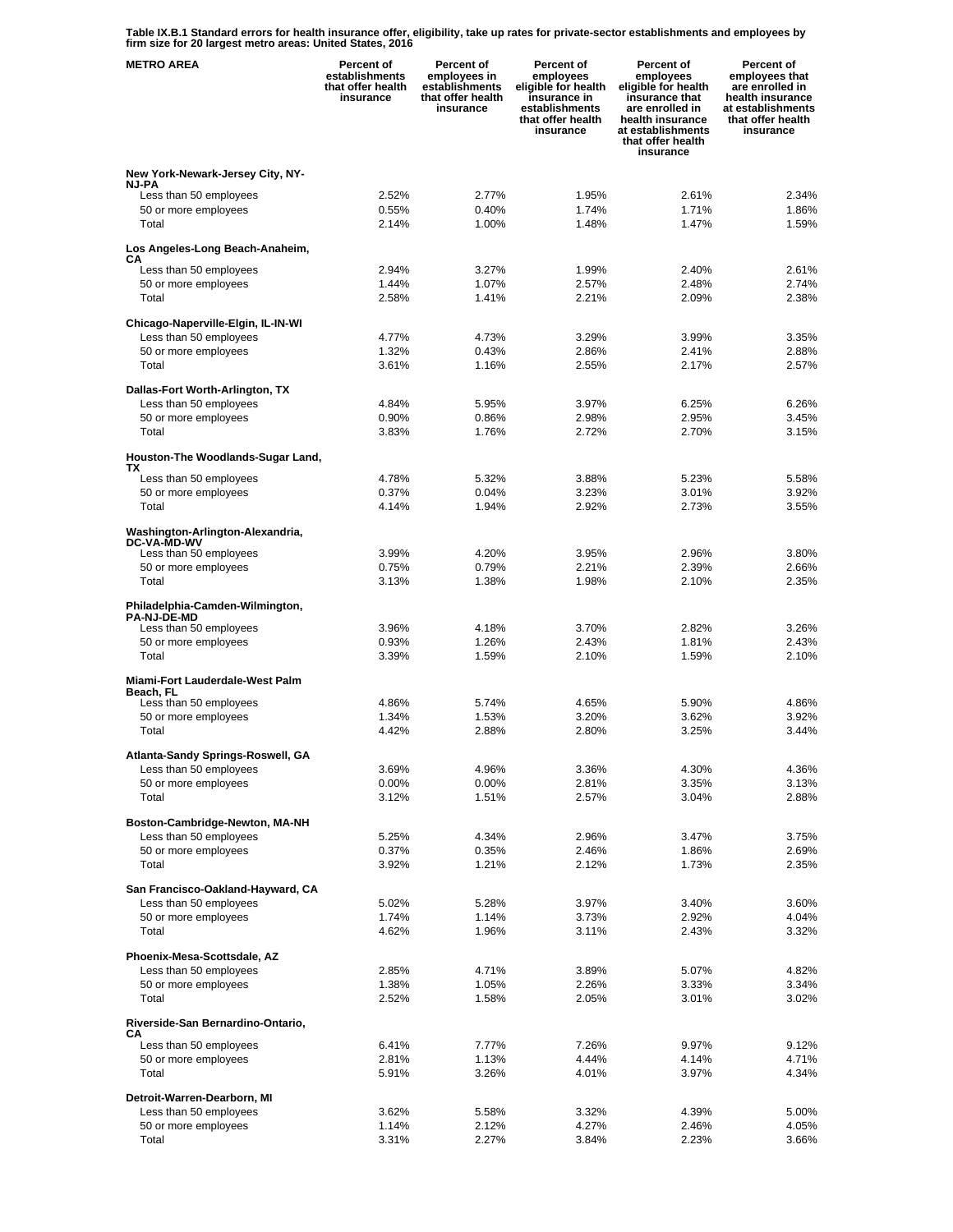**Table IX.B.1 Standard errors for health insurance offer, eligibility, take up rates for private-sector establishments and employees by firm size for 20 largest metro areas: United States, 2016 (cont.)** 

| <b>METRO AREA</b>                                 | Percent of<br>establishments<br>that offer health<br>insurance | Percent of<br>employees in<br>establishments<br>that offer health<br>insurance | Percent of<br>employees<br>eligible for health<br>insurance in<br>establishments<br>that offer health<br>insurance | Percent of<br>employees<br>eligible for health<br>insurance that<br>are enrolled in<br>health insurance<br>at establishments<br>that offer health<br>insurance | Percent of<br>employees that<br>are enrolled in<br>health insurance<br>at establishments<br>that offer health<br>insurance |
|---------------------------------------------------|----------------------------------------------------------------|--------------------------------------------------------------------------------|--------------------------------------------------------------------------------------------------------------------|----------------------------------------------------------------------------------------------------------------------------------------------------------------|----------------------------------------------------------------------------------------------------------------------------|
| Seattle-Tacoma-Bellevue, WA                       |                                                                |                                                                                |                                                                                                                    |                                                                                                                                                                |                                                                                                                            |
| Less than 50 employees                            | 4.51%                                                          | 5.04%                                                                          | 4.20%                                                                                                              | 3.27%                                                                                                                                                          | 4.49%                                                                                                                      |
| 50 or more employees                              | 0.40%                                                          | 0.45%                                                                          | 3.01%                                                                                                              | 2.73%                                                                                                                                                          | 3.51%                                                                                                                      |
| Total                                             | 3.71%                                                          | 1.82%                                                                          | 2.61%                                                                                                              | 2.36%                                                                                                                                                          | 3.02%                                                                                                                      |
| Minneapolis-St. Paul-Bloomington,<br><b>MN-WI</b> |                                                                |                                                                                |                                                                                                                    |                                                                                                                                                                |                                                                                                                            |
| Less than 50 employees                            | 3.85%                                                          | 5.14%                                                                          | 5.89%                                                                                                              | 4.02%                                                                                                                                                          | 5.30%                                                                                                                      |
| 50 or more employees                              | 2.05%                                                          | 1.64%                                                                          | 3.10%                                                                                                              | 1.94%                                                                                                                                                          | 3.10%                                                                                                                      |
| Total                                             | 3.05%                                                          | 2.03%                                                                          | 2.80%                                                                                                              | 1.77%                                                                                                                                                          | 2.78%                                                                                                                      |
| San Diego-Carlsbad, CA                            |                                                                |                                                                                |                                                                                                                    |                                                                                                                                                                |                                                                                                                            |
| Less than 50 employees                            | 7.16%                                                          | 6.97%                                                                          | 4.20%                                                                                                              | 6.22%                                                                                                                                                          | 5.47%                                                                                                                      |
| 50 or more employees                              | 3.78%                                                          | 1.45%                                                                          | 4.87%                                                                                                              | 3.17%                                                                                                                                                          | 4.15%                                                                                                                      |
| Total                                             | 5.95%                                                          | 2.82%                                                                          | 4.13%                                                                                                              | 2.85%                                                                                                                                                          | 3.55%                                                                                                                      |
| Tampa-St. Petersburg-Clearwater, FL               |                                                                |                                                                                |                                                                                                                    |                                                                                                                                                                |                                                                                                                            |
| Less than 50 employees                            | 11.23% *                                                       | 10.08%                                                                         | 3.06%                                                                                                              | 4.83%                                                                                                                                                          | 5.06%                                                                                                                      |
| 50 or more employees                              | $0.00\%$                                                       | 0.00%                                                                          | 7.52%                                                                                                              | 4.20%                                                                                                                                                          | 6.21%                                                                                                                      |
| Total                                             | 8.54%                                                          | 3.82%                                                                          | 7.05%                                                                                                              | 3.82%                                                                                                                                                          | 5.82%                                                                                                                      |
| Denver-Aurora-Lakewood, CO                        |                                                                |                                                                                |                                                                                                                    |                                                                                                                                                                |                                                                                                                            |
| Less than 50 employees                            | 5.40%                                                          | 6.31%                                                                          | 5.58%                                                                                                              | 4.47%                                                                                                                                                          | 5.23%                                                                                                                      |
| 50 or more employees                              | 0.94%                                                          | 1.06%                                                                          | 4.10%                                                                                                              | 3.10%                                                                                                                                                          | 3.91%                                                                                                                      |
| Total                                             | 4.39%                                                          | 2.01%                                                                          | 3.59%                                                                                                              | 2.73%                                                                                                                                                          | 3.42%                                                                                                                      |
| St. Louis, MO-IL                                  |                                                                |                                                                                |                                                                                                                    |                                                                                                                                                                |                                                                                                                            |
| Less than 50 employees                            | 5.37%                                                          | 6.90%                                                                          | 9.56%                                                                                                              | 5.31%                                                                                                                                                          | 8.35%                                                                                                                      |
| 50 or more employees                              | 1.56%                                                          | 0.81%                                                                          | 3.13%                                                                                                              | 2.38%                                                                                                                                                          | 3.20%                                                                                                                      |
| Total                                             | 4.76%                                                          | 2.42%                                                                          | 3.19%                                                                                                              | 2.19%                                                                                                                                                          | 3.10%                                                                                                                      |

Source: Agency for Healthcare Research and Quality, Center for Financing, Access and Cost Trends. 2016 Medical Expenditure Panel Survey-Insurance Component.

Note: Definition of each area can be found in the Technical Notes and Survey Documentation.

\* Figure does not meet standard of reliability or precision.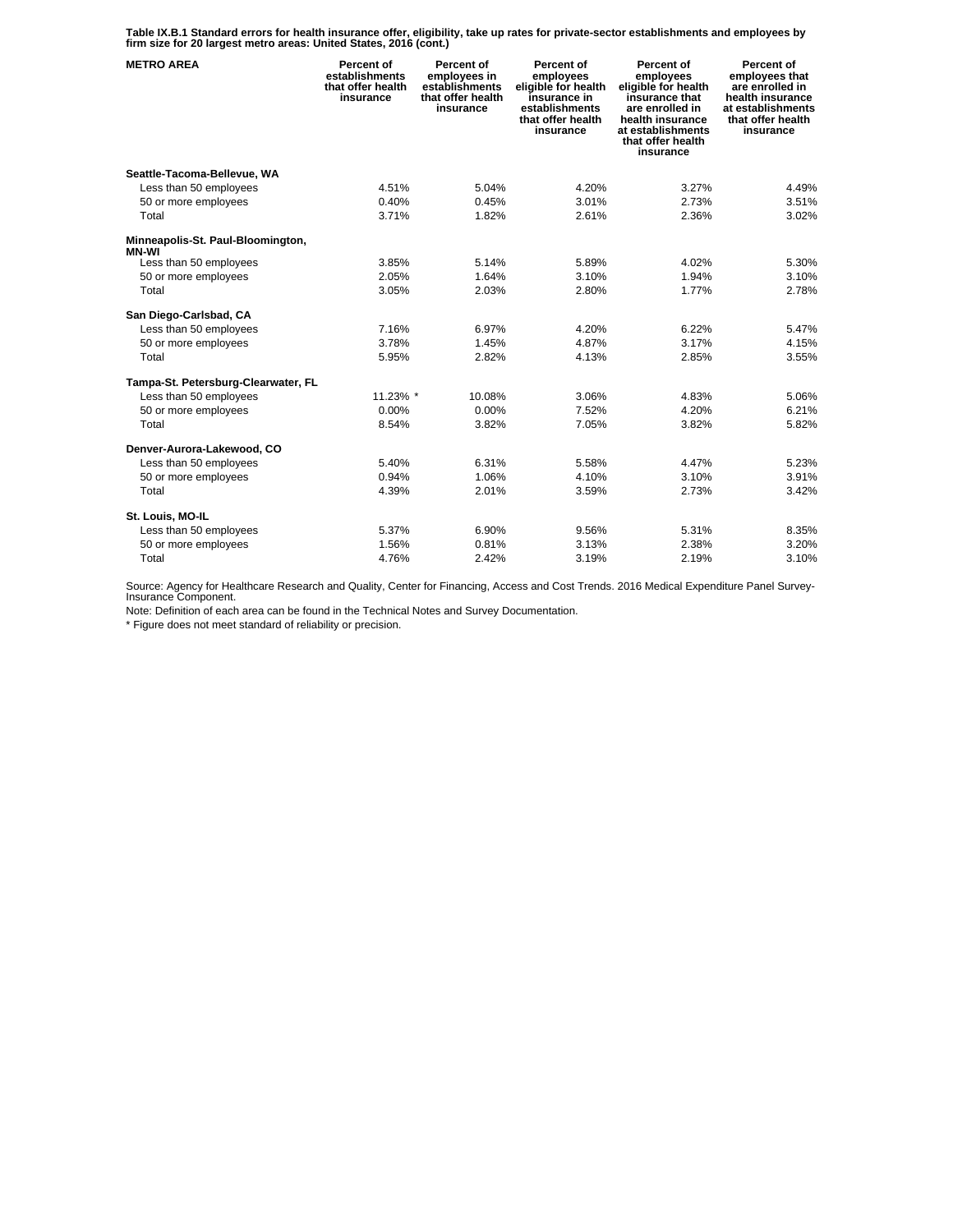**Table IX.B.2 Average total premiums and employee contributions (in dollars) for private-sector establishments by firm size for 20 largest metro areas: United States, 2016** 

| <b>METRO AREA</b>                                      | Single<br>premium | Single<br>contribution | Employee-<br>plus-one<br>premium | Employee-<br>plus-one<br>contribution | Family<br>premium | Family<br>contribution |
|--------------------------------------------------------|-------------------|------------------------|----------------------------------|---------------------------------------|-------------------|------------------------|
| New York-Newark-Jersey City, NY-<br><b>NJ-PA</b>       |                   |                        |                                  |                                       |                   |                        |
| Less than 50 employees                                 | 7,058             | 1,691                  | 14,780                           | 3,998                                 | 21,634            | 5,058                  |
| 50 or more employees                                   | 6,557             | 1,453                  | 12,427                           | 3,240                                 | 18,960            | 5,003                  |
| Total                                                  | 6,656             | 1,500                  | 12,811                           | 3,363                                 | 19,376            | 5,012                  |
| Los Angeles-Long Beach-Anaheim,<br>CА                  |                   |                        |                                  |                                       |                   |                        |
| Less than 50 employees                                 | 5,741             | 888                    | 12,098                           | 2,731                                 | 15,552            | 3,337                  |
| 50 or more employees                                   | 5,908             | 1,187                  | 12,053                           | 3,188                                 | 17,354            | 5,188                  |
| Total                                                  | 5,871             | 1,120                  | 12,058                           | 3,136                                 | 17,074            | 4,900                  |
| Chicago-Naperville-Elgin, IL-IN-WI                     |                   |                        |                                  |                                       |                   |                        |
| Less than 50 employees                                 | 6,635             | 1,043                  | 13,089                           | 2,851                                 | 16,724            | 3,582                  |
| 50 or more employees<br>Total                          | 6,221<br>6,276    | 1,580                  | 12,471<br>12,521                 | 3,689<br>3,621                        | 19,044<br>18,702  | 5,523<br>5,237         |
|                                                        |                   | 1,509                  |                                  |                                       |                   |                        |
| Dallas-Fort Worth-Arlington, TX                        |                   |                        |                                  | 5,399                                 |                   | 7,336                  |
| Less than 50 employees<br>50 or more employees         | 6,254<br>6,167    | 1,320<br>1,401         | 11,191<br>12,152                 | 3,988                                 | 15,089<br>18,120  | 5,624                  |
| Total                                                  | 6,179             | 1,390                  | 12,057                           | 4,128                                 | 17,816            | 5,795                  |
|                                                        |                   |                        |                                  |                                       |                   |                        |
| Houston-The Woodlands-Sugar Land,<br>ΤХ                |                   |                        |                                  |                                       |                   |                        |
| Less than 50 employees<br>50 or more employees         | 5,672             | 1,055<br>1,159         | 11,467                           | 3,424                                 | 17,412            | 4,147                  |
| Total                                                  | 5,781<br>5,768    | 1,147                  | 12,109<br>12,029                 | 3,394<br>3,398                        | 17,355<br>17,361  | 4,723<br>4,668         |
|                                                        |                   |                        |                                  |                                       |                   |                        |
| Washington-Arlington-Alexandria,<br><b>DC-VA-MD-WV</b> |                   |                        |                                  |                                       |                   |                        |
| Less than 50 employees                                 | 5,747             | 1,054                  | 10.694                           | 3,125                                 | 16,499            | 5,909                  |
| 50 or more employees<br>Total                          | 6,080<br>6,029    | 1,444<br>1,385         | 11,853<br>11,718                 | 3,594<br>3,539                        | 18,622<br>18,352  | 5,836<br>5,845         |
| Philadelphia-Camden-Wilmington,                        |                   |                        |                                  |                                       |                   |                        |
| <b>PA-NJ-DE-MD</b>                                     |                   |                        |                                  |                                       |                   |                        |
| Less than 50 employees                                 | 7,043             | 1,156                  | 14,325                           | 2,994                                 | 18,669            | 4,824                  |
| 50 or more employees<br>Total                          | 6,373<br>6,495    | 1,421<br>1,373         | 13,066<br>13,280                 | 3,543<br>3,450                        | 19,343<br>19,264  | 5,599<br>5,509         |
|                                                        |                   |                        |                                  |                                       |                   |                        |
| Miami-Fort Lauderdale-West Palm<br>Beach, FL           |                   |                        |                                  |                                       |                   |                        |
| Less than 50 employees                                 | 6,086             | 1,711                  | 10,568                           | 3,426                                 | 13,666            | $3,554$ $*$            |
| 50 or more employees<br>Total                          | 6,860<br>6,738    | 1,474<br>1,512         | 12,165<br>12,017                 | 4,014<br>3,960                        | 18,288<br>17,885  | 6,842<br>6,555         |
|                                                        |                   |                        |                                  |                                       |                   |                        |
| Atlanta-Sandy Springs-Roswell, GA                      |                   |                        |                                  |                                       |                   |                        |
| Less than 50 employees<br>50 or more employees         | 5,725<br>6,067    | 1,293<br>1,445         | 11,187<br>11,216                 | 4,088<br>3,275                        | 17,085<br>18,207  | 7,903<br>5,549         |
| Total                                                  | 6,029             | 1,428                  | 11,214                           | 3,346                                 | 18,095            | 5,784                  |
| Boston-Cambridge-Newton, MA-NH                         |                   |                        |                                  |                                       |                   |                        |
| Less than 50 employees                                 | 6,979             | 1,919                  | 14,971                           | 4,933                                 | 19,253            | 5,313                  |
| 50 or more employees                                   | 6,620             | 1,599                  | 13,583                           | 3,884                                 | 20,013            | 5,657                  |
| Total                                                  | 6,675             | 1,648                  | 13,758                           | 4,016                                 | 19,915            | 5,613                  |
| San Francisco-Oakland-Hayward, CA                      |                   |                        |                                  |                                       |                   |                        |
| Less than 50 employees                                 | 6,702             | 1,230                  | 9,337                            | 1,984                                 | 19,805            | 4,092                  |
| 50 or more employees                                   | 6,894             | 1,427                  | 12,476                           | 3,982                                 | 18,882            | 5,209                  |
| Total                                                  | 6,845             | 1,376                  | 11,911                           | 3,622                                 | 18,977            | 5,095                  |
| Phoenix-Mesa-Scottsdale, AZ                            |                   |                        |                                  |                                       |                   |                        |
| Less than 50 employees                                 | 5,775             | 1,064                  | 11,069                           | 3,191                                 | 16,748            | 5,530                  |
| 50 or more employees<br>Total                          | 6,053<br>6,017    | 1,263<br>1,238         | 11,878<br>11,818                 | 2,972<br>2,988                        | 17,493<br>17,422  | 4,993<br>5,044         |
| Riverside-San Bernardino-Ontario,                      |                   |                        |                                  |                                       |                   |                        |
| CА                                                     | 6,168             | 431 *                  | 10,247                           | 5,564 *                               | 13,323            | $1,662$ *              |
| Less than 50 employees<br>50 or more employees         | 5,599             | 1,204                  | 12,501                           | 3,885                                 | 17,435            | 5,603                  |
| Total                                                  | 5,653             | 1,131                  | 12,169                           | 4,132                                 | 17,056            | 5,240                  |
| Detroit-Warren-Dearborn, MI                            |                   |                        |                                  |                                       |                   |                        |
| Less than 50 employees                                 | 5,817             | 1,051                  | 13,955                           | $1,404$ *                             | 19,806            | 2,918                  |
| 50 or more employees                                   | 6,283             | 1,346                  | 12,650                           | 2,842                                 | 17,924            | 3,835                  |
| Total                                                  | 6,227             | 1,310                  | 12,779                           | 2,699                                 | 18,153            | 3,724                  |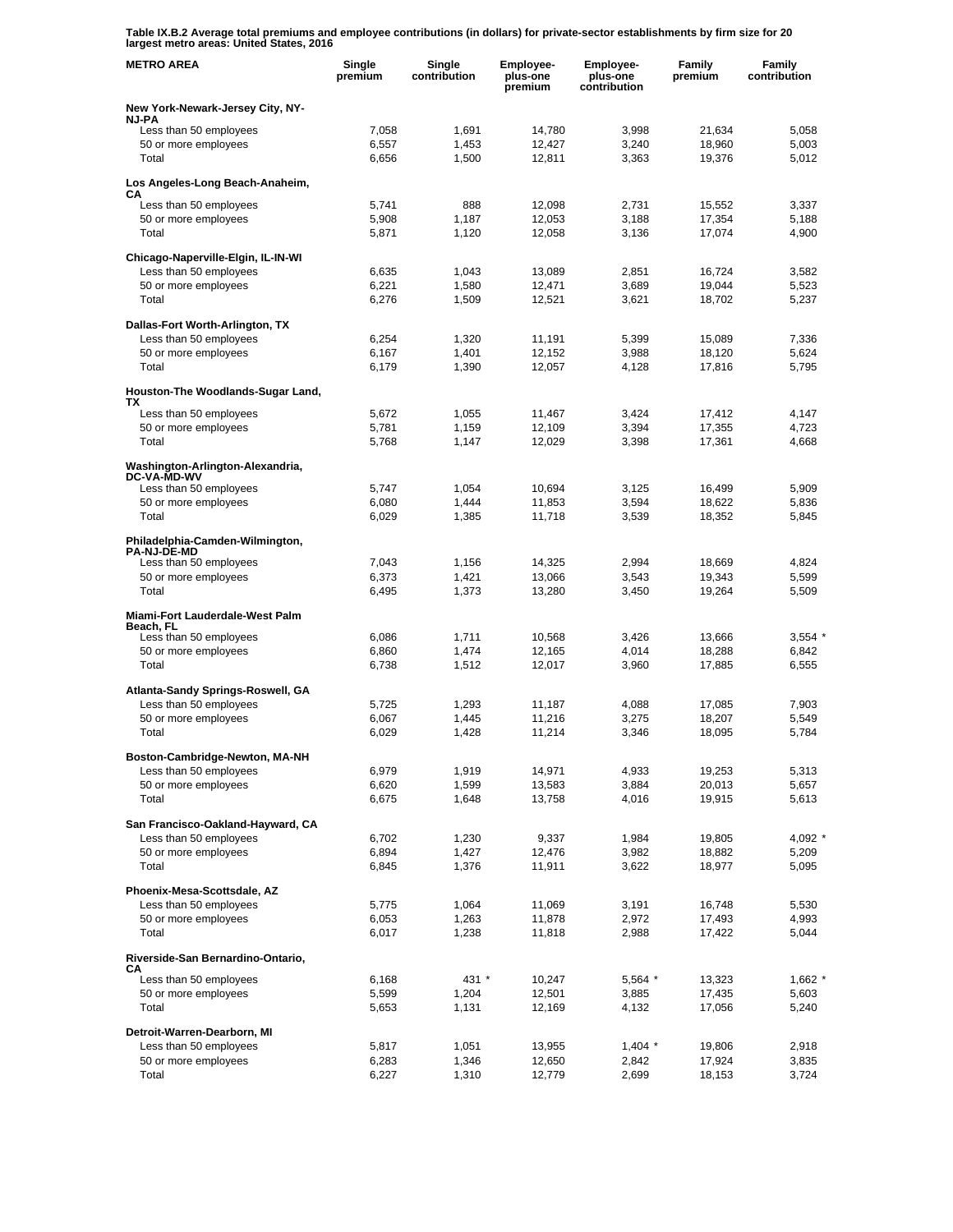**Table IX.B.2 Average total premiums and employee contributions (in dollars) for private-sector establishments by firm size for 20 largest metro areas: United States, 2016 (cont.)** 

| <b>METRO AREA</b>                          | Single<br>premium | Single<br>contribution | <b>Employee-</b><br>plus-one<br>premium | <b>Employee-</b><br>plus-one<br>contribution | Family<br>premium | Family<br>contribution |
|--------------------------------------------|-------------------|------------------------|-----------------------------------------|----------------------------------------------|-------------------|------------------------|
| Seattle-Tacoma-Bellevue, WA                |                   |                        |                                         |                                              |                   |                        |
| Less than 50 employees                     | 6,197             | 606 *                  | 14,046                                  | 3,691                                        | 14,229            | 3,585                  |
| 50 or more employees                       | 6.587             | 1.011                  | 11.837                                  | 2.691                                        | 18,784            | 5.607                  |
| Total                                      | 6,516             | 937                    | 12,084                                  | 2,802                                        | 18,136            | 5,320                  |
| Minneapolis-St. Paul-Bloomington,<br>MN-WI |                   |                        |                                         |                                              |                   |                        |
| Less than 50 employees                     | 4,832             | 1,388                  | 10,400                                  | 2,524                                        | 18,562            | 3,836 *                |
| 50 or more employees                       | 5,841             | 1.360                  | 11.490                                  | 3,020                                        | 17.570            | 5,316                  |
| Total                                      | 5,696             | 1,364                  | 11,401                                  | 2,980                                        | 17,700            | 5,122                  |
| San Diego-Carlsbad, CA                     |                   |                        |                                         |                                              |                   |                        |
| Less than 50 employees                     | 5,164             | $990*$                 | 13,974                                  | 2,465                                        | 14,856            | 4,931 *                |
| 50 or more employees                       | 5,772             | 1,510                  | 11,860                                  | 3,539                                        | 15,834            | 5,157                  |
| Total                                      | 5,641             | 1,398                  | 12,199                                  | 3,367                                        | 15,665            | 5,118                  |
| Tampa-St. Petersburg-Clearwater, FL        |                   |                        |                                         |                                              |                   |                        |
| Less than 50 employees                     | 4,939             | 1,560                  | 13,533                                  | 4,467 *                                      | 26,099            | 5,335 *                |
| 50 or more employees                       | 6,213             | 1,874                  | 11,599                                  | 4,174                                        | 17,796            | 6,817                  |
| Total                                      | 6,057             | 1,835                  | 11,751                                  | 4,197                                        | 18,106            | 6,761                  |
| Denver-Aurora-Lakewood, CO                 |                   |                        |                                         |                                              |                   |                        |
| Less than 50 employees                     | 6,483             | 1,238                  | 11.795                                  | 4.891                                        | 15,008            | 5,441                  |
| 50 or more employees                       | 5,979             | 1,453                  | 12,487                                  | 3,684                                        | 17,816            | 4,991                  |
| Total                                      | 6,068             | 1,415                  | 12,388                                  | 3.857                                        | 17,453            | 5,050                  |
| St. Louis, MO-IL                           |                   |                        |                                         |                                              |                   |                        |
| Less than 50 employees                     | 5,842             | 981 *                  | 9.781                                   | 2,388                                        | 12,710            | 4,702                  |
| 50 or more employees                       | 5,938             | 1,460                  | 11,155                                  | 3,519                                        | 16,876            | 5,695                  |
| Total                                      | 5,925             | 1,393                  | 11,015                                  | 3,404                                        | 16,345            | 5,568                  |

Source: Agency for Healthcare Research and Quality, Center for Financing, Access and Cost Trends. 2016 Medical Expenditure Panel Survey-Insurance Component.

Note: Definition of each area can be found in the Technical Notes and Survey Documentation.

\* Figure does not meet standard of reliability or precision.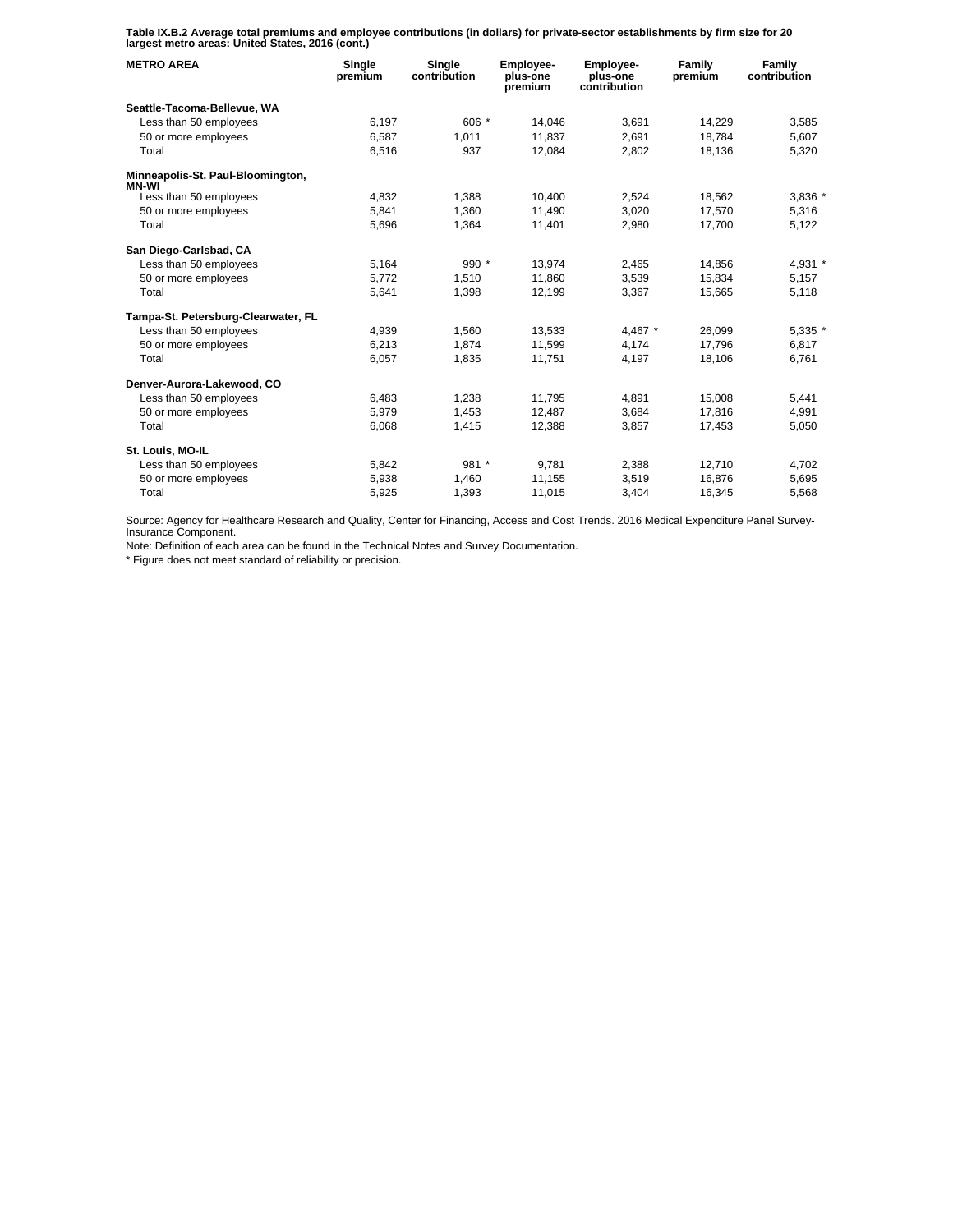**Table IX.B.2 Standard errors for average total premiums and employee contributions (in dollars) for private-sector establishments by firm size for 20 largest metro areas: United States, 2016** 

| <b>METRO AREA</b>                                           | Single<br>premium | Single<br>contribution | Employee-<br>plus-one<br>premium | Employee-<br>plus-one<br>contribution | Family<br>premium | Family<br>contribution |
|-------------------------------------------------------------|-------------------|------------------------|----------------------------------|---------------------------------------|-------------------|------------------------|
| New York-Newark-Jersey City, NY-                            |                   |                        |                                  |                                       |                   |                        |
| <b>NJ-PA</b><br>Less than 50 employees                      | 181               | 195                    | 551                              | 537                                   | 817               | 612                    |
| 50 or more employees                                        | 118               | 73                     | 327                              | 145                                   | 407               | 199                    |
| Total                                                       | 102               | 71                     | 300                              | 151                                   | 372               | 193                    |
| Los Angeles-Long Beach-Anaheim,<br>CА                       |                   |                        |                                  |                                       |                   |                        |
| Less than 50 employees                                      | 208               | 110                    | 543                              | 466                                   | 1,004             | 572                    |
| 50 or more employees                                        | 147               | 88                     | 300                              | 320                                   | 562               | 634                    |
| Total                                                       | 123               | 72                     | 273                              | 286                                   | 496               | 532                    |
| Chicago-Naperville-Elgin, IL-IN-WI                          |                   |                        |                                  |                                       |                   |                        |
| Less than 50 employees<br>50 or more employees              | 633<br>193        | 208<br>76              | 1,000<br>411                     | 631<br>188                            | 913<br>666        | 567<br>268             |
| Total                                                       | 188               | 72                     | 389                              | 181                                   | 584               | 255                    |
| Dallas-Fort Worth-Arlington, TX                             |                   |                        |                                  |                                       |                   |                        |
| Less than 50 employees                                      | 411               | 243                    | 868                              | 925                                   | 1,506             | 1,656                  |
| 50 or more employees                                        | 270               | 109                    | 330                              | 195                                   | 642               | 370                    |
| Total                                                       | 240               | 99                     | 311                              | 202                                   | 605               | 373                    |
| Houston-The Woodlands-Sugar Land,<br>TХ                     |                   |                        |                                  |                                       |                   |                        |
| Less than 50 employees                                      | 559               | 224                    | 1,347                            | 591                                   | 1,066             | 902                    |
| 50 or more employees                                        | 419               | 147                    | 530                              | 355                                   | 635               | 361                    |
| Total                                                       | 374               | 132                    | 494                              | 319                                   | 583               | 337                    |
| Washington-Arlington-Alexandria,<br><b>DC-VA-MD-WV</b>      |                   |                        |                                  |                                       |                   |                        |
| Less than 50 employees                                      | 237               | 128                    | 460                              | 383                                   | 737               | 705                    |
| 50 or more employees<br>Total                               | 151<br>133        | 60<br>54               | 280<br>253                       | 148<br>137                            | 393<br>360        | 359<br>326             |
|                                                             |                   |                        |                                  |                                       |                   |                        |
| Philadelphia-Camden-Wilmington,<br><b>PA-NJ-DE-MD</b>       |                   |                        |                                  |                                       |                   |                        |
| Less than 50 employees                                      | 376               | 147                    | 809                              | 438                                   | 911               | 786                    |
| 50 or more employees<br>Total                               | 164<br>154        | 103<br>88              | 448<br>394                       | 224<br>200                            | 453<br>414        | 476<br>431             |
|                                                             |                   |                        |                                  |                                       |                   |                        |
| Miami-Fort Lauderdale-West Palm<br>Beach, FL                |                   |                        |                                  |                                       |                   |                        |
| Less than 50 employees                                      | 456               | 282                    | 1,298                            | 530                                   | 1,203             | 1,504                  |
| 50 or more employees<br>Total                               | 426<br>368        | 185<br>164             | 492<br>465                       | 329<br>301                            | 808<br>754        | 680<br>647             |
|                                                             |                   |                        |                                  |                                       |                   |                        |
| Atlanta-Sandy Springs-Roswell, GA<br>Less than 50 employees | 318               | 279                    | 960                              | 545                                   | 1,193             | 1,511                  |
| 50 or more employees                                        | 199               | 104                    | 593                              | 246                                   | 612               | 333                    |
| Total                                                       | 182               | 97                     | 547                              | 230                                   | 566               | 339                    |
| Boston-Cambridge-Newton, MA-NH                              |                   |                        |                                  |                                       |                   |                        |
| Less than 50 employees                                      | 305               | 241                    | 1,265                            | 592                                   | 796               | 709                    |
| 50 or more employees                                        | 149               | 78                     | 372                              | 193                                   | 585               | 302                    |
| Total                                                       | 135               | 77                     | 362                              | 188                                   | 522               | 279                    |
| San Francisco-Oakland-Hayward, CA                           |                   |                        |                                  |                                       |                   |                        |
| Less than 50 employees                                      | 389               | 233                    | 2,490                            | 419                                   | 3,459             | $2,176$ $*$            |
| 50 or more employees<br>Total                               | 244<br>208        | 190<br>154             | 415<br>631                       | 503<br>444                            | 745<br>759        | 507<br>501             |
| Phoenix-Mesa-Scottsdale, AZ                                 |                   |                        |                                  |                                       |                   |                        |
| Less than 50 employees                                      | 313               | 218                    | 2,046                            | 803                                   | 1,222             | 1,472                  |
| 50 or more employees                                        | 208               | 95                     | 668                              | 191                                   | 485               | 323                    |
| Total                                                       | 186               | 88                     | 638                              | 186                                   | 452               | 323                    |
| Riverside-San Bernardino-Ontario,<br>CА                     |                   |                        |                                  |                                       |                   |                        |
| Less than 50 employees                                      | 1,037             | 248 *                  | 1,325                            | 1,976 *                               | 1,510             | 840 *                  |
| 50 or more employees                                        | 215               | 101                    | 589                              | 453                                   | 738               | 630                    |
| Total                                                       | 219               | 97                     | 563                              | 512                                   | 706               | 575                    |
| Detroit-Warren-Dearborn, MI                                 |                   |                        |                                  |                                       |                   |                        |
| Less than 50 employees<br>50 or more employees              | 508<br>254        | 205<br>90              | 1,322<br>525                     | 554 *<br>303                          | 1,412<br>672      | 704<br>304             |
| Total                                                       | 234               | 83                     | 499                              | 289                                   | 614               | 285                    |